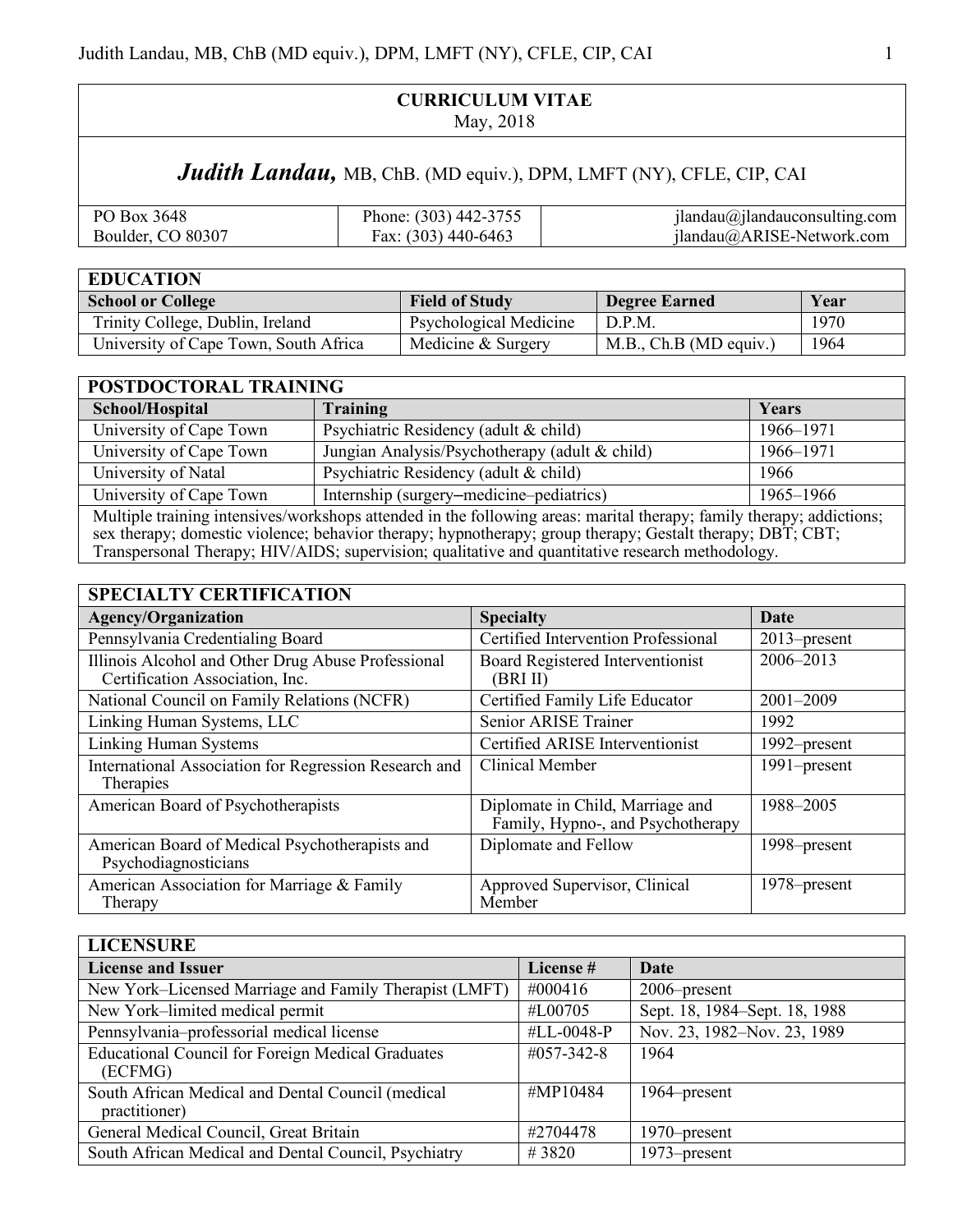| <b>FACULTY APPOINTMENTS</b>                  |                                          |           |
|----------------------------------------------|------------------------------------------|-----------|
| <b>Institution</b>                           | <b>Position</b>                          | Years     |
| Recovery Resource Center, Albany, NY         | Senior faculty member                    | 2002-2008 |
| University of Colorado, National Jewish Med. | <b>Visiting Professor</b>                | 1998-2001 |
| & Research Center                            |                                          |           |
| Univ. of Rochester Medical School            | Prof. of Psychiatry and Family Medicine  | 1992-1998 |
| Univ. of Rochester Medical School            | Assoc. Prof. of Family Medicine          | 1988-1992 |
| Univ. of Rochester Medical School            | <b>Associate Professor of Psychiatry</b> | 1983-1992 |
| Univ. of Pennsylvania                        | Lecturer in Psychiatry                   | 1982-1983 |
| Univ. of Durban-Westville Health Sciences    | Senior Lecturer (part-time)              | 1980-1982 |
| Univ. of Natal Dept. of Psychiatry           | Honorary Senior Lecturer                 | 1980-1982 |
| Univ. of Natal Dept. of Psychiatry           | Senior Lecturer (part-time)              | 1977-1980 |
| Univ. of Cape Town Dept. of Psychiatry       | Consultant (part-time)                   | 1974-1976 |
| Univ. of Cape Town Dept. of Psychiatry       | <b>Consultant Psychiatrist</b>           | 1973-1974 |

| PROFESSIONAL, HOSPITAL AND ADMINISTRATIVE APPOINTMENTS                       |                                                                    |              |
|------------------------------------------------------------------------------|--------------------------------------------------------------------|--------------|
| <b>Organization/Institution</b>                                              | <b>Position</b>                                                    | Years        |
| <b>ARISE Network</b>                                                         | President and CEO                                                  | 2013–present |
| <b>Judith Landau Consulting</b>                                              | Director                                                           | 2008-present |
| Landau Network                                                               | Director                                                           | 2008-present |
| Recovery Resource Center, CO                                                 | Director                                                           | 2002-2008    |
| The LINC Foundation                                                          | President                                                          | 2001-present |
| Linking Human Systems, LLC                                                   | President and CEO                                                  | 1998-present |
| Univ. Rochester Medical School                                               | Chair, Division of Family Programs                                 | 1993-1998    |
| Univ. of Rochester Medical School                                            | Coordinator, Psychosocial Medicine                                 | 1986-1997    |
| <b>Strong Memorial Hospital</b>                                              | Director, Clinical Services, Division of<br><b>Family Programs</b> | 1984-1993    |
| <b>Strong Memorial Hospital</b>                                              | Director, Family and Marriage Clinic                               | 1983-1984    |
| University of Rochester                                                      | Director, Family Therapy Training                                  | 1983-1993    |
| The Fairmount Institute, Philadelphia, PA                                    | Director, Adolescent Program                                       | 1982-1983    |
| Regional Law Courts South Africa                                             | Member of national medico-legal panel                              | 1979-1982    |
| University of Natal, Durban                                                  | Director, Psychiatric Residency                                    | 1977-1980    |
| King Edward Hosp., Addington Hosp., King<br>George V Hospital, Durban, Natal | Senior Psychiatrist, Department of<br>Psychiatry                   | 1977-1980    |
| Groote Schuur Hospital, Capetown                                             | Director, Adolescent Outpatient Clinic                             | 1974-1976    |
| Valkenberg Hospital, Capetown                                                | Psychiatrist                                                       | 1973-1974    |
| Department of Health, South Africa                                           | District Surgeon                                                   | 1972-1973    |

### **PRIVATE CLINICAL PRACTICE**

Consultation and Intervention 1973–present

*Focus:*

Mind-body-spirit multidisciplinary collaborative focus on competence and empowering children, families, businesses (especially family businesses) and communities to deal with transitions and relationships. Includes: premarital counseling, child and adolescent issues, aging, and the challenges that come with enduring and overcoming trauma, addiction and chronic or life-threatening illness.

Consultation on intervention, therapy, program evaluation; integrating families into treatment programs.

*Specialty Areas:*

- (1) Accessing Resilience to deal with major life crises and performance enhancement: Trauma (human-made or natural disaster), PTSD, etc.;
- (2) LINC COMMUNITY RESILIENCE: facilitating community resilience and grief resolutionfor empowerment to overcome challenges and achieve long-term goals;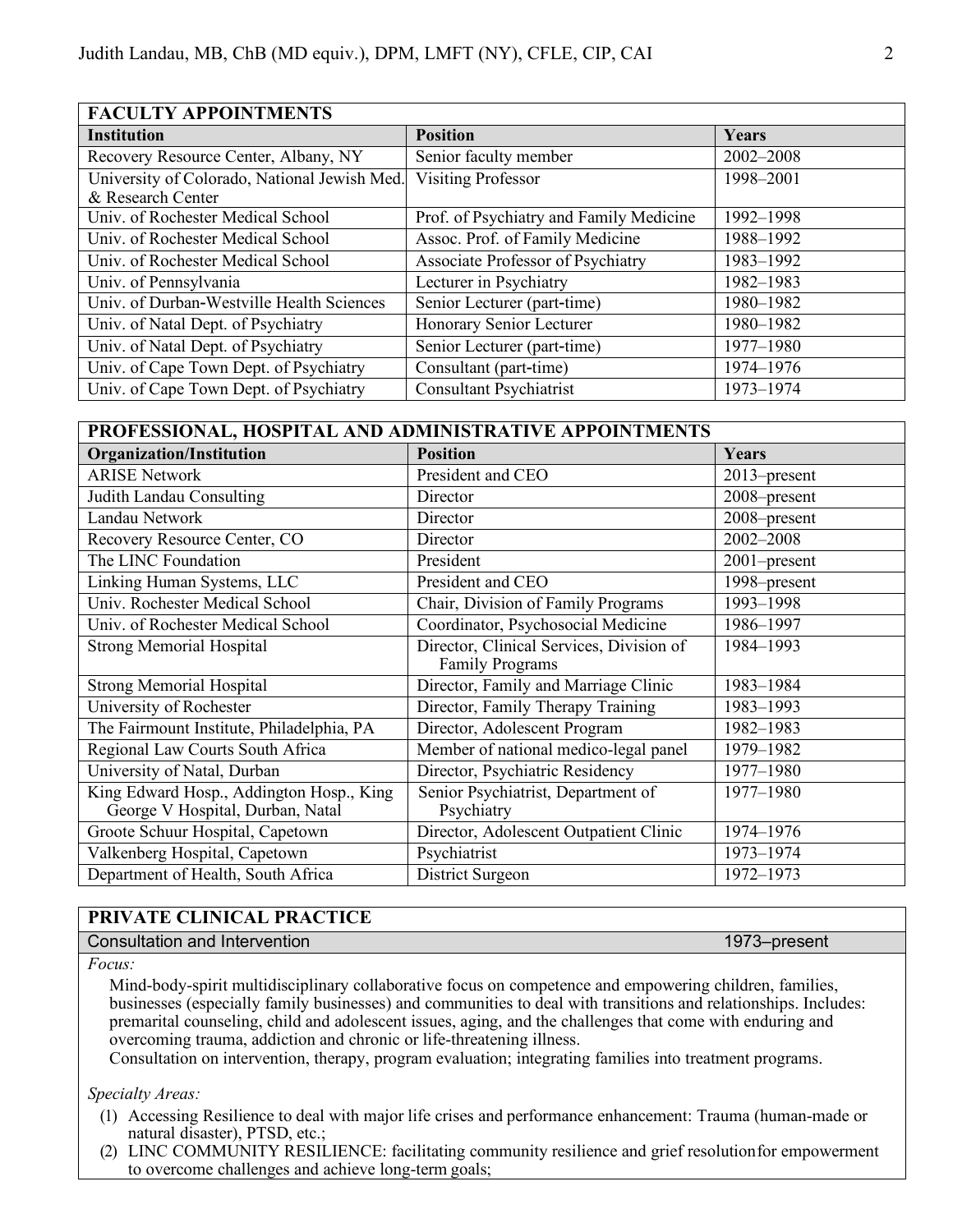- (3) ARISE® INTERVENTION & CONTINUING CARE: working with families and businesses struggling with members with chronic or relapsing physical or mental disease or addiction – substance abuse and process addictions: food, sex and love, gambling, gaming, Internet – to get them into treatment or self-help with the goal of long-term recovery and health for individual and family;
- (4) Couple relationships at all stages of the life cycle, e.g., pre-marital,  $2<sup>nd</sup>$  and subsequent relationships mature/older couples;
- Gay, lesbian bi- and trans-sexual relational issues;
- (6) Child issues;
- (7) Adolescent issues;
- $(8)$  Relocation, cultural transition;
- $(9)$  Past life regression hypnosis and other spiritual counseling;
- $(10)$  Physical illness, disability, preparation for surgery, living with pain and/or chronic illness;
- (11) Resolving grief and loss;
- $(12)$  Business consultation, especially family business,
- $(13)$  Performance Enhancement, e.g., sports, academics, business;
- (14) Death and Dying;
- $(15)$  HIV/AIDS
- $(16)$  Program evaluation and outcome
- Integrating families into treatment programs

|           | <b>HONORS AND AWARDS</b>                                                                                                            |
|-----------|-------------------------------------------------------------------------------------------------------------------------------------|
| Year(s)   | Award                                                                                                                               |
| 2010      | Innovative Contribution to Family Therapy, American Family Therapy Academy                                                          |
| 2005      | Outstanding Contribution to the Field of Marriage and Family Therapy Award, American Association<br>for Marriage and Family Therapy |
| $2002 -$  | Who's Who in Medicine and Healthcare                                                                                                |
| 1999-     | Who's Who in the World                                                                                                              |
| 1999-     | Who's Who in America                                                                                                                |
| 1998-     | Who's Who of American Women                                                                                                         |
| 1998-     | Who's Who in Science and Engineering                                                                                                |
| 1998-     | Charter Fellow, National Council on Family Relations                                                                                |
| 1993      | Outstanding Academic Books, Choice (1993)                                                                                           |
| $1992 -$  | Honorary Life Member, Asociación Sistémica de Buenos Aires, Argentina                                                               |
| $1991 -$  | Senior Fulbright Visiting Scholar, Fulbright Commission and the United States Information Agency                                    |
| 1988-     | Fellow, American Board of Medical Psychotherapists & Psychodiagnosticians                                                           |
| $1987 -$  | Fellow, American Orthopsychiatric Association                                                                                       |
| 1986-     | Fellow, American Association for Marriage and Family Therapy                                                                        |
| 1985-1998 | Group for the Advancement of Psychiatry (GAP) Committee on the Family                                                               |
| 1983      | Guest of Honor, International Conference of Marital and Family Therapy, South African Institute of<br>Marital and Family Therapy    |
| $1982 -$  | Honorary Life Member, South African Institute of Marital and Family Therapy                                                         |
| 1979-     | Soroptimists International                                                                                                          |
| 1960-1964 | Mauberger Scholarship                                                                                                               |
| 1958-1964 | Emma Smith Scholarship                                                                                                              |
| 1958-1964 | <b>Bolus Herbarium Award</b>                                                                                                        |

| <b>EDITORIAL ASSIGNMENTS IN PROFESSIONAL/SCIENTIFIC JOURNALS</b> |                                       |                                          |
|------------------------------------------------------------------|---------------------------------------|------------------------------------------|
| Years                                                            | Journal                               | <b>Position</b>                          |
| 1998–present                                                     | Journal of Family Psychotherapy       | <b>Editorial Board (Founding Member)</b> |
| Summer 1997                                                      | <b>AFTA</b> Newsletter                | <b>Guest Editor</b>                      |
| 1997–2001                                                        | Journal of Marital and Family Therapy | Ad hoc reviewer                          |
| 1995-2000                                                        | AIDS Education and Prevention         | Reviewer                                 |
| $1995 - 2000$                                                    | Families, Systems and Health          | Ad Hoc Editor                            |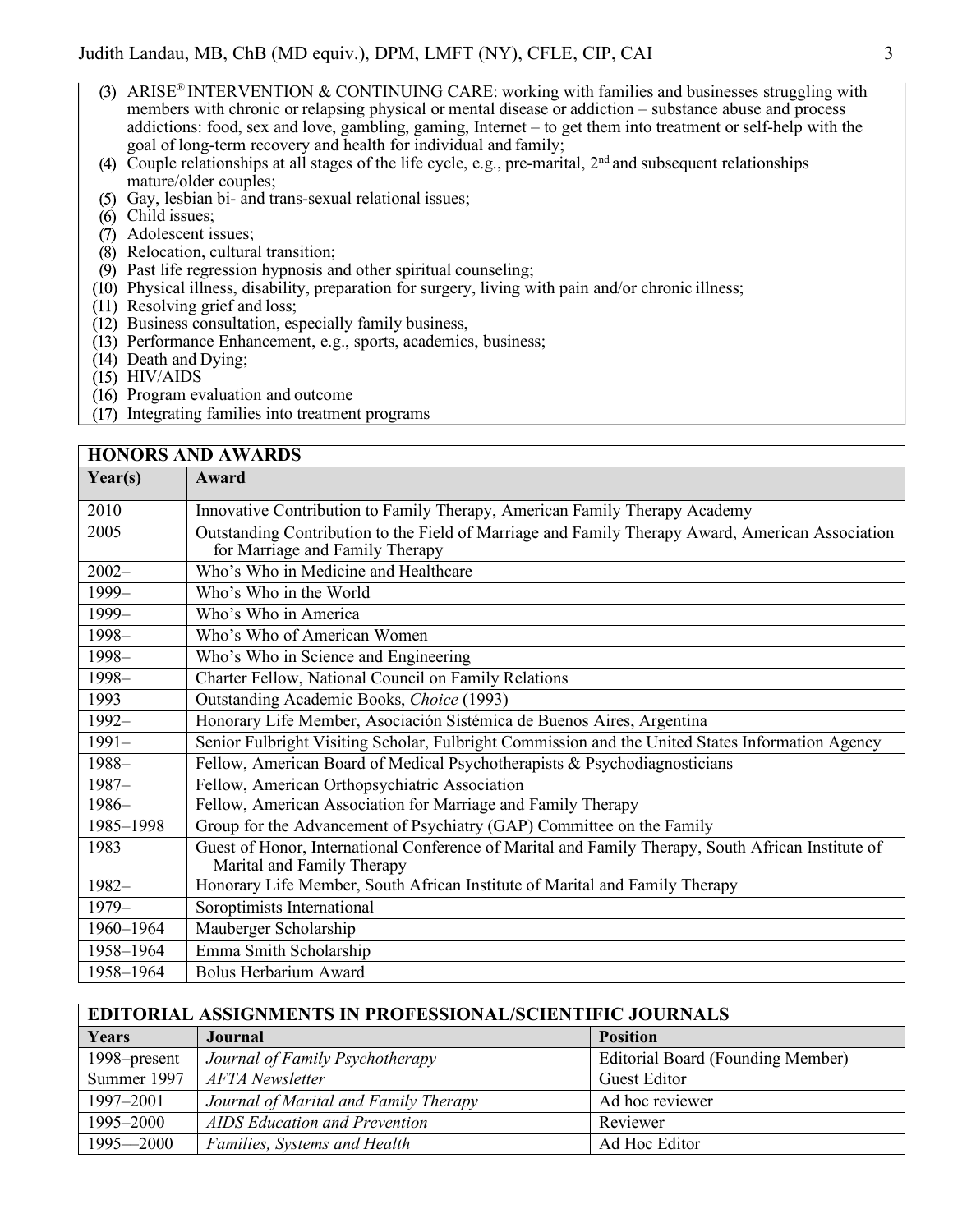| 1989-1992<br>1986-2005             | South African Marital and Family Therapy Newsletter<br><b>Sistemas Familiares</b>                                                                                                                                                                                                                                                                                                                                                                                                                                                                                                                                                                                           | <b>Editorial Board</b>                        |
|------------------------------------|-----------------------------------------------------------------------------------------------------------------------------------------------------------------------------------------------------------------------------------------------------------------------------------------------------------------------------------------------------------------------------------------------------------------------------------------------------------------------------------------------------------------------------------------------------------------------------------------------------------------------------------------------------------------------------|-----------------------------------------------|
|                                    |                                                                                                                                                                                                                                                                                                                                                                                                                                                                                                                                                                                                                                                                             | Editorial Board (Founding member)             |
| 1984-2004                          | <b>Family Process</b>                                                                                                                                                                                                                                                                                                                                                                                                                                                                                                                                                                                                                                                       | <b>Editorial Advisory Board</b>               |
| 1984-1990                          | <b>Family Therapy Collections</b>                                                                                                                                                                                                                                                                                                                                                                                                                                                                                                                                                                                                                                           | <b>Editorial Board</b>                        |
| 1984-1988                          | The Journal of Psychotherapy and the Family                                                                                                                                                                                                                                                                                                                                                                                                                                                                                                                                                                                                                                 | <b>Editorial Board (Founding Member)</b>      |
| 1982-1990                          | American Journal of Family Therapy                                                                                                                                                                                                                                                                                                                                                                                                                                                                                                                                                                                                                                          | <b>Editorial Board</b>                        |
| 1982-1986                          | International Network of Family Therapy News                                                                                                                                                                                                                                                                                                                                                                                                                                                                                                                                                                                                                                | <b>Editorial Board</b>                        |
| 1981-1986                          | International Yearbook of Family Therapy                                                                                                                                                                                                                                                                                                                                                                                                                                                                                                                                                                                                                                    | <b>International Editorial Advisory Board</b> |
| 1979-1997                          | Journal of Marital and Family Therapy                                                                                                                                                                                                                                                                                                                                                                                                                                                                                                                                                                                                                                       | <b>Editorial Board</b>                        |
| 1979-1982                          | South African Marital and Family Therapy Newsletter                                                                                                                                                                                                                                                                                                                                                                                                                                                                                                                                                                                                                         | Editor                                        |
|                                    | CONSULTATION TO UNIVERSITIES, HEALTH AND SCIENCE AGENCIES, ADVISORY AND<br>HEALTH COUNCILS, INSTITUTIONS, AND RESEARCH REVIEW COMMITTEES                                                                                                                                                                                                                                                                                                                                                                                                                                                                                                                                    |                                               |
| <b>International Consultations</b> |                                                                                                                                                                                                                                                                                                                                                                                                                                                                                                                                                                                                                                                                             |                                               |
| 2018–present                       | Consultant to United Nations Office on Drugs and Crime (UNODC), Prevention, Treatment and                                                                                                                                                                                                                                                                                                                                                                                                                                                                                                                                                                                   |                                               |
|                                    | Rehabilitation Section. Re: Development of UNODC Training Package: Elements of Family Therapy                                                                                                                                                                                                                                                                                                                                                                                                                                                                                                                                                                               |                                               |
|                                    | for Juveniles with Drug Use Disorders and in Contact with the Criminal Justice System: Creating                                                                                                                                                                                                                                                                                                                                                                                                                                                                                                                                                                             |                                               |
|                                    | Societies Resilient to Drugs and Crime                                                                                                                                                                                                                                                                                                                                                                                                                                                                                                                                                                                                                                      |                                               |
| 2017-present                       | Advisory Board, Satir Institute of the Pacific                                                                                                                                                                                                                                                                                                                                                                                                                                                                                                                                                                                                                              |                                               |
| 2009-present                       | Consultant to World Health Organization (WHO) on Global Health Agenda                                                                                                                                                                                                                                                                                                                                                                                                                                                                                                                                                                                                       |                                               |
| 2008-present                       | The NGO Committee on Mental Health consulting to the United Nations (UN) Department of<br>Public Information/NGO Relations                                                                                                                                                                                                                                                                                                                                                                                                                                                                                                                                                  |                                               |
| 2007-2017                          | Consultant to United Nations (UN) Office on Drugs and Crime                                                                                                                                                                                                                                                                                                                                                                                                                                                                                                                                                                                                                 |                                               |
| 2005–present                       | Member of the International Advisory Board, Kosova Drug Commission                                                                                                                                                                                                                                                                                                                                                                                                                                                                                                                                                                                                          |                                               |
| 2005-present                       | The Consultant on Addiction to the Kosova Government                                                                                                                                                                                                                                                                                                                                                                                                                                                                                                                                                                                                                        |                                               |
| 2003-2005                          | Ministry of Health; Director of Strategic Planning for Ministry of Health, Department of                                                                                                                                                                                                                                                                                                                                                                                                                                                                                                                                                                                    |                                               |
| 2002-2005                          | Psychiatry, Pristina, Kosova: Design and Implementation of a family resilience-based model<br>for addiction treatment and prevention services following the extensive trauma of war.<br>Establish Tertiary Referral, Resource and Training Center at the School of Medicine, Pristina<br>and design family-based collaborative, multi-disciplinary addiction treatment services country-<br>wide.<br>Consultant to Director of Strategic Planning and Director of Family Medicine, Department of<br>Health, Kosova: Design and Implementation of a family resilience-based model of<br>psychosocial mental health training program for Family Medicine Residents and Family |                                               |
|                                    | Medicine Physicians in the community                                                                                                                                                                                                                                                                                                                                                                                                                                                                                                                                                                                                                                        |                                               |
| 2002-2004                          | Kosovo Inter-Ministerial Task Force on Substance Abuse                                                                                                                                                                                                                                                                                                                                                                                                                                                                                                                                                                                                                      |                                               |
| 2001-2002                          | President of Tzu-Chi University, Hualien, Taiwan, on development of Trauma Center after massive                                                                                                                                                                                                                                                                                                                                                                                                                                                                                                                                                                             |                                               |
|                                    | national disasters of earthquakes and floods                                                                                                                                                                                                                                                                                                                                                                                                                                                                                                                                                                                                                                |                                               |
| 2000-2002                          | Secretary of State for Department of Youth, Sports and Addiction, Hungary on development of<br>preventive and treatment services for addiction                                                                                                                                                                                                                                                                                                                                                                                                                                                                                                                              |                                               |
| 2000-2005                          | Director of Strategic Planning, Ministry of Health, Kosova on development of community-wide<br>Mental Health, Health, HIV/AIDS and Addiction, Prevention and Treatment Services                                                                                                                                                                                                                                                                                                                                                                                                                                                                                             |                                               |
| 2000-2002                          | Adolescent Substance Abuse Counseling Services (ASACS), Science Applications International<br>Corporation (SAIC): Pacific Rim and Europe Programs                                                                                                                                                                                                                                                                                                                                                                                                                                                                                                                           |                                               |
| 2000-2001                          | The Center for Women's Health Studies and Promotion, Ben-Gurion University of the Negev                                                                                                                                                                                                                                                                                                                                                                                                                                                                                                                                                                                     |                                               |
| 1999-2005                          | Human Rights Committee of the American Family Therapy Academy Kosova Program for<br>improving Human Rights and Mental Health Services                                                                                                                                                                                                                                                                                                                                                                                                                                                                                                                                       |                                               |
| 1995-1997                          | Funding for the Future of Our Children. Advisory Board Member                                                                                                                                                                                                                                                                                                                                                                                                                                                                                                                                                                                                               |                                               |
| 1995                               | Minister of Health and the President of the Psychiatric Association of Slovakia on the prevention of<br>AIDS and Substance Abuse                                                                                                                                                                                                                                                                                                                                                                                                                                                                                                                                            |                                               |
| 1994-2002                          | Departments of Health in Quilmes, Pilar, La Matanza, Marcos Paz, La Plata, Mar del Plata, Bahia<br>Blanca, Argentina                                                                                                                                                                                                                                                                                                                                                                                                                                                                                                                                                        |                                               |
| 1993-2000                          | "10,000 Lideres Para El Cambio" from the office of the Secretary of Prevention and Treatment of                                                                                                                                                                                                                                                                                                                                                                                                                                                                                                                                                                             |                                               |
|                                    | Substance Abuse and HIV/AIDS, Province of Buenos Aires, Argentina                                                                                                                                                                                                                                                                                                                                                                                                                                                                                                                                                                                                           |                                               |
| 1993-2000                          | Hungarian Center for Addictions and AIDS Training (ICAAT), Hungary                                                                                                                                                                                                                                                                                                                                                                                                                                                                                                                                                                                                          |                                               |
| 1993-1994                          | Refugee Resettlement Organization and national camps of Hungary                                                                                                                                                                                                                                                                                                                                                                                                                                                                                                                                                                                                             |                                               |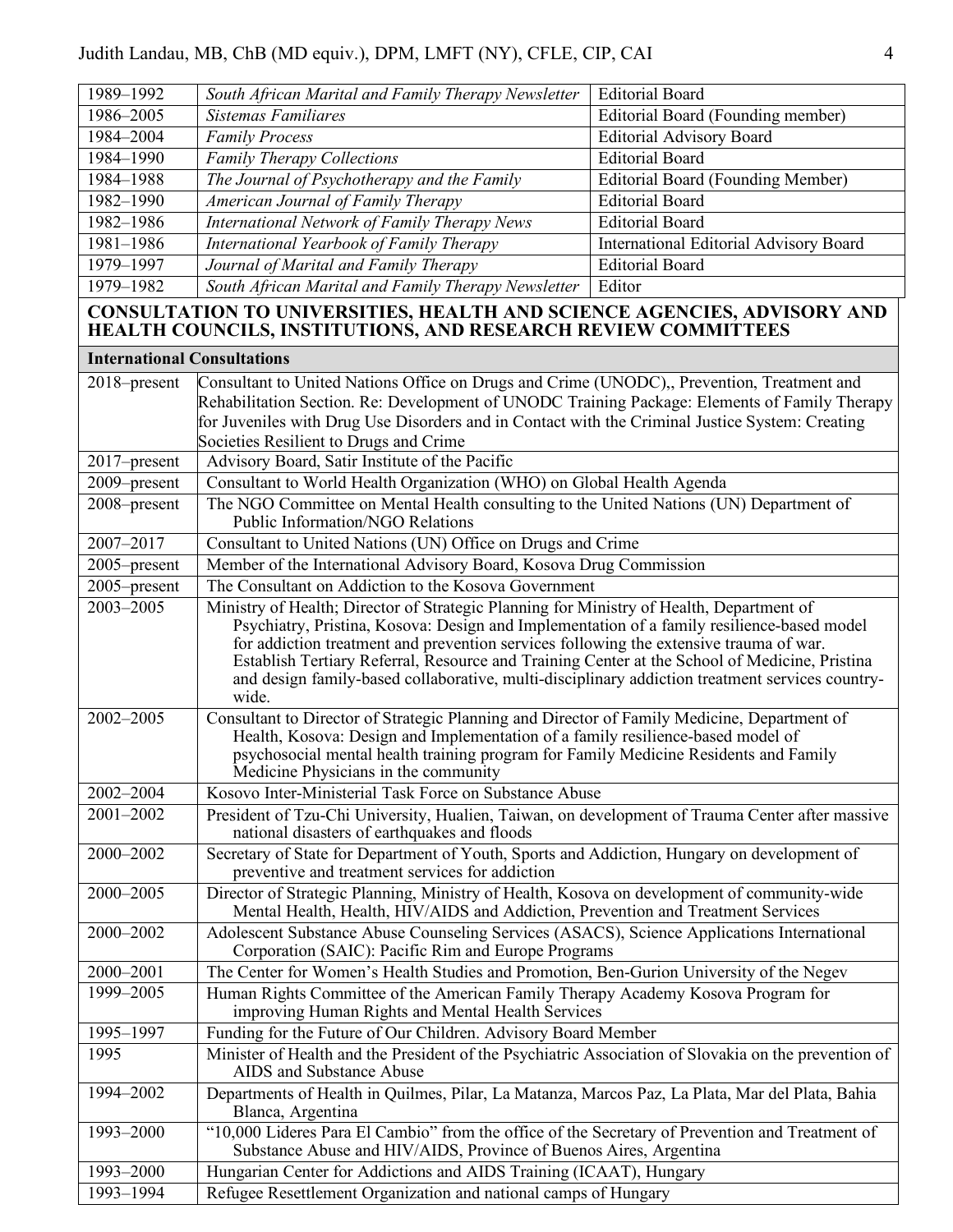| International Family Therapy Association 6 <sup>th</sup> Family Therapy World Conference. International |
|---------------------------------------------------------------------------------------------------------|
| <b>Advisory Board Member</b>                                                                            |
| Secretary of Prevention and Treatment of Substance Abuse and HIV/AIDS, Department of Health,            |
| Province of Buenos Aires, Argentina                                                                     |
| University Del Salvador Master's Degree in Substance Abuse, AIDS and Prevention in the                  |
| Department of Public Health on course design and curriculum                                             |
| Padre a Padre Fundacion, Argentina (A nation-wide primary prevention program)                           |
| Department of Police and the Governor, Province of Salta, Argentina                                     |
| University of Salta, Argentina                                                                          |
| Padre a Padre and the Department of Health, Province of Bariloche, Argentina                            |
| Vienna Academy for Study of the Future. Think Tank: "Identity – Individuality and Globality:            |
| Concepts for a Multi-cultural Society and Collective Security."                                         |
| Family Therapy Institute, Berlin, Germany                                                               |
| International East/West Bridging Family Therapy Conference. Advisory Board                              |
| Prague Family Therapy Institute, Prague, Czechoslovakia                                                 |
| Center for Family, Institute of Addictions, Belgrade, Yugoslavia. Design of Family Therapy              |
| Center, opened spring 1991 teaching Transitional Family Therapy                                         |
| International Advisory Board, Florida Couples and Family Institute. Northwood Medical Center,           |
| West Palm Beach, Florida                                                                                |
|                                                                                                         |

| <b>National Consultations</b> |                                                                                                                                                                                                                                                                                          |
|-------------------------------|------------------------------------------------------------------------------------------------------------------------------------------------------------------------------------------------------------------------------------------------------------------------------------------|
| 2016–present                  | Trusted Provider Network (TPN). Consultant on design and ethical practice                                                                                                                                                                                                                |
| 2006–present                  | The International Trauma Studies Program at Columbia University. Senior consultant                                                                                                                                                                                                       |
| Apr. 14, 2005                 | Congressional Briefing to US Congressional Committee on Homeland Security: The LINC<br>Model for Family and Community Preparedness, Response and Recovery                                                                                                                                |
| 2003-present                  | Robbins Madanes Center for Strategic Intervention                                                                                                                                                                                                                                        |
| 2003-present                  | American Association for Marriage and Family Therapy: Task Force on Health and<br>Relationships                                                                                                                                                                                          |
| 2003-present                  | The Honorable Lieutenant Governor James R. Aiona Jr., Hawaii. Consultation meetings on<br>community wide interventions for Development of Services for Prevention and Treatment of<br>Addiction and Enhancing Community Resilience                                                       |
| 2002-2006                     | The Community Resource Center, New York University, Senior Advisor                                                                                                                                                                                                                       |
| 2002-2006                     | The Catastrophe Center, New York University, Senior Advisor                                                                                                                                                                                                                              |
| 2001-2005                     | The International Trauma Studies Program at New York University. Senior consultant                                                                                                                                                                                                       |
| $2001 - 2003$                 | The Commissioner of Mental Health, New York City, New York on building community<br>resilience and programming in response to September 11 <sup>th</sup>                                                                                                                                 |
| $2001 - 2003$                 | New York Office of Mental Health and Commissioner of Mental Health, New York City,<br>Enhancing Community Resilience for New York City after September 11: Phase 3 of<br>Project Liberty                                                                                                 |
| $2001 - 2003$                 | Community Resource Center, New York University Catastrophe Center. Enhancing Community<br>Resilience                                                                                                                                                                                     |
| 2001-2002                     | Associate Commissioner of Mental Health, New York City, rebuilding the community of New<br>York City after September 11                                                                                                                                                                  |
| 2000-2004                     | Kingsbridge Heights Community Center, Child and Family Program, North Bronx, New York                                                                                                                                                                                                    |
| 1997-2000                     | Institute for Advancement of Professional Development in the Addictions: Governor's and<br>Commissioner's planning group for the New York State Office of Alcoholism and<br><b>Substance Abuse Services</b>                                                                              |
| Sept. 8-9, 1997               | National Institute of Drug Abuse (NIDA), Behavioral Therapy Research Stage III Work Group<br>Meeting to stimulate NIDA Stage III Program in the design and implementation of<br>behavioral therapy studies in community-based settings. (Consultant and presenter on family<br>research) |
| Jun. 1997-2001                | National Institute of Drug Abuse (NIDA), development of HIV/AIDS items for the POSIT-R (a<br>nine-university effort to refine and field test a screening instrument for targeting significant<br>problems in adolescents)                                                                |
| May 18-19, 1997               | Scientific reviewer for site visit of NIDA Center applicant organization                                                                                                                                                                                                                 |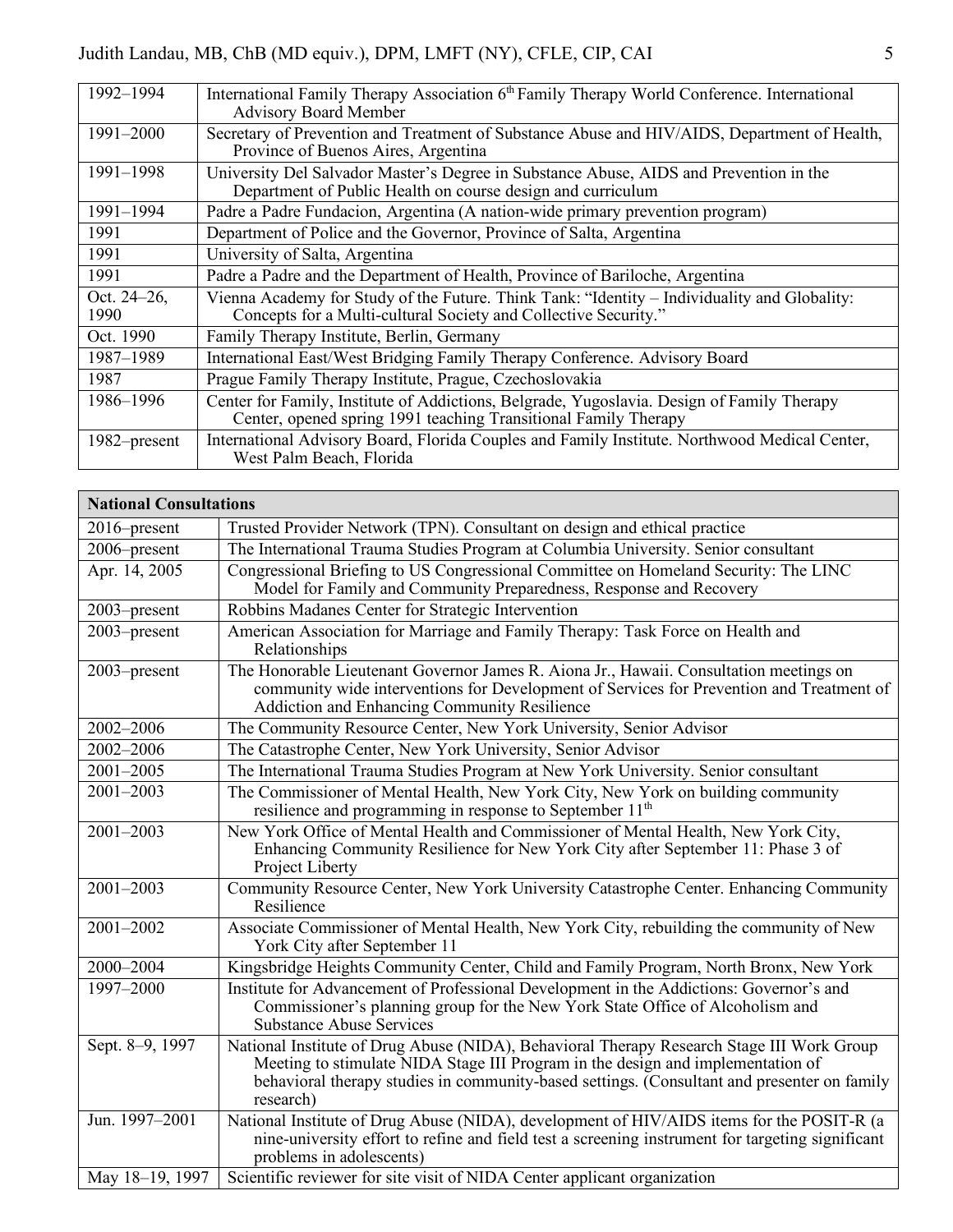| May-Sept. 1997 | Centers for Disease Control and Prevention (CDC), Division of Health Communication. Design<br>of initiatives for prevention of HIV and substance abuse |
|----------------|--------------------------------------------------------------------------------------------------------------------------------------------------------|
|                |                                                                                                                                                        |
| Jan. 1996      | Bethesda Group: The Transformative Architecture of Health Care Delivery: Health Reform                                                                 |
|                | Revisited. A Think Group of Applications Valley, Inc., Bethesda, Maryland. Funded by the                                                               |
|                | <b>United States Military</b>                                                                                                                          |
|                |                                                                                                                                                        |
| 1996–1998      | Member, Statewide Conference Committee                                                                                                                 |
| 1995-1998      | Family Health Consortium. Advisory Committee Member                                                                                                    |
| 1993–1998      | Substance Abuse and Mental Health Service Administration (SAMHSA/CSAT), Addiction                                                                      |
|                | Technology Transfer Center (ATTC: formerly know as the Addiction Training Center)                                                                      |
| 1993–1998      | <b>Planning Committee</b>                                                                                                                              |
| 1992–1994      | National Coalition on Family Diagnosis                                                                                                                 |
| 1991–1992      | Friends of the Family, Advisor and contributor to Steve Hall Productions, Nashville, TN, on themes                                                     |
|                | for national TV spots regarding the family                                                                                                             |
| May 1990       | The Atlanta Network for Individual and Family Therapy                                                                                                  |
| 1988-1993      | Advisory Committee to the American Marital and Family Therapy Regulatory Board                                                                         |
| 1985–1998      | Group for the Advancement of Psychiatry (GAP) Committee on the Family                                                                                  |
| 1985–1988      | Star Commonwealth Willson Family & Child Guidance, Columbus, Ohio                                                                                      |
| 1980–1982      | Roman Catholic Church, Republic of South Africa. Member of panel for the assessment of<br>candidates for priesthood and deaconate                      |

|                 | <b>State, Regional, and Local Consultations</b>                                                                                                                                                                                                                                                |
|-----------------|------------------------------------------------------------------------------------------------------------------------------------------------------------------------------------------------------------------------------------------------------------------------------------------------|
| $2014$ -present | Aurora Strong Community Resilience Center Advisory Board and Consultant                                                                                                                                                                                                                        |
| 1995-1998       | American Association of Marriage and Family Therapy – Head Start (AAMFT-Head Start) Training<br>Partnership. Consultant to University of Rochester component                                                                                                                                   |
| 1994-1998       | University of Rochester Center for Polish and Central European Studies. Advisory Board member                                                                                                                                                                                                  |
| 1993-1998       | Planning Committee of New York State component of federally funded (Substance Abuse and<br>Mental Health Services Administration/Center for Substance Abuse Training/Office of Alcohol<br>and Substance Abuse Services (SAMHSA/CSAT/NYS OASAS) Addictions Technology<br><b>Transfer Center</b> |
| 1993-1996       | Chair of Supervision, Clinical Sites and Multidisciplinary Training Subcommittee                                                                                                                                                                                                               |
| 1992-1998       | Relative Resource and Parental Assistance Program, Department of Social Services                                                                                                                                                                                                               |
| 1991-1997       | Medical Advisory Committee, New York State Division, American Cancer Society, Monroe County<br>Chapter                                                                                                                                                                                         |
| Mar. 1991       | Catholic Family Center, Rochester, New York                                                                                                                                                                                                                                                    |
| 1988-1989       | Subcommittee on Training                                                                                                                                                                                                                                                                       |
| 1987-1990       | New York State Commissioner of Mental Health's Advisory Committee on Refugee Mental Health<br>(funded by National Institute of Mental Health                                                                                                                                                   |
| 1986-1998       | Al-Care (substance abuse agency), Albany, New York                                                                                                                                                                                                                                             |
| 1986-1994       | Buffalo Catholic Charities Family Counseling Program, Buffalo, New York                                                                                                                                                                                                                        |
| 1986-1988       | Webster Area Youth Services (W.A.Y.S.)                                                                                                                                                                                                                                                         |
| 1986-1987       | Buffalo Catholic Charities, Community Family & Systems Program for treating abuse on contract<br>for Child Protective Services                                                                                                                                                                 |
| $1986-$         | Syracuse University Family Studies Program concerning design of doctoral program                                                                                                                                                                                                               |
| 1985-1996       | Addiction Psychiatry Program, Department of Psychiatry, University of Rochester Medical Center                                                                                                                                                                                                 |

## **RESEARCH PROJECTS OVERVIEW**

Adaptation of ARISE research protocols for application in real world communities:

ARISE Intervention and Continuing Care – for engaging and maintaining resistant substance abusers in treatment, and increasing engagement and treatment compliance in chronic illness

- (a) Testing ARISE with co-occurring disorders
- (b) Testing ARISE with process addictions
- (c) Testing ARISE with chronic illness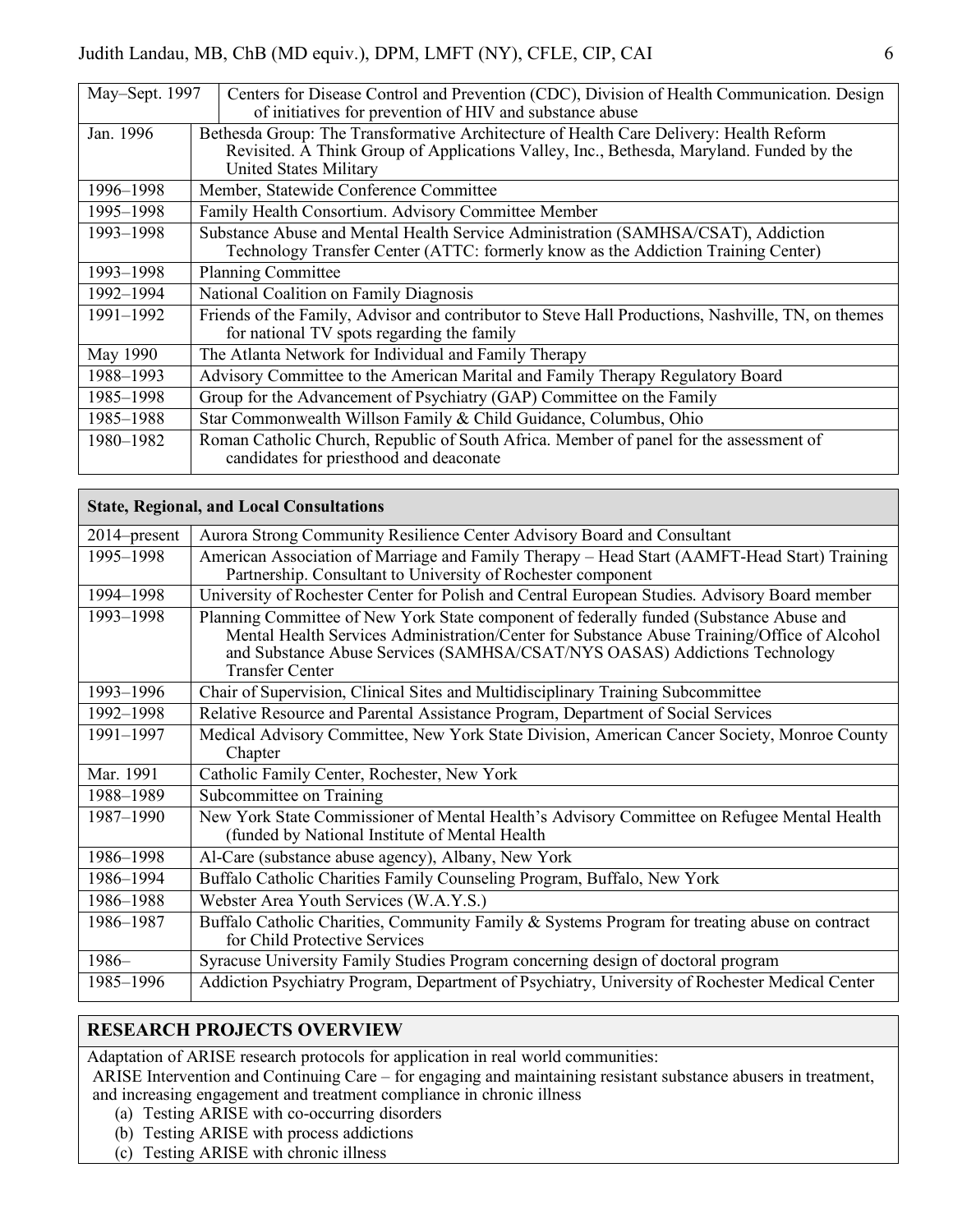(d) Pilot: Stanley Street Addiction Resources (SSTAR) and Gosnold with State of Massachusetts – adapting ARISE for chronic addiction relapse after multiple detox with no days sober.

Testing the LINC Model of Community Resilience for Enhancing Family and Community Resilience, Reconciliation and Coexistence in post-trauma countries and communities,

Transitional Family Therapy for treatment and aftercare of addiction, and

Testing LIFE – Link Individual Family Empowerment – for HIV/AIDS prevention and for prevention and long-term recovery from domestic violence). *Past projects in Hawaii, US; Kosova; New York City, New York, US. Current project funded NIMH see below.*

Intervention and Evaluation Development:

The use of natural helpers in individual, family, and community prevention and treatment

Enhancing family and community resilience. *Past project, New York City, New York, US and Kosova* Developing a public health, mental health and addiction service for Kosovo. Past project.

Instrumentation: Development of family assessment tools for studying intergenerational processes, cultural transition, and family and community resilience. *Past project, New York City, New York.*

HIV/AIDS and Addiction: Family/Community interventions in the prevention and treatment of HIV/AIDS and substance abuse. *Past project, Kosova*

Intergenerational factors in family resilience and vulnerability in chronic and life-threatening illness and risk-taking behaviors: HIV and HIV/AIDS, Sexually Transmitted Diseases, Cancer, Substance Abuse

Cross-cultural and Trauma studies: process of cultural transition and trauma – their impact on mental health and family patterns; prevention and intervention.

Intergenerational family patterns and adaptation to stress in the genesis of substance abuse and the sequelae of war and trauma.

Impact of Mild Traumatic Brain Injury on Family Relationships, including Identity Ambiguity and Ambiguous Loss: qualitative and quantitative pilot study.

## **GRANTS AND CONTRACTS**

- National Institute of Mental Health (NIMH). University of Rochester: SUPPORT (incorporating the LIFE intervention): a group/family method for empowering abused women to prevent abuse, STDs, and HIV: KO1–P.I. Mona Mittal 2012–2014. Judith Landau consultant.
- ARISE Intervention to increase ATS treatment continuation among individuals with a history of frequent ATS admissions and low treatment engagement. Stanley Street Treatment And Resources (SSTAR), 2007–2008.

Clinical Trial to examine the impact of a 10-session, multi-family group intervention–Kosovar Families Address Risk in Youth (KFARY) – for reducing HIV/AIDS risk behaviors in at risk 13- to 16-year-olds in Kosova. Approved by NIMH Council 2005, pending funding. PI: Stevan Weine and Ferid Agani, Landau-Co- Investigator.

Kosovo Ministry of Health and European Agency for Reconstruction (EAR). Establishment of Tertiary Addiction Treatment, Training and Resource Center, and Services for Kosova. P.I. Judith Landau. 2004–2005. \$175,000. Contract Renewable for 5 years.

Private Donors. Impact of Mild Traumatic Brain Injury (MTBI) on Family Relationships, including Identity Ambiguity and Ambiguous Loss. P.I. Judith Landau. 2004. \$3,000.

Ministry of Health, Kosova and European Agency for Reconstruction (EAR). Kosova Substance Abuse Tertiary Referral, Resource, Information and Treatment Center (SATRAT) within the Department of Psychiatry, Pristina, Kosova. PI. Judith Landau. 2004–2005. \$140,000.

Kosovo Inter-Ministerial Task Force on Substance Abuse: KADAH (Kosovar Attitudes towards Drugs and HIV/AIDS) – an ethnographic study P.I.s Stevan Weine and Ferid Agani. Landau-consultant. 2002–2004.

American Joint Board; University of Illinois, Chicago, New York University; LINC Foundation. KFPEC (Kosovar Family Professional Educational Collaborative) – a collaborative education and training venture in developing culturally appropriate family-focused, resilience-based health and mental health services for post-war Kosova. P.I.s Stevan Weine, Ferid Agani, Judith Landau, and John Rolland. 1999–2002.

National Institute of Alcohol Abuse and Alcoholism (NIAAA). Family and Group Therapies for Adolescent Alcohol Abuse. (1 RO1 AA 12178–01). P.I. M.D. Stanton. Co-investigator, then Consultant. Sept. 30, 1998–April 30, 1999.

National Institute of Drug Abuse (NIDA), Levels of Intervention for Engaging Cocaine Abusers (1 RO1 DA09402). PI – M.D. Stanton. Co-Investigator. 1995–June 30, 1997 – three-year budget, \$390,000.

NIDA Treatment Initiative, 1995/1996/1997 Stage 1 Investigators' Meeting. Presentation entitled "Levels of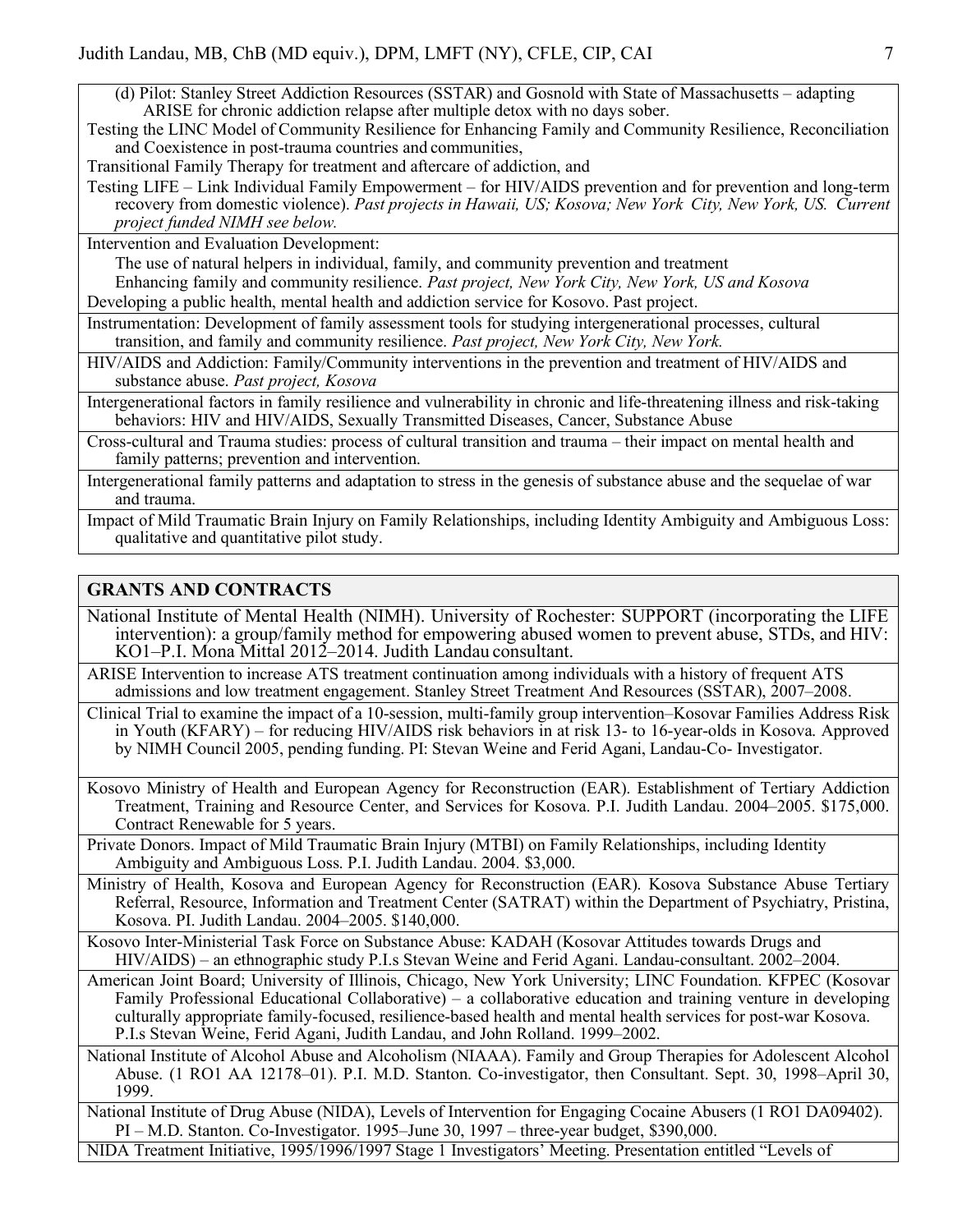Intervention for Engaging Cocaine Abusers." Public Health Services, National Institutes of Health/National Institute on Drug Abuse. April 23–24, 1997.

Administrative supplement for the study of drug abuse and AIDS. PI – J. Landau, June 25, 1997-May 31, 1998. \$53,000.

Private Donors. Link-Individual Family Empowerment to Reduce Risk of HIV/AIDS and Other Sexually Transmitted Diseases. Pilot Study. PI. 1995–1998. \$5,000.

Anonymous Foundation. International Center for Addiction and AIDS Training. PI. 1994–1995. \$10,000.

- Substance Abuse and Mental Health Service Administration (SAMHSA/CSAT), Addiction Technology Transfer Center (ATTC). New York State Office of Alcoholism and Substance Abuse Services (OASAS). Sept. 1993– Aug. 1998. — \$712,179 – Year 1. Subcontract PI September, 1993–June, 1996 — \$69,500; Chair, Committee on Supervision and Clinical Sites. Member Planning Committee 1993–1998. PI. Training Grant – Family systems and Addiction, 1996–1997 — \$26,000. Co-Investigator, Training Grant Addiction and Family or Origin Issues, 1996–1997. \$25,000.
- Anonymous Foundation. International Center for Addiction and AIDS Training. PI. 1993–1994 \$10,000.
- New York State Department of Health AIDS Institute, New York State Physician Training Program. PI Jan. 1, 1992–June 30, 1993 — \$175,000.

New York State Department of Health, AIDS Institute. Overview of HIV Infection and AIDS and HIV Counselor Training. Extension grant. PI July 1991–June 1992 — \$202,500.

Educational Training Center (ETC), Health Resources and Service Administration (HRSA). New York/Virgin Islands – AIDS Educational Training Center. PI – A. Rosenfield, M.D., Columbia University. Consortium budget \$2,400,000. Co-Investigator S. Szebenyi, M.D., Albany AIDS Center, SUNY Albany — \$398,000 – Year 1. Subcontractor to SUNY Albany, for University of Rochester — June 1, 1991–May 31, 1994.

NIMH Mental Health Training Grant – Training for Health Care Providers to Address Acquired Immune Deficiency Syndrome (AIDS). Extension grant. Chairing and Coordination of other NIMH national projects in collation and analysis of national evaluation. PI Feb. 1991–June 1991. \$50,000.

Soros Foundation, International Center for Addiction and AIDS Training. PI. 1993–1994. Vice President, Co-Investigator. 1991–1993. \$114,000.

National Center on Child Abuse and Neglect: Emergency Child Abuse Prevention Services Projects. Grant Number 90-CP-0081.-Relative Resource and Parent Assistance Project (RRAPA)–Subcontract to University of Rochester Family and Marriage Clinic for Family Education/Multifamily Support Groups. PI Monroe County Department of Social Services. PI on subcontract, William Watson, PhD. Serves as Co-Investigator. 1990–1994.

New York State Department of Health, AIDS Institute – Overview of HIV Infection and AIDS and HIV Counselor Training. PI Oct. 1990–June 1991. \$175,000.

NIMH Mental Health Training Grant – RO1 MH 278-88-0008 – Training for Health Care Providers to Address Acquired Immune Deficiency Syndrome (AIDS). PI – Jan. 1, 1988–Feb. 28, 1991. \$651,784.

Investigators' Meetings six monthly with presentation of the project and coordination of national evaluation process.

NIMH Refugee Mental Health Grant – Office of Mental Health. PI Morris Cohen, M.D.; Served as Upstate New York Representative on Commissioner of Mental Health's Advisory Council. 1988–1989.

## **RESEARCH SUPERVISORY AND CONSULTANT ASSIGNMENTS**

State of Massachusetts ADCARE. Consultation, training, supervision, for Certified ARISE Interventionists Part I: Fall River, MA April 13, 2017

Oregon Trail Recovery. Consultation to improve engagement rates, reduce AMA rates, improve staff retention, communication and change philosophy. Training of complete staff January to March, 2017.

Acadia Treatment Centers: Four Circles Recovery Program. Consultation to reduce AMA rates, improve communication, quality of care, and involvement of families. Training of complete staff. October to December, 2016. Asheville, NC.

Cumberland Heights Addiction Treatment Center, consultation to reduce AMA rates, improve staff retention, communication and change philosophy. Training of complete staff (350). Bellevue, TN. February to June, 2016

NorthStar Academy. Consultation and training of entire staff to improve retention rates, quality of care, and involvement of families. Rockville, MD. April to July, 2015.

Ernest Duff – Director, Aurora Strong Community Resilience Center: Consultation and Evaluation to City of Aurora and Community Action Committee: 2014 - 2017

Mona Mittal – K01. National Institute of Mental Health (NIMH). University of Rochester: SUPPORT (incorporating the LIFE intervention): a group/family method for empowering abused women to prevent abuse, STDs, and HIV: KO1–P.I. Mona Mittal 2012–2014. Judith Landau consultant.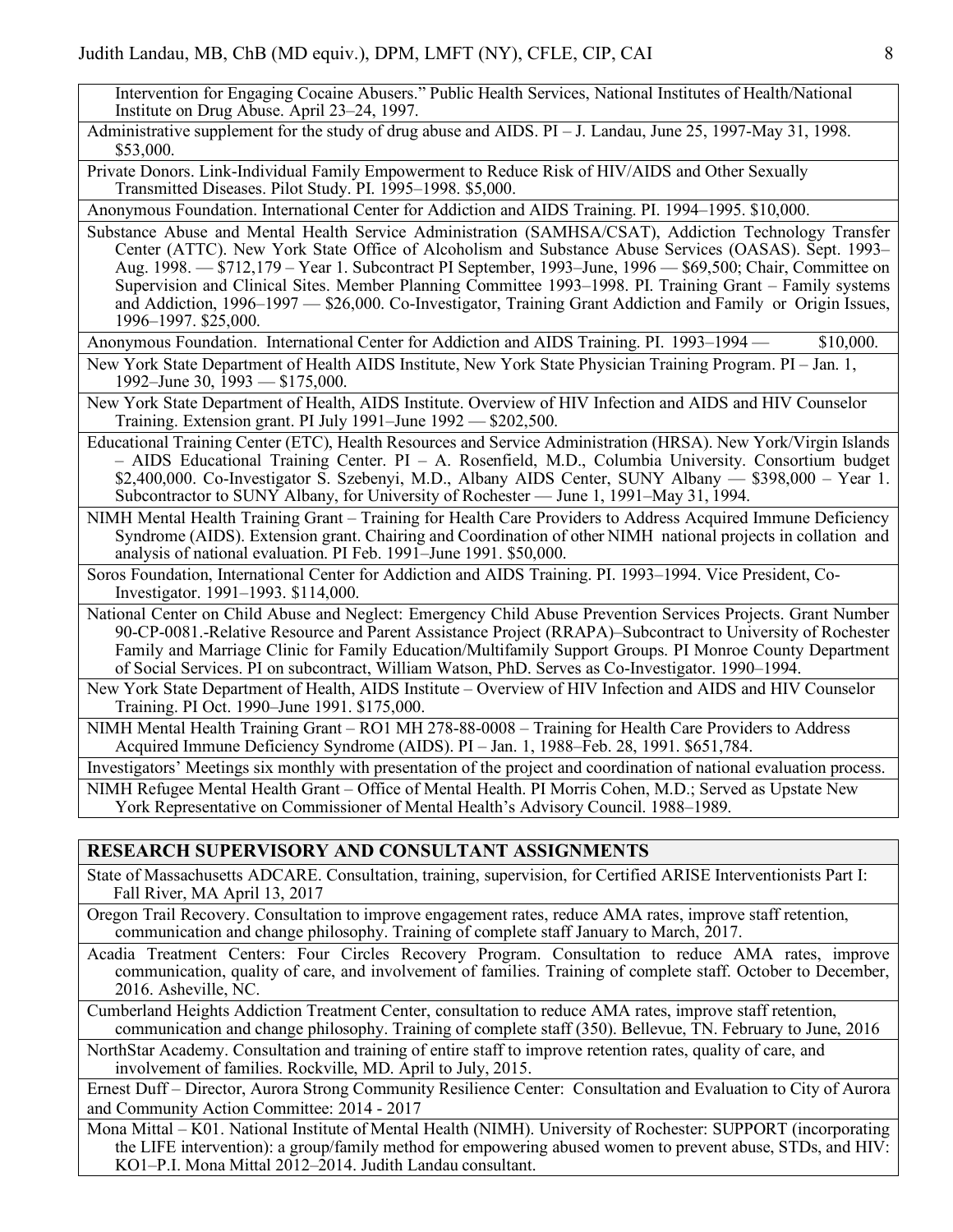Natyra Agani – Ph.D. Doctoral Candidate, Institute on Family and Neighborhood Life, Clemson University, Clemson, SC. Ph.D. Doctoral Committee. March 2009–2010.

Consultant to Terence Trepper, Ph.D., of Purdue University, Illinois, and Eric McCollum of Virginia Tech, Virginia, in application of a federal grant for adapting an intervention for women's substance abuse treatment.

Consultant to Barry Loneck, Ph.D., State University of New York, Albany, in applying for federal funding for applying ARISE to a welfare population served by Social Services.

National Institute of Alcohol Abuse and Alcoholism (NIAAA). Family and Group Therapies for Adolescent Alcohol Abuse. (1 RO1 AA 12178-01). P.I. M.D. Stanton. Consultant responsible for training and supervision in the model. April 30, 1999–April 31, 2000.

Principal Investigator – National Institute of Drug Abuse (NIDA) – Levels of Intervention for Engaging Cocaine Abusers. July 1, 1997–May 31, 1998.

Principal Investigator, Administrative supplement for the study of drug abuse and AIDS to Levels of Intervention for Engaging Cocaine Abusers. June 25, 1997–May 31, 1998.

Nancy Feinstein, M.S. Nursing Candidate. Sponsor for Institutional National Research Service Award. 1996–2001. Doctoral Dissertation Committee member.

Principal Investigator – private donors – Link-Individual Family Empowerment to Reduce Risk of HIV/AIDS and Other Sexually Transmitted Diseases. Pilot Study. 1995–present.

Research Faculty Mentor, School of Nursing, 1995–1998.

Chair, Ph.D. Dissertation Defense, Department of Psychology candidate – Albert Bellg, 1995.

Guest mentor Family Pediatric & Adolescent Research Support Group School of Nursing, 1995.

Dana Shaw – Psychiatric resident and family research fellow. Research mentor. 1993–1994.

Project Director – New York State Department of Health, AIDS Institute – Overview of HIV Infection and AIDS and HIV Counselor Training. Extension grant – July 1991–June 1992.

Principal Investigator Subcontractor – Educational Training Center (ETC), Health Resources and Administration (HRSA). New York/Virgin Islands – AIDS Education and Training Center – June 1991–May 1994.

Ana Martinez, Ph.D. candidate. Research scholar from Universidad de Deusto, Spain. Health and the family. June– August, 1991.

Principal Investigator – NIMH Mental Health Training Grant – Training for Health Care Providers to Address Acquired Immune Deficiency Syndrome (AIDS). Extension grant – Feb. 1991–June 1991.

Dirk Kotze, B.D., M.A. – Fellow in Family and Marital Therapy from South Africa. Families with incest and abuse. 1990–1991.

Elmarie Kotze, M.Ed. – Fellow in Family and Marital Therapy from South Africa. Families with incest and abuse. 1990–1991.

Project Director – New York State Department of Health, AIDS Institute – Overview of HIV Infection and AIDS and HIV Counselor Training – Oct. 1990–June 1991.

Mila Vukov, M.D./Ph.D. – Family Process Fellow from Belgrade, Yugoslavia. Drug and alcohol abuse. Oct. 1990.

M. Elena Goti, Lic. – Fulbright Scholar from Buenos Aires, Argentina. Substance abuse and the family. Jan.– March, 1990.

Project Director – NIMH Mental Health Training Grant – Training for Health Care Providers to Address Acquired Immune Deficiency Syndrome (AIDS) – Feb. 1988–Feb. 1991.

Ayala Gabriel, Ph.D. – Bridging Fellow from the Department of Anthropology, University of Rochester. Research mentor in cross-cultural family research. 1988–1989.

Michael Sullivan – Social Work intern and family research fellow. Research mentor. 1986–1987. External doctoral committee advisor – A. Magwaza, Ph.D. University of KwaZulu. 1982–1992.

## **Media and Community Appearances**

| February 14, 2018 |
|-------------------|
| August 31, 2017   |
| July 12, 2017     |
| November 28, 2016 |
| April 2, 2015     |
| October 10, 2014  |
|                   |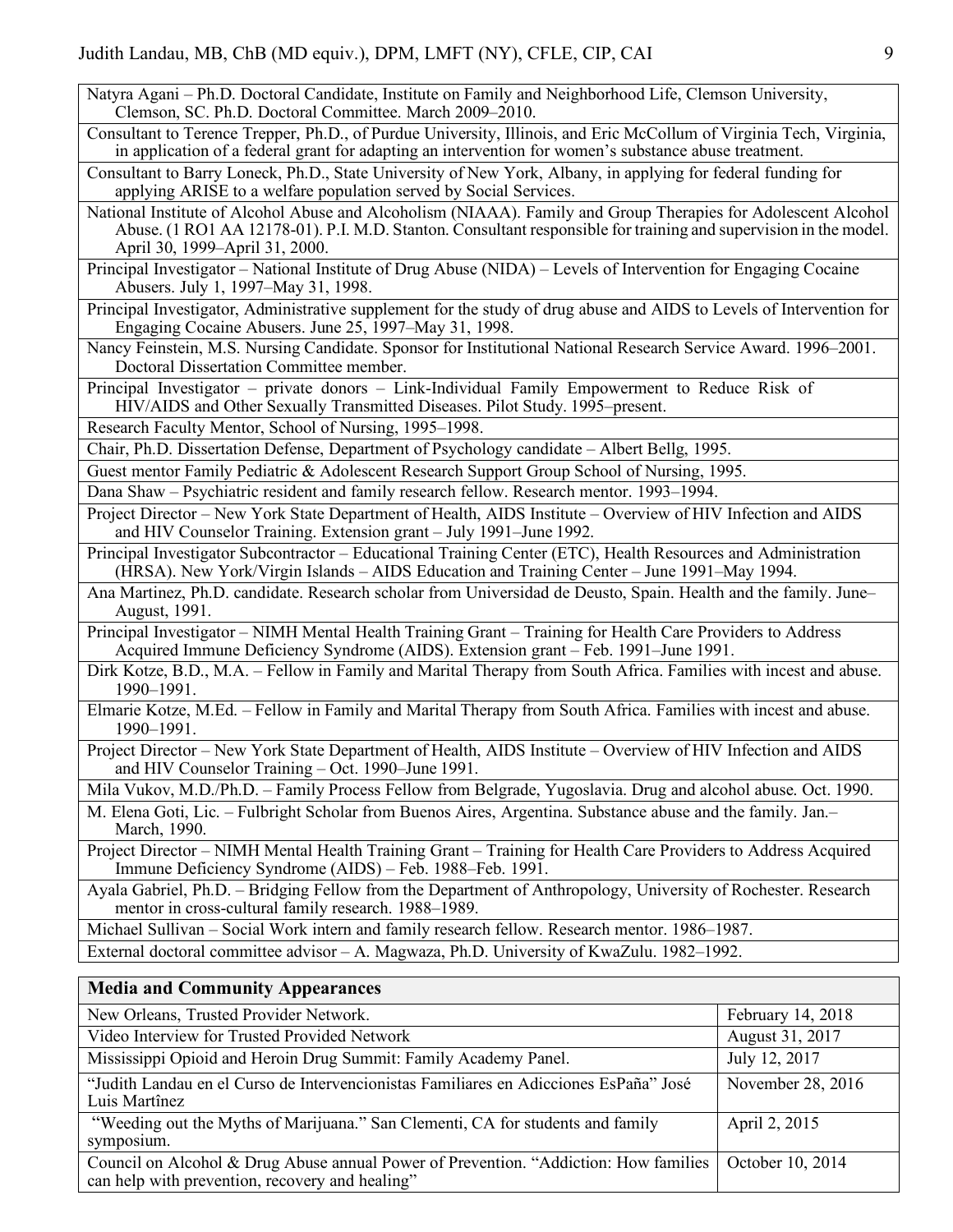| Scott Murray Radio Show                                                                                                                                   | October 12, 2014   |
|-----------------------------------------------------------------------------------------------------------------------------------------------------------|--------------------|
| "Addiction and the family: How families can help!" – SSTAR Community Presentation –<br>Fall River, MA                                                     | September 17, 2014 |
| "ENCORE: Invitational Intervention and Resiliency with Guest Judith Landau"<br><b>Westbridge Presentation</b>                                             | August 11, 2014    |
| Interview with KTLA TV with Madelaine Hahn Assoc. Producer, Los Angeles, CA                                                                               | October 9, 2013    |
| Interview with FOX News regarding Sandy Hook Shooting                                                                                                     | December 15, 2012  |
| TedX talk: Family Stories, Secrets and Survival                                                                                                           | December 5, 2012   |
| Congressional Briefing to US Congressional Committee on Homeland Security: The<br>LINC Model for Family and Community Preparedness, Response and Recovery | April 14, 2005     |

# **VISITING PROFESSORSHIPS, LECTURESHIPS AND WORKSHOPS**

| International professorships, lectureships and workshops                                                                                                                                                                                 |                                 |  |
|------------------------------------------------------------------------------------------------------------------------------------------------------------------------------------------------------------------------------------------|---------------------------------|--|
| International Recovery Institute (IRI) Advanced training for the music industry. ICAAD,<br>London.                                                                                                                                       | May 13, 2018                    |  |
| International Recovery Institute (IRI) Advanced Three-Day Certificate Training for<br>Recovery Specialists. ICAAD, London                                                                                                                | May 10-12, 2018                 |  |
| Engaging Families for Individual Addiction and Mental Health Recovery:<br>An ARISE® Advanced Workshop                                                                                                                                    | May 5, 2018                     |  |
| Certified ARISE Interventionist Training: Part I Educational Intensive (Three-Day<br>Certificate Training in the ARISE Continuum of Care). ICAAD, London.                                                                                | May 2-4, 2018                   |  |
| Certified ARISE Interventionist Training: Part I Educational Intensive (Three-Day<br>Certificate Training in the ARISE Continuum of Care). ICAAD, London.                                                                                | April 27-29, 2017               |  |
| Caron Treatment Centers 5th Annual UK Treatment Conference. Keynote: The role &<br>relevance of families in treating trauma and addiction. London, UK.                                                                                   | November 5, 2016                |  |
| Caron Treatment Centers 5th Annual UK Treatment Conference. Keynote: Accessing<br>resilience for families of military personnel & first responders: ARISE® for Finding<br>Happiness, Hope, and Health in the Face of Trauma. London, UK. | November 4, 2016                |  |
| Second Annual Workshop in Spain Presented by Caron Treatment Centers. Keynote: The<br>ARISE® Model: The Relevance and Role of Families in an Effective Continuum of Care.<br>Madrid, Spain.                                              | November 6, 2015                |  |
| Chinese University of Hong Kong, Department of Social Work, Hong Kong, China.<br>Workshop. The role and relevance of families in the origin, prevention, and treatment of<br>addiction.                                                  | October 31-<br>November 1, 2014 |  |
| IFTA 22 <sup>nd</sup> World Family Therapy Congress: The ARISE® Model for Adolescent and<br>Young Adult Substance Abuse and Mental Health Issues. Panama City, Panama                                                                    | March 5-8, 2014                 |  |
| Context-Institut Für Systemische Therapie Und Beratung, Berlin, Germany. Workshop.<br>The ARISE Intervention and Continuum of Care: Mobilizing Families to Motivate Their<br>Addicted Loved Ones Into Treatment.                         | Mar. 25-26, 2011                |  |
| Context-Institut Für Systemische Therapie Und Beratung, Berlin, Germany. Workshop.<br>Invitational Intervention: The ARISE Model– Helping Families Motivate their Addicted<br>Loved Ones into Treatment.                                 | Nov. 6-7, 2009                  |  |
| University of KwaZulu-Natal, Durban, South Africa. Workshop with Madhu Kasiram and<br>Charlotte Engelbrecht. Linking Systems: Family Therapy for South African Communities.                                                              | Oct. 6, 2009                    |  |
| Fundación Interfas, Buenos Aires, Argentina. Workshop. The Language of Links: The<br>LINC Model: A Collaborative Strategy for Resilience.                                                                                                | Aug. 23, 2005                   |  |
| Department of Psychiatry, Pristina, Kosova. Workshop with James Garrett: Addiction<br>Counseling Techniques, Psychopharmacology of Addiction, and Acudetox.                                                                              | Dec. 14-17, 2004                |  |
| Department of Psychiatry, Pristina, Kosova. Workshop with James Garrett: The<br>Psychosocial Context and Biopsychosocial Aspects of Addiction.                                                                                           | Nov. 8-11, 2004                 |  |
| Department of Psychiatry, Pristina, Kosova. Workshop with James Garrett. The<br>Neurobiology of Addiction.                                                                                                                               | Nov. 9-10, 2004                 |  |
| Department of Psychiatry, Pristina, Kosova. Workshop with James Garrett. Post<br>Traumatic Stress and Addiction: A Biopsychosocial Approach.                                                                                             | Nov. 11, 2004                   |  |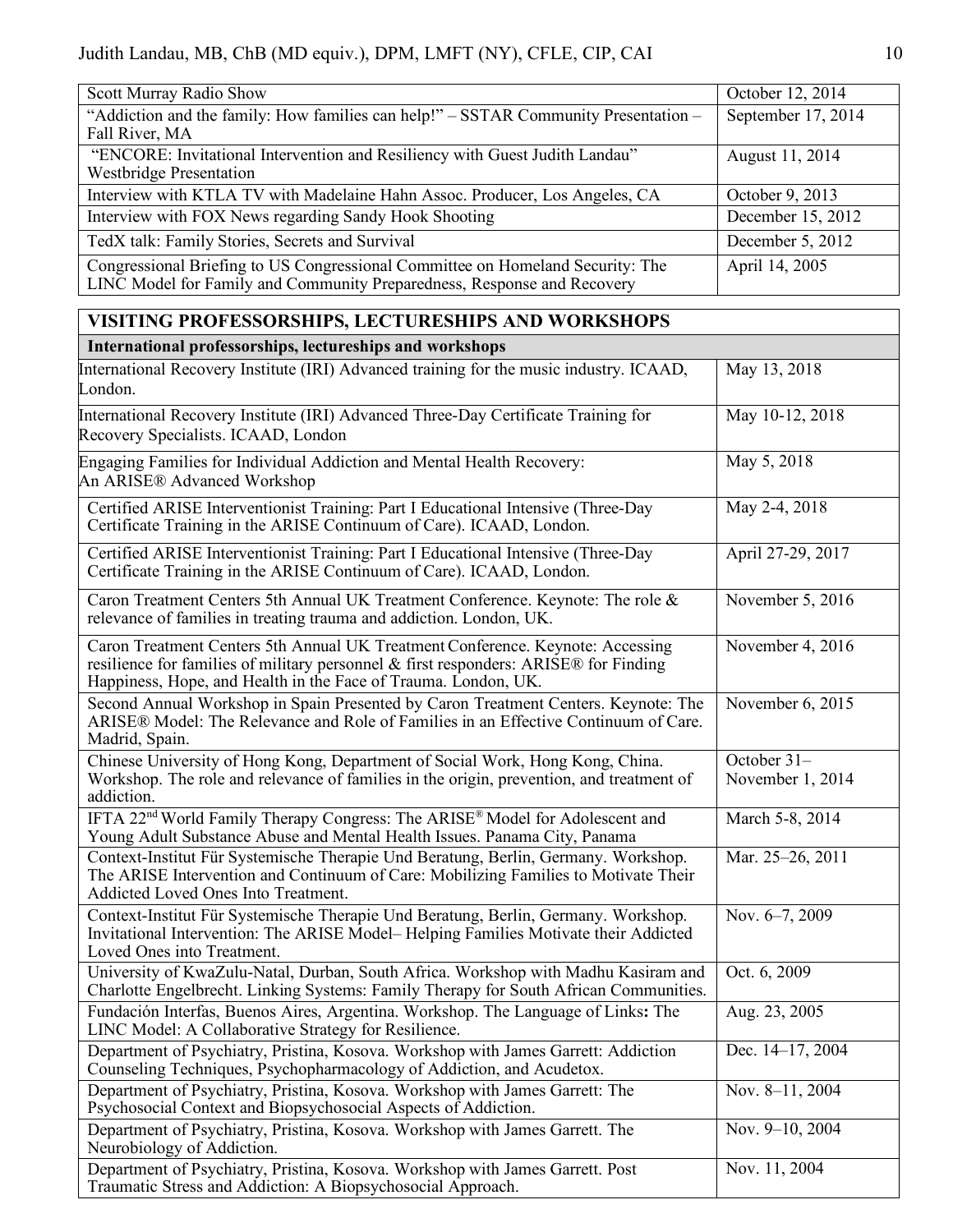| Helsinki Psykoterapiataitojen Instituutti, Helsinki, Finland. Workshop: Enhancing Family | Jun. 9, 2004  |
|------------------------------------------------------------------------------------------|---------------|
| and Community Connectedness to Access Resilience.                                        |               |
| Helsinki Psykoterapiataitojen Instituutti, Helsinki, Finland. Workshop: The ARISE        | Jun. 10, 2004 |
| Intervention for Engaging and Maintaining Patients in Treatment for Substance Abuse and  |               |
| Chronic Illness.                                                                         |               |
| Linkoping University, Linkoping, Sweden. Workshop: Accessing Family and Community        | Jun. 7, 2004  |
| Resilience for dealing with Trauma, Addiction, and Chronic and Life Threatening Illness. |               |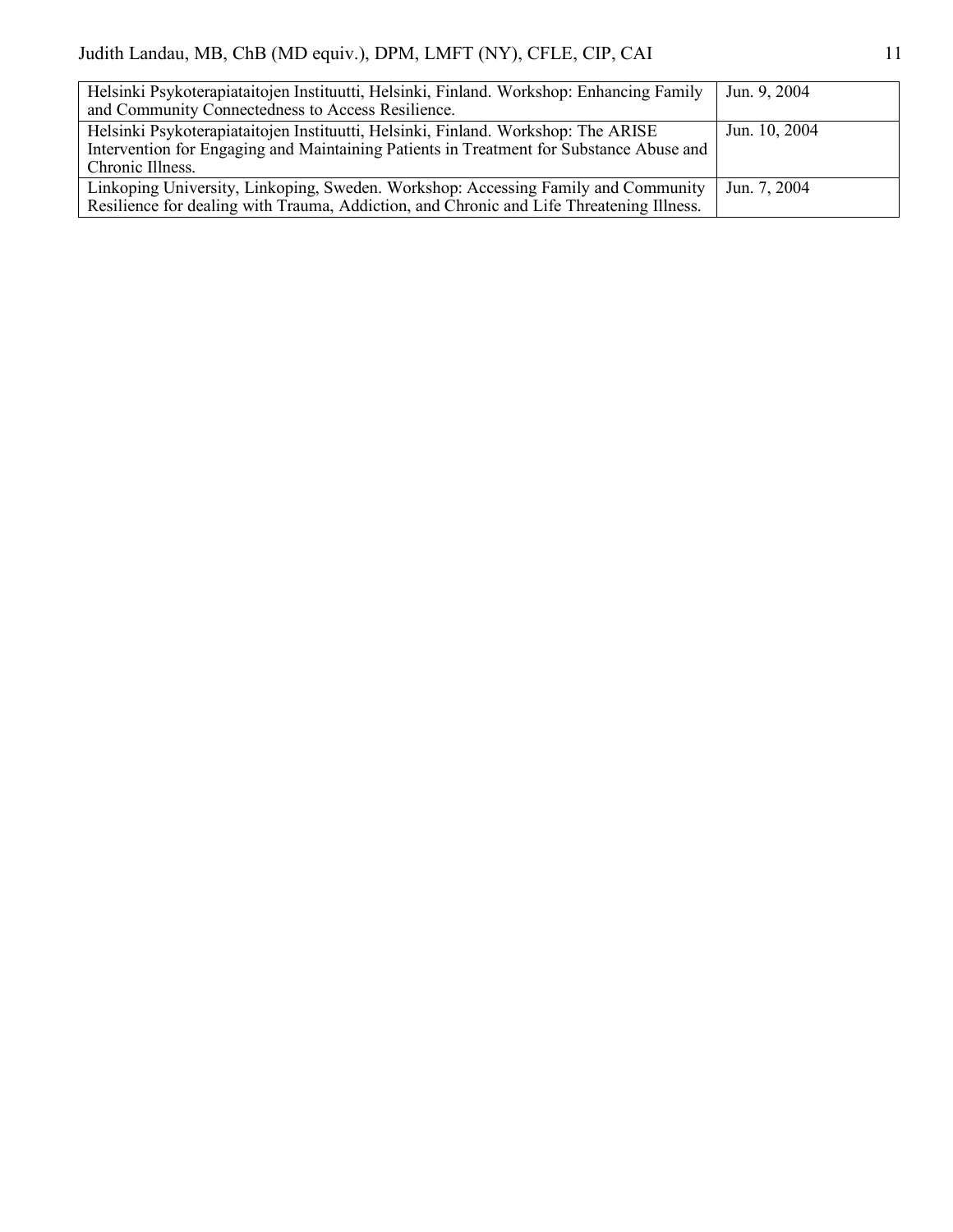| Linkoping University, Linkoping, Sweden. Workshop: The ARISE Intervention for<br>Engaging and Maintaining Patients in Treatment for Substance Abuse and Chronic Illness.                                                                                                                                            | Jun. 7, 2004         |
|---------------------------------------------------------------------------------------------------------------------------------------------------------------------------------------------------------------------------------------------------------------------------------------------------------------------|----------------------|
| Kosova Family Program Educational Collaborative for improving Human Rights, Health<br>and Mental Health Services, consultation on collaboration between mental health and<br>family medicine services, lecture on collaboration, planning HIV/AIDS and addiction<br>prevention and intervention services            | Dec. 3-8, 2002       |
| Tzu Chi University, Hualien, Taiwan. Week long workshop on Psychological Trauma<br>and Enhancing Resilience in Individuals, Families and Communities in the Face of<br>Trauma.                                                                                                                                      | Dec. 10-15, 2001     |
| Adolescent Substance Abuse Counseling Services (ASACS), Science Applications<br>International Corporation (SAIC): Pacific Rim Program (counselors from Korea, Japan,<br>Alaska & Hawaii), Supervisors Training in Transitional Family Therapy for Addiction.<br>Seoul, Korea.                                       | Apr. 28-29, 2001     |
| Human Rights Committee of the American Family Therapy Academy Kosova Family<br>Program Educational Collaborative for improving Human Rights and Mental Health<br>Services, team site visits and workshops in Pristina, Kosova: "Brief Interventions for<br>Trauma, Loss, Grief, Addiction and Cultural Transition." | Nov. 27–Dec. 5, 2000 |
| Semmelweis University, Budapest, Hungary, "Mobilizing the Family Network to Get<br>Resistant Substance Abusers to Enter Treatment and Maintain Recovery."                                                                                                                                                           | Nov. 15, 2000        |
| University of Pecs and City of Pecs, Pecs, Hungary, "Mobilizing the Family Network to<br>Get Resistant Substance Abusers to Enter Treatment and Maintain Recovery."                                                                                                                                                 | Nov. 13, 2000        |
| Adolescent Substance Abuse Counseling Services (ASACS), Science Applications<br>International Corporation (SAIC): Europe Program. Passau, Germany. "Addiction and<br>Unresolved Grief: Expanding and Empowering the Family to Heal the Adolescent."                                                                 | Nov. $6-8$ , 2000    |
| Adolescent Substance Abuse Counseling Services (ASACS), Science Applications<br>International Corporation (SAIC): Pacific Rim Program (counselors from Korea, Japan,<br>Alaska & Hawaii), "Addiction and Unresolved Grief: Expanding and Empowering the<br>Family to Heal the Adolescent."                          | Jul. 13-14, 2000     |
| Governor of Buenos Aires and Secretary of Prevention and Treatment of Substance Abuse<br>and HIV/AIDS, Department of Health, Province of Buenos Aires, Argentina and Del<br>Salvador University. Visiting AIDS Professor, Consultant, and Lecturer: "Community<br>Prevention and Treatment of and Substance Abuse." | Nov. 25-28, 1996     |
| Community Planning and Intervention with the community of Bahía Blanca.                                                                                                                                                                                                                                             | Nov. 28, 1996        |
| Supervision of Program Staff and Community Prevention Workers in a Model<br>Program: "Models of Community Prevention and Intervention" with the community<br>of Lomas de Zamora.                                                                                                                                    | Nov. 27, 1996        |
| 'Family Therapy for Person with Substance Abuse Problem: A Developmental<br>Model." A presentation to the students of the Drug Abuse Masters Program at Del<br>Salvador University.                                                                                                                                 | Nov. 26, 1996        |
| Presented a special commencement address to the Graduate Students of Del<br>Salvador University.                                                                                                                                                                                                                    | Nov. 25, 1996        |
| Education and Training for Family Therapists and the Community of Pueblo de la<br>Paz, Argentina: "Models of Community Prevention and Intervention."                                                                                                                                                                | Nov. 25–26, 1996     |
| Hong Kong Polytechnical University, Department of Social Services. Hong Kong.<br>Visiting Professor and Consultant to Hong Kong/Beijing Cultural Transition.                                                                                                                                                        | Oct. 27-29, 1996     |
| Special Seminar: "Transitional Family Interventions with Families in Cultural<br>Transition: From Individual Through Group to Extended Network, With Particular<br>Attention to HIV."                                                                                                                               | Oct. 28, 1996        |
| Governor and Secretary of Prevention and Treatment of Substance Abuse and HIV/AIDS,<br>Department of Health, Province of Buenos Aires, Argentina.                                                                                                                                                                   | Nov. 11-20, 1994     |
| Lectures in: Buenos Aires, La Matanza, Quilmes, La Plata, Bahía Blanca:<br>"Community Prevention of AIDS and Substance Abuse."                                                                                                                                                                                      |                      |
| Buenos Aires Family Therapy Institute. Lectures: "Supervision Issues."                                                                                                                                                                                                                                              | Nov. 11-22, 1994     |
| Del Salvador University, Visiting Professor. A training course for professionals and<br>master's degree candidates: "Methods for Community Mobilization in the Prevention of                                                                                                                                        | Nov. 11-12, 1994     |
| Substance Abuse and AIDS."                                                                                                                                                                                                                                                                                          |                      |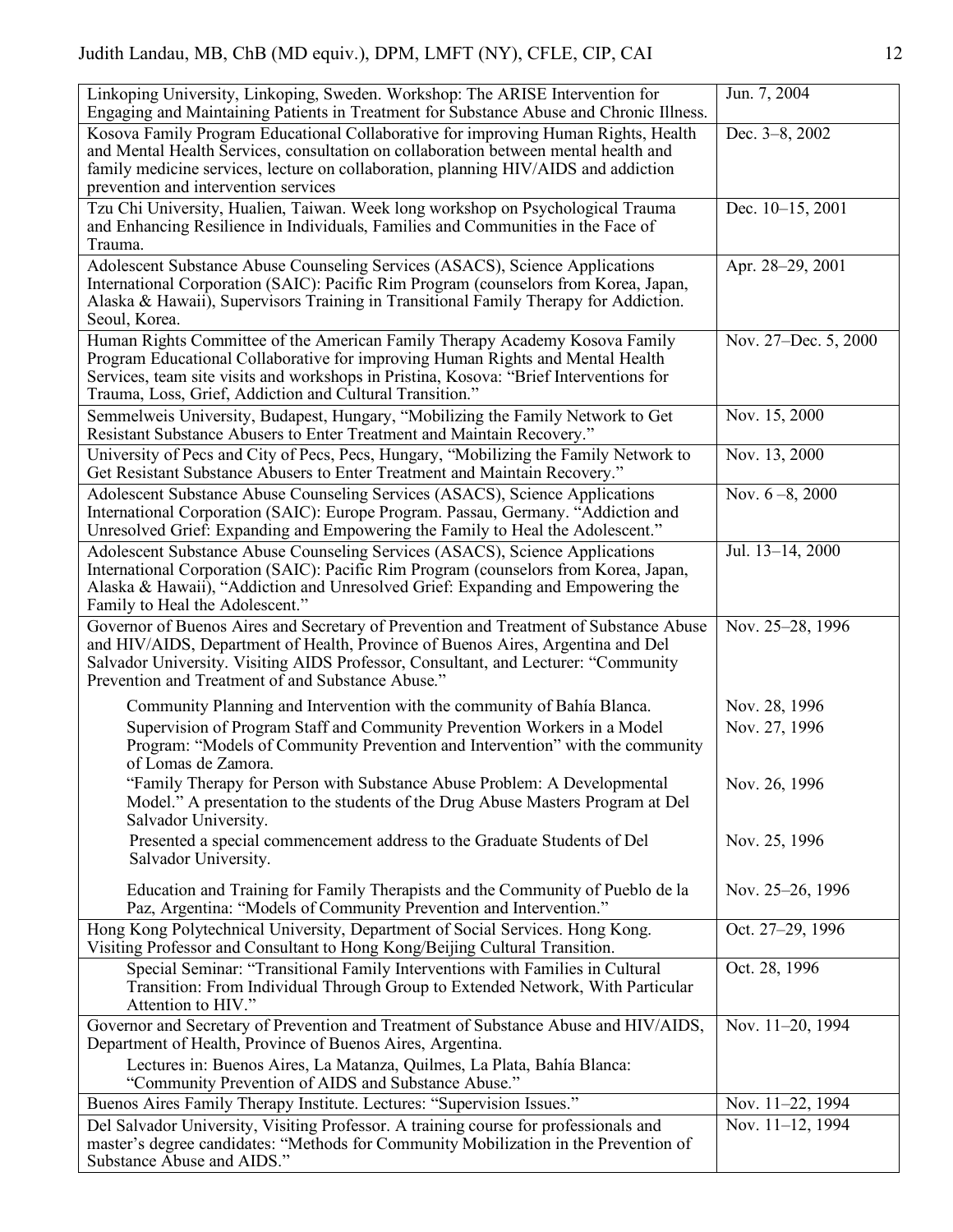| International Center for Addictions and AIDS Training (ICAAT). Budapest, Hungary.<br>Lecture: "A Community Perspective on Prevention and Treatment of Substance Abuse."                                                                                                                                                                                                                                  | Jan. 20-28, 1994      |
|----------------------------------------------------------------------------------------------------------------------------------------------------------------------------------------------------------------------------------------------------------------------------------------------------------------------------------------------------------------------------------------------------------|-----------------------|
| International Center for Addictions and AIDS Training (ICAAT), Budapest, Hungary.<br>Lectures: "Assessment, Mapping, and Making Therapeutic Choices."                                                                                                                                                                                                                                                    | Nov. 1993             |
| Liguen Therapeutic Community, Buenos Aires, Argentina. Workshop: "Treating<br>Substance Abusing Families."                                                                                                                                                                                                                                                                                               | Oct. 30, 1993         |
| Asociación Sistemica de Buenos Aires (ASIBA), Argentina. Workshop: "Family Systems<br>Medicine: the Rochester Model."                                                                                                                                                                                                                                                                                    | Oct. 31, 1993         |
| Buenos Aires Family Therapy Institute. Lectures: "The Rochester Model of Family<br>Therapy."                                                                                                                                                                                                                                                                                                             | Nov. 1, 1993          |
| Governor and Department of Health, Province of Buenos Aires, and Del Salvador<br>University. Visiting Professor, Consultant and Lecturer (with M.D. Stanton):<br>"Community Prevention of AIDS and Substance Abuse."                                                                                                                                                                                     | Oct. 22-31, 1993      |
| Special Convocation of Secretary of Prevention and Treatment of Substance Abuse<br>and HIV/AIDS, Department of Health, Province of Buenos Aires, Argentina at Mar<br>del Plata, Argentina. Key presentations in program for 1,400 community members<br>and professionals: "10,000 Liderers para el Cambio." Final Panel Presentation with<br>Ministers of Economy, Health, Social Welfare and Education. | Oct. 27-29, 1993      |
| "Methods for Community Mobilization in the Prevention of Substance Abuse and<br>AIDS." A training course for professionals and master's degree candidates in the<br>Department of Public Health, Del Salvador University.                                                                                                                                                                                | Oct. 22-26, 1993      |
| Senior Fulbright Scholar, Fulbright Commission and the United States Information<br>Agency, in three provinces of Argentina.                                                                                                                                                                                                                                                                             | Sept. 28-Nov. 1, 1991 |
| Lectures and workshops in three cities of Buenos Aires Province on Family<br>Therapy, Substance Abuse, AIDS, Research, and Community Prevention. (Local<br>sponsors: Asociación Sistemica de Buenos Aires (ASIBA) and Padre a Padre<br>Foundation.)                                                                                                                                                      | Sept. 28–Nov. 1, 1991 |
| Catholic University of Salta, Department of Police, Salta, and the Governor of the<br>Province of Salta, Argentina. Workshop and consultation: "Family Therapy of AIDS<br>and Drug Abuse." And "Community Prevention and Intervention of AIDS and Drug<br>Addiction."                                                                                                                                    | Oct. 19-20, 1991      |
| Padres in Acción and Asociación Sistémica de Bariloche, Argentina. Workshop and<br>consultation: "Family Therapy of AIDS and Drug Abuse." And "Community<br>Mobilization in the Intervention and Prevention of AIDS and Drug Abuse."                                                                                                                                                                     | Oct. 23-25, 1991      |
| Medical University of Budapest Visiting Professor, Hungarian Psychiatric Association,<br>and Hungarian Association of Family Therapy, Budapest, Hungary. Lectures: "The<br>Rochester Model of Family Therapy.                                                                                                                                                                                            | Oct. 31-Nov. 2, 1990  |
| University of Pèc Visiting Professor, and the Hungarian Association of Family<br>Therapy, Pèc, Hungary. Workshops and Lectures (with M. D. Stanton): "Using<br>Networks and Natural Support Systems in Treating Alcoholism."                                                                                                                                                                             | Nov. 1-2, 1990        |
| National Institute for Nervous and Mental Diseases, Unit of Psychotherapy,<br>Budapest, Hungary. "The Rochester Model for Family Treatment" (with M. D.<br>Stanton).                                                                                                                                                                                                                                     | Oct. 31, 1990         |
| The Institute for Integrative Couple and Family Therapy of Berlin. Workshop: "Cultural<br>Transition in Modern-Day Europe."                                                                                                                                                                                                                                                                              | Oct. 27, 1990         |
| University of Belgrade and Institute of Alcoholism, Belgrade, Yugoslavia. "Family<br>Therapy with Substance Abuse" (with M.D. Stanton).                                                                                                                                                                                                                                                                  | Oct. 30-Nov. 5, 1990  |
| Department of Psychiatry, University of Oulu Faculty of Medicine, The National<br>Scientific Medical Association of Finland, and the Family Therapy Association of<br>Finland, Oulu, Finland.                                                                                                                                                                                                            | May 4-6, 1987         |
| Workshop (with M. D. Stanton): "The Rochester Model of Integrative Family<br>Therapy." The Family Therapy Association of Finland.                                                                                                                                                                                                                                                                        | May 4-5, 1987         |
| Grand Rounds, Department of Psychiatry, University of Oulu Faculty of Medicine<br>and the National Scientific Medical Association of Finland: "Recent Developments<br>Toward an Integrated Model of Family Therapy."                                                                                                                                                                                     | May 6, 1987           |
| Department of Psychiatry, University of Calgary, Alberta, Canada. Workshop:<br>"Pick-a-Dali Circus Technique of Family Therapy."                                                                                                                                                                                                                                                                         | Sept. 22, 1984        |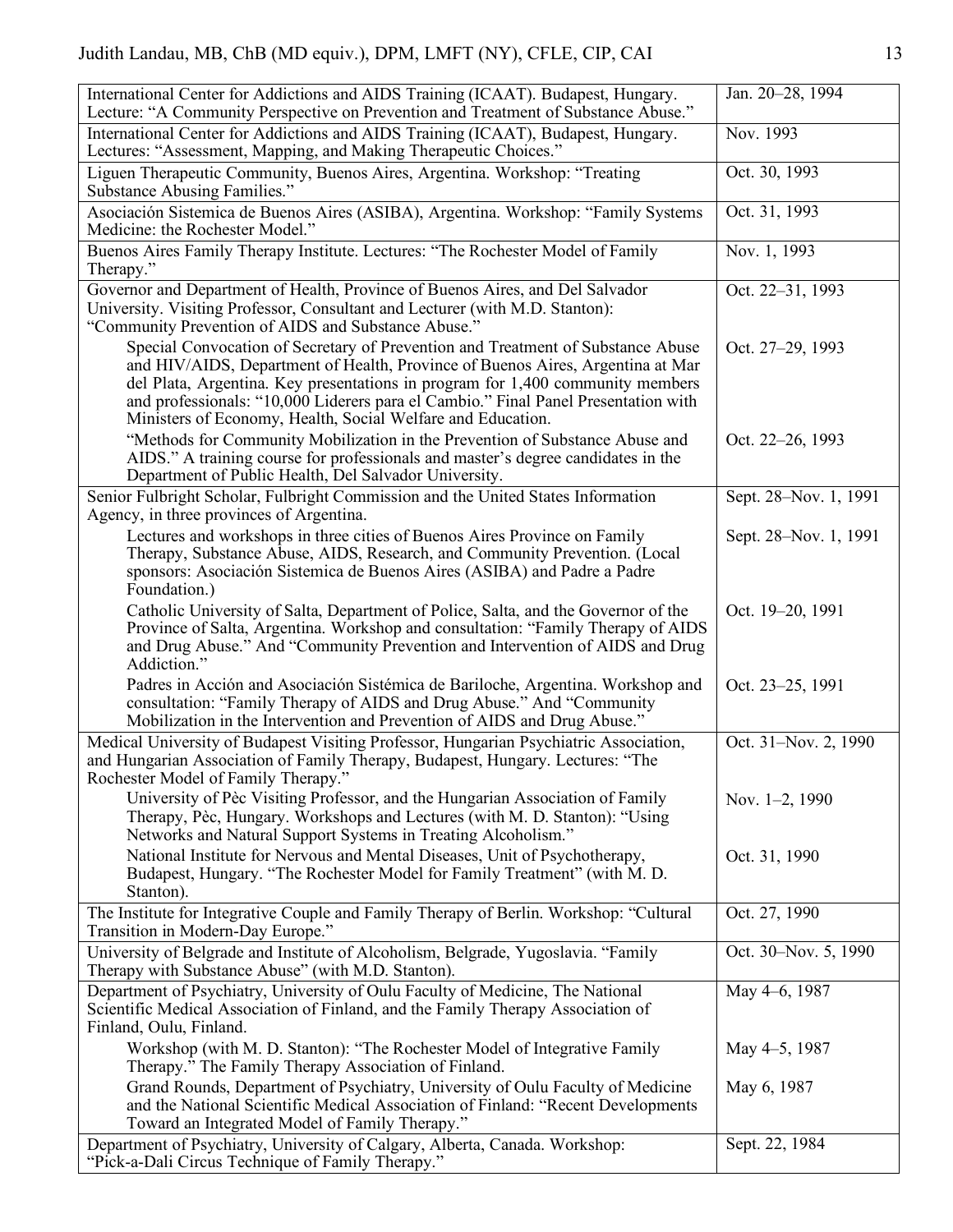| University of Nova Scotia, Halifax, Nova Scotia, Canada. "Families in Cultural<br>Transition."       | Sept. 1983 |
|------------------------------------------------------------------------------------------------------|------------|
| University of Nova Scotia Halifax, Nova Scotia, Canada. Consultation and Family<br>Therapy Training. | 1983–1984  |

| International professorships, lectureships and workshops (during S. African Tenure)                                                                                                              |                 |
|--------------------------------------------------------------------------------------------------------------------------------------------------------------------------------------------------|-----------------|
| Hahneman School of Health Sciences, Hahneman Medical College, Philadelphia,<br>Pennsylvania. Visiting Professor and Grand Rounds presenter: "Families in Transition."                            | Sept.-Oct. 1980 |
| Departments of Psychiatry and Psychology, Wayne State University, Detroit, Michigan.<br>Visiting Professor and Grand Rounds presenter: "The Training of Clinicians in a<br>Multiracial Society." | Sept. 1980      |
| Philadelphia Child Guidance Clinic, University of Pennsylvania, Philadelphia, PA.                                                                                                                | Oct. 1980       |
| Ackerman Institute, New York, NY. Transitional Family Therapy.                                                                                                                                   | Oct. 1980       |

| National professorships, lectureships and workshops                                                                                                                                               |                      |
|---------------------------------------------------------------------------------------------------------------------------------------------------------------------------------------------------|----------------------|
| International Recovery Institute. Recovery Specialist Certificate Training.<br>Nashville, TN                                                                                                      | November 1-3, 2017   |
| Certified ARISE Interventionist Training: Part I Educational Intensive (Three-Day<br>Certificate Training in the ARISE Continuum of Care). San Diego, CA                                          | October 26-28, 2017  |
| International Recovery Institute. Recovery Specialist Certificate Training.<br>Los Angeles, CA                                                                                                    | July 26-28, 2017     |
| Keynote: "Mobilizing Individuals, Families and Community for Early Recognition,<br>Intervention and Engaged Treatment." Mississippi Opioid & Heroin Summit. Madison, MS.                          | July 11-12, 2017     |
| Certified ARISE Interventionist Training: Part I Educational Intensive (Three-Day<br>Certificate Training in the ARISE Continuum of Care). Nashville, TN                                          | July 11-13, 2017     |
| Certified ARISE Interventionist Training: Part I Educational Intensive (Three-Day<br>Certificate Training in the ARISE Continuum of Care). State of Massachusetts ADCARE.<br>Fall River, MA       | June 15-17, 2017     |
| Certified ARISE Interventionist Training: Part I Educational Intensive (Three-Day<br>Certificate Training in the ARISE Continuum of Care). Washington, DC                                         | April 11-13, 2017    |
| International Recovery Institute. Recovery Specialist Certificate Training. Austin, TX                                                                                                            | February 22-24, 2017 |
| Certified ARISE Interventionist Training: Part I Educational Intensive (Three-Day<br>Certificate Training in the ARISE Continuum of Care). Boulder, CO                                            | February 15-17, 2017 |
| International Recovery Institute. Recovery Specialist Certificate Training. Los Angeles,<br>CA                                                                                                    | October 26-28, 2016  |
| Certified ARISE Interventionist Training: Part I Educational Intensive (Three-Day<br>Certificate Training in the ARISE Continuum of Care). Nashville, TN                                          | July 12-16, 2016     |
| International Recovery Institute. Recovery Specialist Certificate Training. Los Angeles,<br>CA                                                                                                    | June 16-19, 2016     |
| Certified ARISE Interventionist Training: Part I Educational Intensive (Three-Day<br>Certificate Training in the ARISE Continuum of Care). Austin, TX                                             | April 12-16, 2016    |
| Certified ARISE Interventionist Training: Part I Educational Intensive (Three-Day<br>Certificate Training in the ARISE Continuum of Care). Provo, Utah                                            | February 24-26, 2016 |
| Certified ARISE Interventionist Training: Part I Educational Intensive (Three-Day<br>Certificate Training in the ARISE Continuum of Care). Northstar Transitions Academy,<br>Bethesda, MD         | November 11-13, 2015 |
| Certified ARISE Interventionist Training: Part I Educational Intensive (Three-Day<br>Certificate Training in the ARISE Continuum of Care). Upland, CA.                                            | July 27-29, 2015     |
| NorthStar Academy, Rockville, MD. Facility Training: Certified ARISE Interventionist<br>Training: Part I Educational Intensive (Three-Day Certificate Training in the ARISE<br>Continuum of Care) | July 15-17, 2015     |
| DSAS, MA Reducing Incarceration and Recidivism for Judiciary, Westborough, MA                                                                                                                     | June 27-29, 2015     |
| DSAS, MA. Certified ARISE Interventionist Training: Part I Educational Intensive for<br>Agencies. (Three-Day Certificate Training in the ARISE Continuum of Care).<br>Westborough, MA             | June 19, 2015        |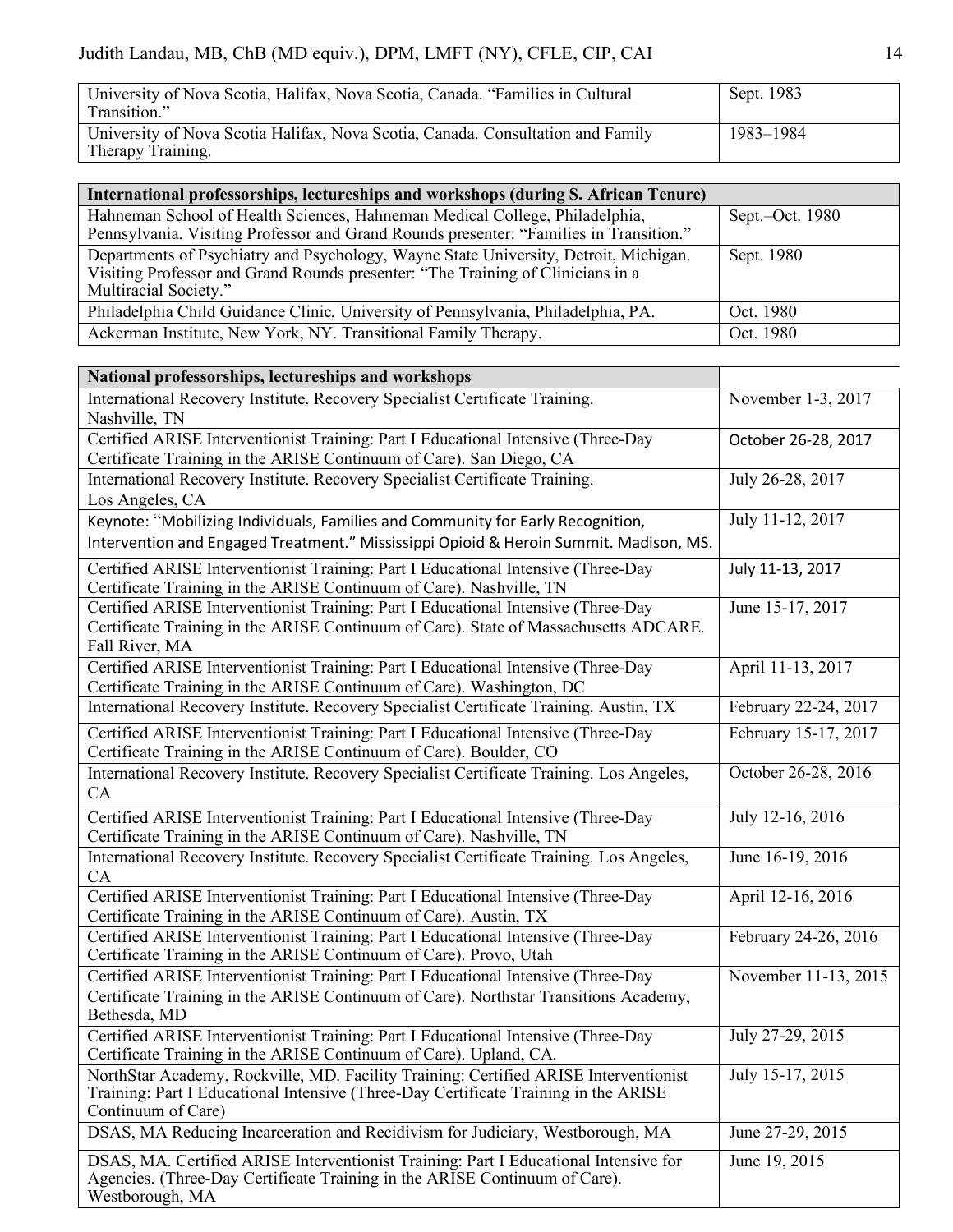| Northbay Recovery. Lunch and Learn. Why are Families Relevant to Addiction: A Deeper                                                                                                                                                       | June 16-18, 2015       |
|--------------------------------------------------------------------------------------------------------------------------------------------------------------------------------------------------------------------------------------------|------------------------|
| Look at Origin, Treatment and Prevention. Orange County, CA                                                                                                                                                                                |                        |
| Certified ARISE Interventionist Training: Part I Educational Intensive (Three-Day<br>Certificate Training in the ARISE Continuum of Care). Rockford, IL.                                                                                   | May 15, 2015           |
| Certified ARISE Interventionist Training: Part I Educational Intensive for Agencies.<br>(Three-Day Certificate Training in the ARISE Continuum of Care). State of                                                                          | April 29 - May 1, 2015 |
| Massachusetts. Stanley Street Addiction Rehabilitation Center (SSTAR), Fall River, MA.                                                                                                                                                     |                        |
| Addiction Executives Industry Summit (aXis) - facilitator, Naples, FL.                                                                                                                                                                     | February 25-27, 2015   |
| Certified ARISE Interventionist Training: Part I Educational Intensive (Three-Day<br>Certificate Training in the ARISE Continuum of Care). West Palm Beach, FL.                                                                            | February 8-11, 2015    |
| Certified ARISE Interventionist Training: Part I Educational Intensive (Three-Day<br>Certificate Training in the ARISE Continuum of Care). Atlanta, GA.                                                                                    | January 28-30, 2015    |
| "Addiction: How families can help with prevention, recovery and healing!" – Dallas<br>Council on Alcohol and Drug Abuse - 9th Annual Power of Prevention Breakfast -<br>Dallas, TX.                                                        | November 5-7, 2014     |
| Certified ARISE Interventionist Training: Part I Educational Intensive (Three-Day<br>Certificate Training in the ARISE Continuum of Care). Denver, CO.                                                                                     | October 10, 2014       |
| Certified ARISE Interventionist Training: Part I Educational Intensive (Three-Day<br>Certificate Training in the ARISE Continuum of Care). South Padre Island, TX                                                                          | July 9-11, 2014        |
| The Canyon Lunch and Learn: Why are Families Relevant to Addiction: A Deeper Look<br>at Origin, Treatment and Prevention. Santa Monica, CA                                                                                                 | May 21-23, 2014        |
| Generations Conference: One for All and All for One: The Intergenerational Family's<br>Role in Mental Health and Addiction. Salt Lake City, Utah                                                                                           | May 9, 2014            |
| Innovations In Recovery Conference: The ARISE® Model, A Multigenerational Approach<br>for Enhancing Family & Community Connectedness To Access Resilience<br>In Times Of Trauma. San Diego, CA                                             | April 7-8, 2014        |
| AAMFT Minority Fellowship Program, Winter Training Institute: The ARISE® Model, A<br>Multigenerational and Cross-Cultural Approach for Enhancing Family & Community<br>Connectedness to Access Resilience In Times of Trauma.              | March 31, 2014         |
| Certified ARISE Interventionist Training: Part I Educational Intensive (Three-Day<br>Certificate Training in the ARISE Continuum of Care). Savannah, GA                                                                                    | February 6, 2014       |
| Certified ARISE Interventionist Training: Part I Educational Intensive for Agencies.<br>(Three-Day Certificate Training in the ARISE Continuum of Care). Stanley Street<br>Addiction Rehabilitation Center (SSTAR)/Gosnold. Fall River, MA | Jan. 29-31, 2014       |
| Certified ARISE Interventionist Training: Part I Educational Intensive (Three-Day<br>Certificate Training in the ARISE Continuum of Care). Nashville, TN                                                                                   | Nov. 13-15, 2013       |
| Certified ARISE Interventionist Training: Part I Educational Intensive (Three-Day<br>Certificate Training in the ARISE Continuum of Care). Malibu, CA.                                                                                     | Oct. 23-25, 2013       |
| Certified ARISE Interventionist Training: Part I Educational Intensive (Three-Day<br>Certificate Training in the ARISE Continuum of Care). Boulder, CO.                                                                                    | Aug. 21-23, 2013       |
| Ascend Recovery Family Program One-Day Training: Family of Origin for Families with<br>an Addicted Loved One in Treatment. Highland, Utah                                                                                                  | July 8-10, 2013        |
| Certified ARISE Interventionist Training: Part I Educational Intensive (Three-Day<br>Certificate Training in the ARISE Continuum of Care). Savannah, GA.                                                                                   | Mar. 8, 2013           |
| Certified ARISE Interventionist Training: Part I Educational Intensive (Three-Day<br>Certificate Training in the ARISE Continuum of Care). Boulder, CO.                                                                                    | Jan. 16-18, 2013       |
| Certified ARISE Interventionist Training: Part I Educational Intensive (Three-Day<br>Certificate Training in the ARISE Continuum of Care). San Francisco, CA.                                                                              | Oct. 24-26, 2012       |
| "Project SUPPORT: Reaching Recovery Through Love, Hope and Respect." Three-Day<br>Training with Mona Mittal. University of Rochester. Rochester, NY.                                                                                       | Jul. 18-20, 2012       |
| Certified ARISE Interventionist Training: Part I Educational Intensive (Three-Day<br>Certificate Training in the ARISE Continuum of Care). Las Vegas, NV.                                                                                  | May 3-5, 2012          |
| Certified ARISE Interventionist Training: Part I Educational Intensive (Three-Day<br>Certificate Training in the ARISE Continuum of Care). Savannah, GA.                                                                                   | Jan. 25–27, 2012       |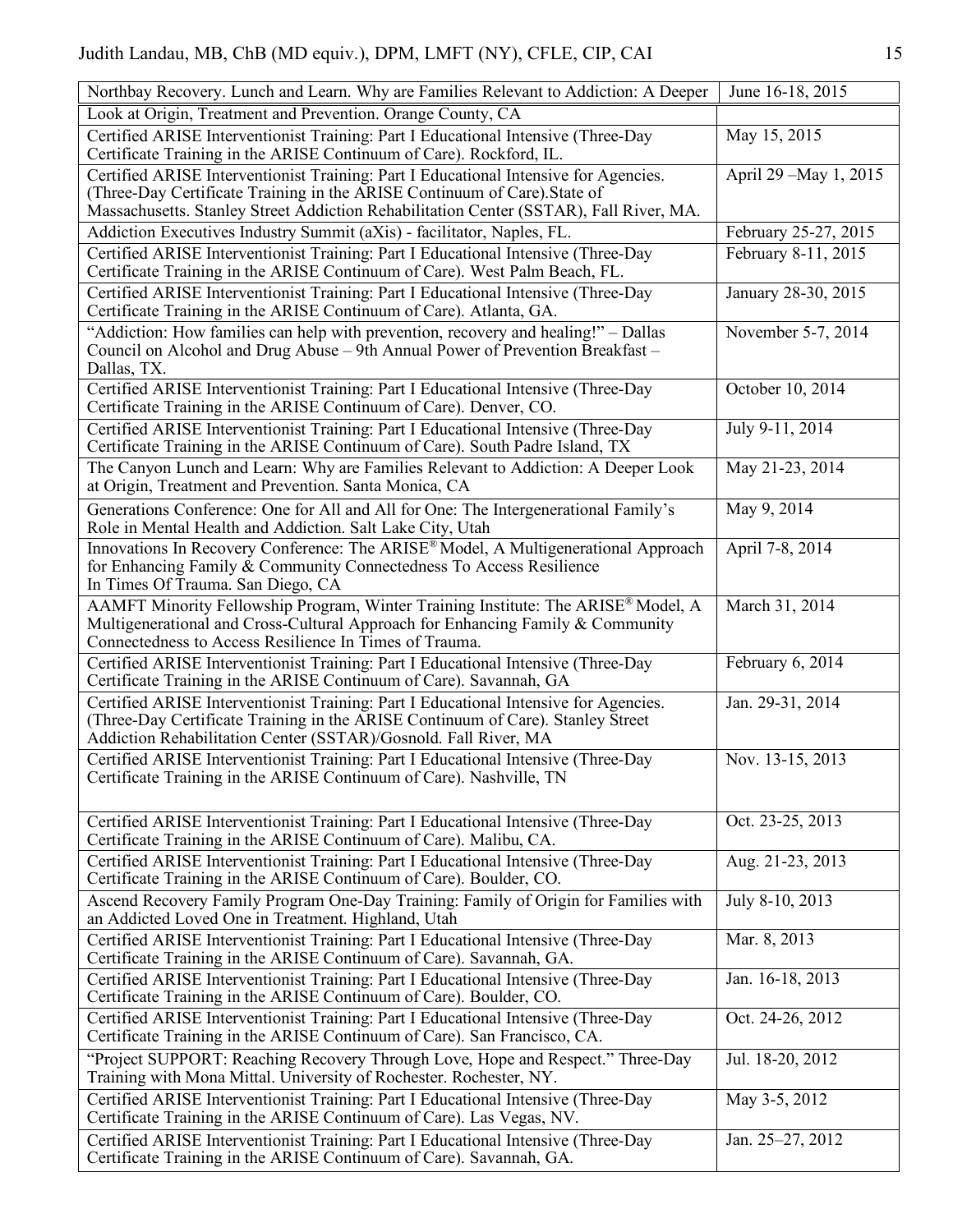| Certified ARISE Interventionist Training: Part I Educational Intensive (Three-Day<br>Certificate Training in the ARISE Continuum of Care). New York, NY.                                                                                                                                         | Dec. 7-9, 2011      |
|--------------------------------------------------------------------------------------------------------------------------------------------------------------------------------------------------------------------------------------------------------------------------------------------------|---------------------|
| Certified ARISE Interventionist Training: Part I Educational Intensive for Agencies.<br>(Three-Day Certificate Training in the ARISE Continuum of Care). Stanley Street<br>Addiction Rehabilitation Center (SSTAR)/Gosnold. Fall River, MA                                                       | Jul. 20-22, 2011    |
| Certified ARISE Interventionist Training: Part I Educational Intensive (Three-Day<br>Certificate Training in the ARISE Continuum of Care). Dallas, TX.                                                                                                                                           | Feb. 2-4, 2011      |
| Invitational Intervention: The ARISE Model (A Relational Intervention Sequence for<br>Engagement) Three-Day Certificate Training in Invitational Intervention. Atlanta, GA.                                                                                                                      | Jan. 19-21, 2011    |
| Family-of-Origin One-Day Training. Boulder, CO.                                                                                                                                                                                                                                                  | Nov. 10-12, 2010    |
| Invitational Intervention: The ARISE Model (A Relational Intervention Sequence for<br>Engagement) Three-Day Certificate Training in Invitational Intervention. Los Angeles, CA.                                                                                                                  | Oct. 14, 2010       |
| "Facilitating Access to Resilience After Trauma: The LINC Model of Community<br>Resilience." Incident Debriefing. Fordham-Tremont Community Mental Health Center.<br>Bronx, NY.                                                                                                                  | Jul. 21-23, 2010    |
| Invitational Intervention: The ARISE Model (A Relational Intervention Sequence for<br>Engagement) Three-Day Certificate Training in Invitational Intervention. New York City,<br>NY.                                                                                                             | Jul. 16, 2010       |
| Invitational Intervention: The ARISE Model (A Relational Intervention Sequence for<br>Engagement) Three-Day Certificate Training in Invitational Intervention. Boulder, CO.                                                                                                                      | Jul. 13-15, 2010    |
| "Facilitating Access to Resilience After Trauma: The LINC Model of Community<br>Resilience." Workshop to the International Trauma Studies Program, Mailman School of<br>Public Health, Columbia University, New York, NY.                                                                        | Feb. 3-5, 2010      |
| "Families can successfully help a loved one start recovery through Invitational<br>Intervention: The ARISE Model." Community presentation, Willingway Hospital,<br>Statesboro, GA.                                                                                                               | Dec. 4, 2009        |
| "Invitational Intervention: The ARISE Model to harness family resilience to engage<br>resistant substance abusers in treatment and long-term recovery." Staff Presentation,<br>Willingway Hospital, Statesboro, GA.                                                                              | Jul. 23-24, 2009    |
| Invitational Intervention: The ARISE Model (A Relational Intervention Sequence for<br>Engagement) Three-Day Certificate Training in Invitational Intervention. New York, NY.                                                                                                                     | Jul. 23-24, 2009    |
| Invitational Intervention: The ARISE Model (A Relational Intervention Sequence for<br>Engagement) Three-Day Certificate Training in Invitational Intervention. Boulder, CO.                                                                                                                      | May 13-15, 2009     |
| Invitational Intervention: The ARISE Model (A Relational Intervention Sequence for<br>Engagement) Three-Day Certificate Training in Invitational Intervention. Memphis, TN.                                                                                                                      | Apr. 29-May 1, 2009 |
| Invitational Intervention: The ARISE Model (A Relational Intervention Sequence for<br>Engagement) Three-Day Certificate Training in Invitational Intervention. Westlake<br>Village, CA.                                                                                                          | Jul. 16-18, 2008    |
| Invitational Intervention: The ARISE Model (A Relational Intervention Sequence for<br>Engagement) Three-Day Certificate and Train-the-Trainer Training in Invitational<br>Intervention. New York, NY.                                                                                            | Jun. 11-13, 2008    |
| Invitational Intervention: The ARISE Model (A Relational Intervention Sequence for<br>Engagement) as the front end of the Rehabilitation Process. Three-Day Certificate<br>Training in Invitational Intervention. Memphis, TN.                                                                   | Apr. 16-18, 2008    |
| Invitational Intervention: The ARISE Model (A Relational Intervention Sequence for<br>Engagement) as the front end of the Rehabilitation Process. Three-Day Certificate<br>Training in Invitational Intervention. Westlake Village, CA.                                                          | Aug. 1-3, 2007      |
| Invitational Intervention: The ARISE Model (A Relational Intervention Sequence for<br>Engagement) as a Means to Ensure Treatment Engagement, Retention and Relapse<br>Prevention. Three-Day Certificate Training in Invitational Intervention.<br>SAMHSA/OASAS and Hamilton House. New York, NY. | Jul. 18-20, 2007    |
| Invitational Intervention: The ARISE Model (A Relational Intervention Sequence for                                                                                                                                                                                                               | Jul. 12-14, 2007    |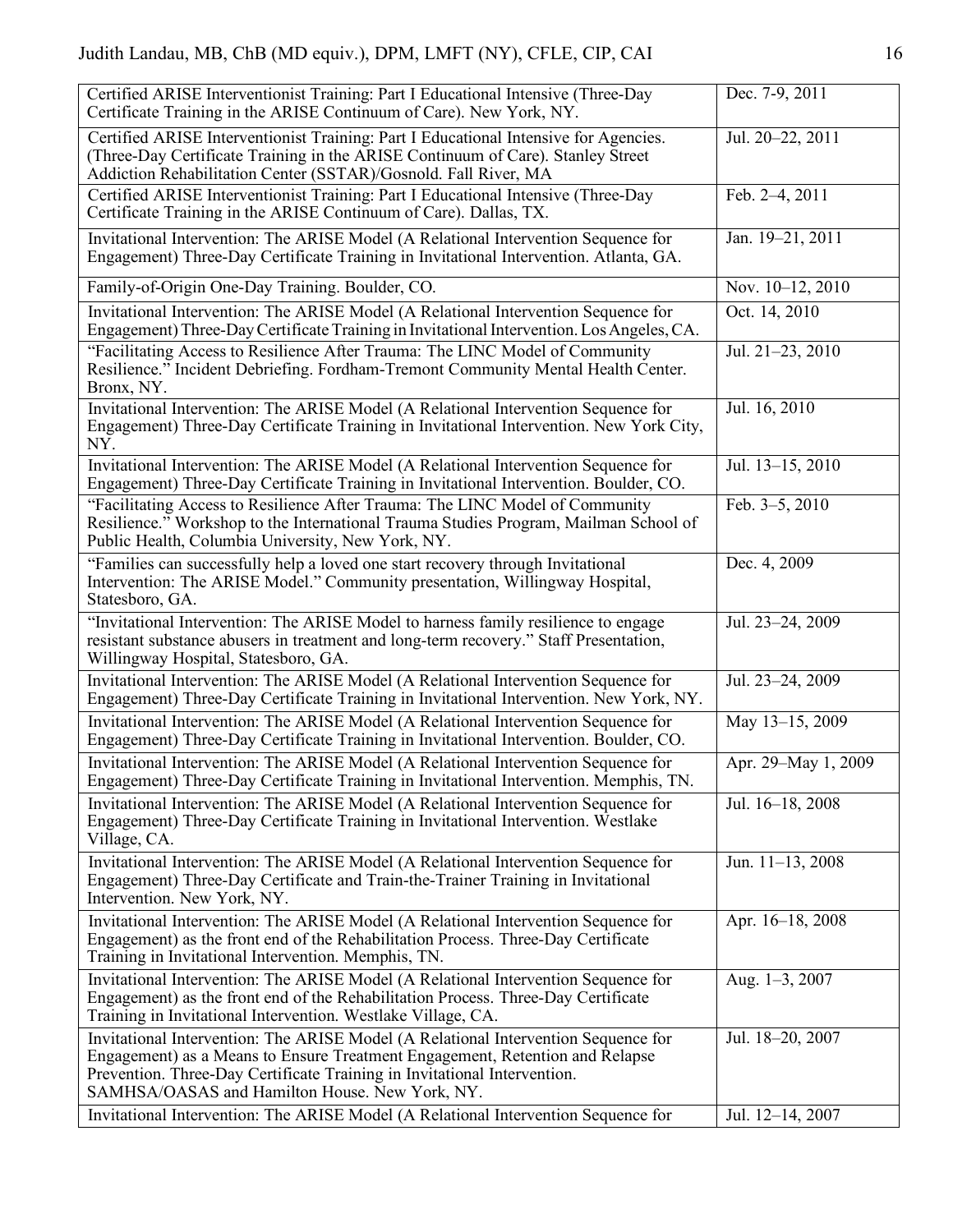| Engagement). Three-Day Certificate Training in Invitational Intervention. Denver, CO.                                                                                                                                                                                                                                                                              |                  |
|--------------------------------------------------------------------------------------------------------------------------------------------------------------------------------------------------------------------------------------------------------------------------------------------------------------------------------------------------------------------|------------------|
| Integrating Invitational Intervention: the ARISE Model into a community health, mental<br>health and addiction service. A agency training workshop. Stanley Street Addiction<br>Rehabilitation Center (SSTAR)/Gosnold. Fall River, MA.                                                                                                                             | Apr. 2007        |
| ARISE as the front end of the Rehabilitation Process. Certificate Training in Invitational<br>Intervention–The ARISE Model: A Relational Intervention Sequence for Engagement<br>(ARISE). Stanley Street Addiction Rehabilitation Center (SSTAR). Fall River, MA.                                                                                                  | Feb. 2007        |
| "Helping family members start a loved one on the way to recovery $\&$ better self-care<br>through Invitational Intervention: The ARISE Model." Presentation to physicians and<br>primary health care providers. Stanley Street Addiction Rehabilitation Center (SSTAR).<br>Fall River, MA.                                                                         | Dec. 2006        |
| "Intervention Strategies for Women." Presented with Heather Hayes. Betty Ford Center<br>and Caron Foundation, Rancho Mirage, CA.                                                                                                                                                                                                                                   | Dec. 2006        |
| Invitational Intervention: The ARISE Model (A Relational Intervention Sequence for<br>Engagement). Three-Day Certificate and Train-the-Trainer Training. Memphis, TN. -                                                                                                                                                                                            | Oct. 2006        |
| Invitational Intervention: The ARISE Model (A Relational Intervention Sequence for<br>Engagement) as the front end of the Rehabilitation Process. Three-Day Certificate<br>Training in Invitational Intervention. CRC's White Deer Run. Allenwood, PA.                                                                                                             | Jul. 17-19, 2006 |
| Invitational Intervention: The ARISE Model (A Relational Intervention Sequence for<br>Engagement). Three-Day Certificate Training. Santa Monica, CA.                                                                                                                                                                                                               | Jul. 9-12, 2006  |
| "Building Resilience in Communities following Massive Trauma." Seminar and<br>workshop to the International Trauma Studies Program, Catastrophe Center of the<br>Mailman School of Public Health of Columbia University, New York, NY.                                                                                                                             | June 12-14, 2006 |
| Invitational Intervention: The ARISE Model (A Relational Intervention Sequence for<br>Engagement). Three-Day Certificate Training in Invitational Intervention. Boulder, CO.                                                                                                                                                                                       | Jan. 19-20, 2006 |
| "Resilience and Empowerment: Families and Communities Dealing with Major Disaster."<br>A workshop for graduate students, Mercer University Medical School, Macon, GA.                                                                                                                                                                                              | Jul. 14-15, 2005 |
| "Resilience and Collaboration." A 2-Part Series, Part I: "Resilience and Collaboration:<br>"Assessing and Facilitating Family and Community Resilience in Response to Major<br>Disaster." Part II: "Resilience and Collaboration: Enhancing Community Mental Health<br>Through Family and Community Intervention." Mercer University Medical School,<br>Macon, GA. | Mar. 8, 2004     |
| "A Conceptual Framework for Enhancing Family and Community Resilience: Theory and<br>Practical Workshop with Liberian Community." Seminar and workshop to the<br>International Trauma Studies Program, Catastrophe Center of New York University, New<br>York, NY.                                                                                                 | Mar. 8-9, 2004   |
| "A Conceptual Framework for Enhancing Family and Community Resilience." Seminar<br>and workshop to the International Trauma Studies Program, Catastrophe Center of New<br>York University, New York, NY.                                                                                                                                                           | Dec. 4–5, 2003   |
| New York University Community Resource Center – community meeting to plan<br>programs for enhancing community resilience                                                                                                                                                                                                                                           | Jan. 28-29, 2003 |
| "Enhancing Resilience in Individuals, Families and Communities in Times of Trauma."<br>Seminar and workshop to the International Trauma Studies Program of New York<br>University, New York, NY.                                                                                                                                                                   | Dec. 11, 2002    |
| "Resilience in Families and Communities in Times of Trauma - The Aftermath of<br>September 11 <sup>th</sup> ." Seminar to the International Trauma Studies Program of New York<br>University, New York, NY.                                                                                                                                                        | Dec. 12-13, 2002 |
| "Engaging and Motivating Clients into Counseling and Treatment: Latest Programs and<br>Research Findings." Keynote, 25 <sup>th</sup> Annual Summer Institute on Addictions and<br>Behavioral Health, The Institute for Integral Development. Colorado Springs, CO.                                                                                                 | Dec. 20-21, 2001 |
| "Family/Community Interventions in the Treatment and Prevention of Substance Abuse $\&$<br>Behavioral Health Problems." Workshop. Annual Summer Institute on Addictions and<br>Behavioral Health, The Institute for Integral Development. Colorado Springs, CO.                                                                                                    | Aug. 6-9, 2001   |
| "Action Steps for Successful Prevention: Creating Collaborative Community                                                                                                                                                                                                                                                                                          | Aug. 6-9, 2001   |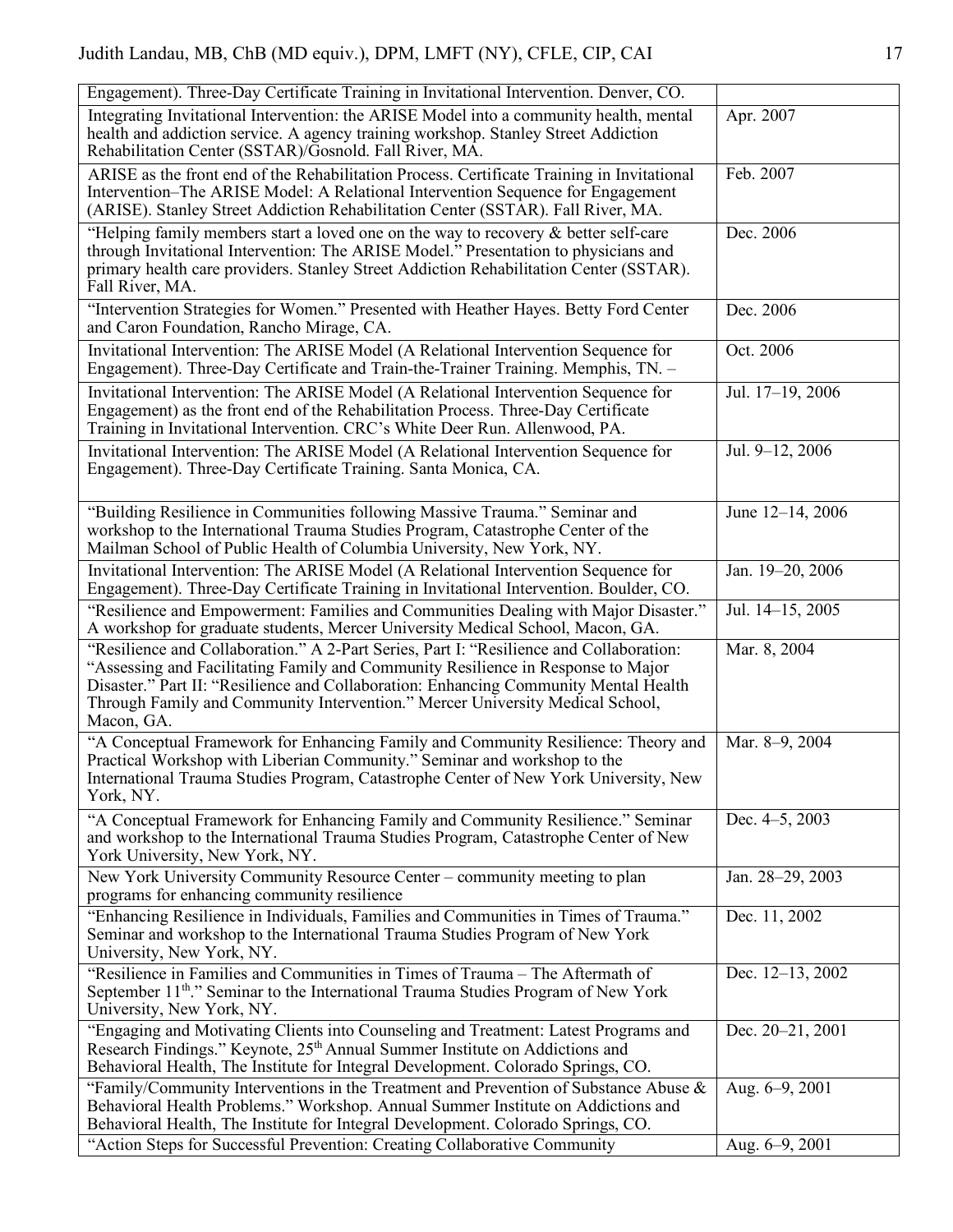| Partnerships." Keynote and Workshop for Army Center for Substance Abuse Programs in<br>conjunction with The Institute for Integral Development. Colorado Springs, CO.                                                                                                             |                   |
|-----------------------------------------------------------------------------------------------------------------------------------------------------------------------------------------------------------------------------------------------------------------------------------|-------------------|
| "Clinical Work With Refugees: Individual, Family and Community Approaches."<br>International Trauma Studies Program, New York University, New York, NY.                                                                                                                           | Aug. 6-9, 2001    |
| "Families Know Best: Mobilizing Family and Concerned Others to Engage Resistance<br>Substance Abusers in Treatment." Professional Education Series, Fall 2000. Texas Tech<br>University, Lubbock, TX.                                                                             | May 11, 2001      |
| "In Search of Hope: Expanding and Empowering the Family to Deal with Chronic<br>Substance Abuse. Part II." Kingsbridge Heights Community Center. Bronx, NY.                                                                                                                       | Dec. 8, 2000      |
| "In Search of Hope: Maintaining Family Unity in the Face of Chronic Substance Abuse.<br>Part I." Kingsbridge Heights Community Center. Bronx, NY.                                                                                                                                 | Oct. 19, 2000     |
| Invitational Intervention: The ARISE Model (A Relational Intervention Sequence for<br>Engagement). Two-Day Certificate Training for Supervisors and Trainers. Boulder, CO.                                                                                                        | Jun. 2000         |
| Invitational Intervention: The ARISE Model (A Relational Intervention Sequence for<br>Engagement). Two-Day Certificate Training. Boulder, CO.                                                                                                                                     | Jun. 15-16, 1999  |
| Visiting Professor for completion of data analysis of grant, "Levels of Intervention for<br>Engaging Cocaine Abusers." National Jewish Medical and Research Center, Denver, CO.                                                                                                   | Sept. 16-17, 1999 |
| "Natural Change Agents and Their Potential to Promote Family and Community<br>Connectedness: A Discussion of Pilot Programs on Sexual Behavior, HIV/AIDS, and<br>Substance Abuse." The Center for Disease Control and Prevention, Atlanta, GA.<br>Presentation to a select panel. | Feb.-Jun. 1998    |
| "Development of A Family Theory-Based Intervention For High Risk Young Women."<br>Eastern Nursing Research Society, 8 <sup>th</sup> Annual Meeting, Pittsburgh, PA. "                                                                                                             | Feb. 3-4, 1997    |
| "Cultural Transition in the Inner City: The Use of Transitional Family Therapy."<br>Fourteenth Annual Miriam Hurwitz Memorial Lecture at Boston University, Boston, MA.                                                                                                           | Apr. 14-16, 1996  |
| "Suicidal and Drug Abusing Adolescents – Organizing Families to Ensure their Safety."<br>Consultation/Workshop. Institute for Family and Community Care, New York City Health<br>and Hospitals Corporation. New York, NY.                                                         | Mar. 30, 1996     |
| "Cancer is a Family Process." Workshop (with D. Seaburn). University Ireland Cancer<br>Center, University Hospitals of Cleveland, OH.                                                                                                                                             | Apr. 1991         |
| "Therapy with Individuals and Families Facing Cancer." Workshop at State University of<br>New York at Binghamton and Lourdes Hospital, Binghamton, NY.                                                                                                                            | Mar. 9, 1990      |
| "Management of Adolescents and Their Families in an Inpatient Setting." Workshop and<br>consultation to Illinois School of Professional Psychology, and Forest Hospital, Des<br>Plaines, IL.                                                                                      | Apr. 1989         |
| "The Rochester Model of Family Therapy with Substance Abusers." A series of training<br>workshops and consultation. AL-CARE, Albany, NY.                                                                                                                                          | 1988              |
| "Application of the Rochester Model for Family Therapy with Multi-problem Families,<br>Violence, Minorities, and Cross-cultural Issues." A series of training workshops and<br>consultation. Catholic Charities of Buffalo, NY.                                                   | 1987-1995         |
| "Therapy with Adolescents and Their Families in an Inpatient Setting." Workshop.<br>Meadow Wood Center, Psychiatric Hospital for Adolescents, New Castle, DE.                                                                                                                     | 1987-1995         |
| "How Families Can Best Help Cancer Patients." Workshop. New York State Division,<br>American Cancer Society, Syracuse, NY.                                                                                                                                                        | 1987              |
| "Family Management of Anorexia." Ground Rounds. Department of Psychiatry, SUNY<br>Buffalo, Buffalo, NY.                                                                                                                                                                           | May 9, 1986       |
| "The Rochester Model of Family Therapy." Workshop series. Star Commonwealth,<br>Willson Family and Child Guidance, Columbus, OH.                                                                                                                                                  | Mar. 1, 1985      |
| "Family Treatment of Adolescent Suicide and Depression." Workshop. Riverside<br>Hospital, Portland, OR.                                                                                                                                                                           | 1985-1988         |
| "Treating Adolescents and Their Families." Oregon Psychiatric Association, Portland, OR.                                                                                                                                                                                          | Sept. 6–7, 1985   |
| "Self-Destructive Families." Workshop. University of Des Moines, Des Moines, IA.                                                                                                                                                                                                  | Sept. 6, 1985     |
| "The Use of a "Pick-a-Dali Circus Team in Consultation." Workshop. University of<br>Cincinnati, Cincinnati, OH.                                                                                                                                                                   | Nov. 8, 1985      |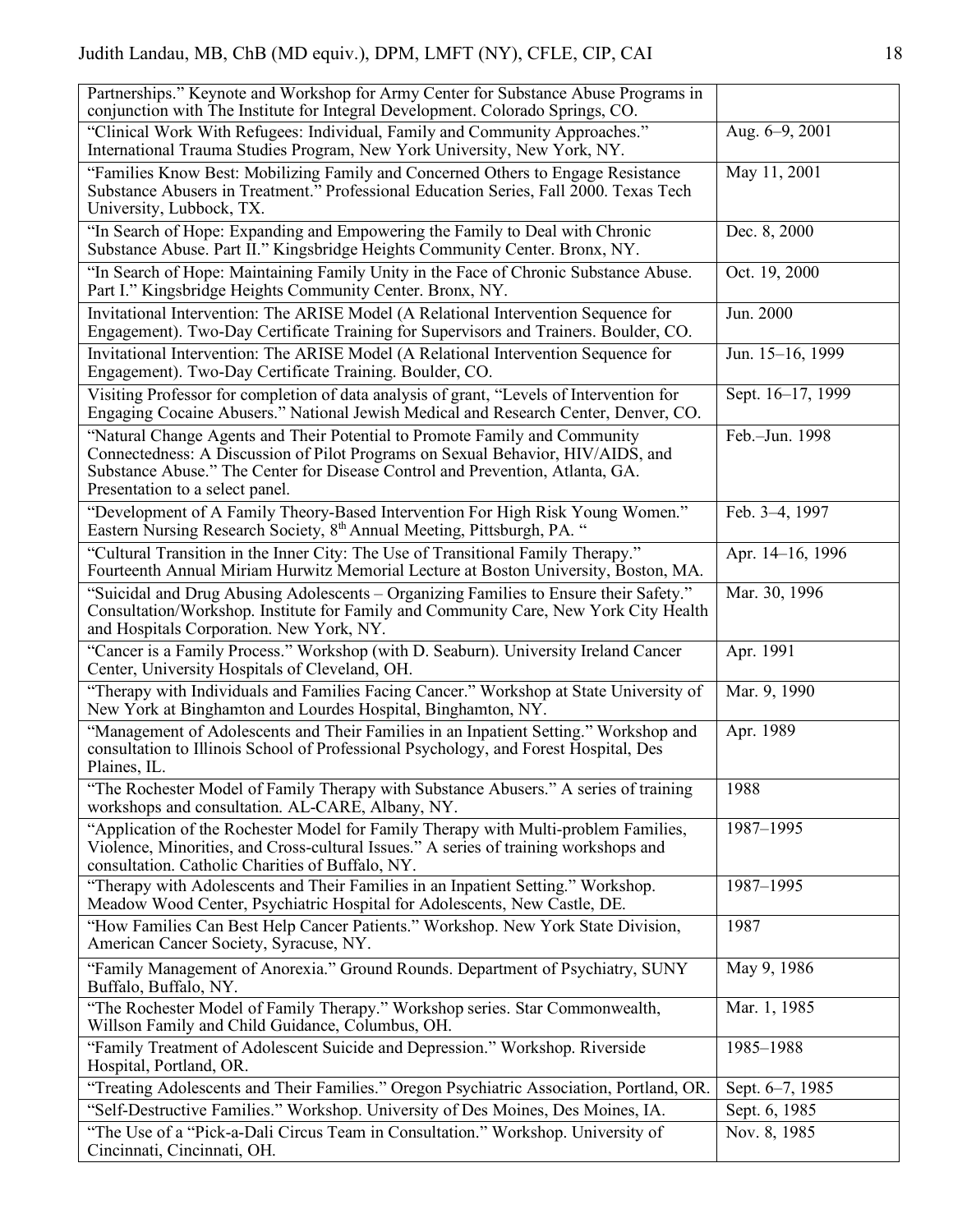| "Adolescent Substance Abuse and the Family" and "Networking with Community<br>Resources." Workshop. University of Louisville, Department of Educational Psychology<br>and Counseling, Louisville, KY.                                                                        | 1985               |
|------------------------------------------------------------------------------------------------------------------------------------------------------------------------------------------------------------------------------------------------------------------------------|--------------------|
| "Family Therapy with Drug and Alcohol Abusers." Workshop with M.D. Stanton.<br>Riverside Hospital, Portland, OR.                                                                                                                                                             | Sept. 14-15, 1984  |
| "Family Treatment of Drug and Alcohol Abusers." Workshop with M.D. Stanton<br>University of Cincinnati, Department of Psychiatry, Cincinnati, OH.                                                                                                                            | Oct. 26-27, 1984   |
| "Children of Substance Abusers: Family Treatment and Prevention." Workshop with<br>M.D. Stanton. U.S. Journal of Drug and Alcohol Dependence, Philadelphia, PA.                                                                                                              | Oct. 1, 1983       |
| "The Role of Family Structure in Rearing Adolescents." Workshop. Jewish Community<br>Center, Cherry Hill, NJ.                                                                                                                                                                | Nov. 2-4, 1983     |
| "Family Treatment and Prevention of Substance Abuse." Grand Rounds with M.D.<br>Stanton. University of Rochester School of Medicine and Dentistry, Department of<br>Psychiatry, University of Rochester, NY.                                                                 | 1983               |
| Anglican Church, Republic of South Africa. In-service training of ministers in<br>management of families and lectures in family systems.                                                                                                                                     | Nov. 3, 1982       |
| Regional Department of Health, Natal, South Africa. Orientation of community medical<br>team to working with families and development of school program to promote family<br>health (suitable for use in the different cultural groups in South Africa).                     | 1980-1982          |
| Mental Health Society, South Africa. Consultation to staff and training in family work in<br>the community.                                                                                                                                                                  | 1980-1982          |
| Marriage Guidance Society, Natal Province, South Africa. Training seminars to<br>professional staff in marital and family therapy.                                                                                                                                           | 1978-1982          |
| South African Institute of Marital and Family Therapy. Teacher and Clinical supervisor.                                                                                                                                                                                      | 1978-1982          |
| "Family Treatment of Drug Abuse." Interdisciplinary and International Seminar on Drugs<br>During the Eighties. Sponsored by the Society for the Study of Social Anthropology and<br>Emergent Problems, and the University of L'Acquila School of Medicine. L'Acquila, Italy. | April 19, 1981.    |
| "Advanced Techniques for Working with Families of Drug Abusers." Presentation to the<br>International Center for Family Studies, Rome, Italy.                                                                                                                                | September 29, 1981 |
| "Therapy with Families of Addicts." Workshop for professionals sponsored by the<br>Psychiatric Clinic of Rome and the International Center for Family Studies, Rome, Italy.                                                                                                  | September 30, 1981 |
| "Research and Program Design for Family Treatment of Drug Problems." International<br>Center for Family Studies, Rome, Italy.                                                                                                                                                | October 1, 1981    |
| "The Family of the Addict as a Therapeutic Resource." Center for Analysis of Systems and<br>Family Therapy." Milan, Italy.                                                                                                                                                   | October 3-4, 1981. |

# **Local professorships, lectureships and workshops**

"Families Know Best: Accessing Family Competence and Resilience for Adolescent Substance Abuse Disorder" – Keynote for SOAR High School, Boulder, CO.

| "Overview and Helpful Interventions for dealing with Trauma in the School Setting:                                                                                                        | Apr. 21, 2002  |
|-------------------------------------------------------------------------------------------------------------------------------------------------------------------------------------------|----------------|
| Enhancing Resilience in Individuals, Families & Communities During Times of<br>Trauma." Workshop for Boulder County School Counselors. Louisville, CO.                                    |                |
| Denver Catholic Charities. Lecture and workshop: "Motivating Chaotic Families to<br>Address their Substance Abuse Issues." Denver, CO.                                                    | Jan. 16, 2002  |
| University of Rochester School of Medicine, Medical Family Therapy Institute,<br>Rochester, NY. Lecture: "Family, Network and Community Prevention of HIV/AIDS."                          | Oct. 3, 2001   |
| University of Rochester School of Medicine, Medical Family Therapy Institute, Rochester,<br>NY. Lecture: "Individuals, Families, Communities: AIDS Treatment in Context."                 | Jun. 12, 1997  |
| University of Rochester, Rochester, NY. International Health Forum Speaker Series: An<br>International Perspective on Prevention and Mental Health. "Family and Community<br>Resilience." | Jun. 11, 1996  |
| Canisius College, Buffalo, NY. Conference: "The Spiritual Dimension of Systemic<br>Family Therapy." Introduction to the Conference and Presentation on "Spiritual<br>Journeys."           | Sept. 19, 1995 |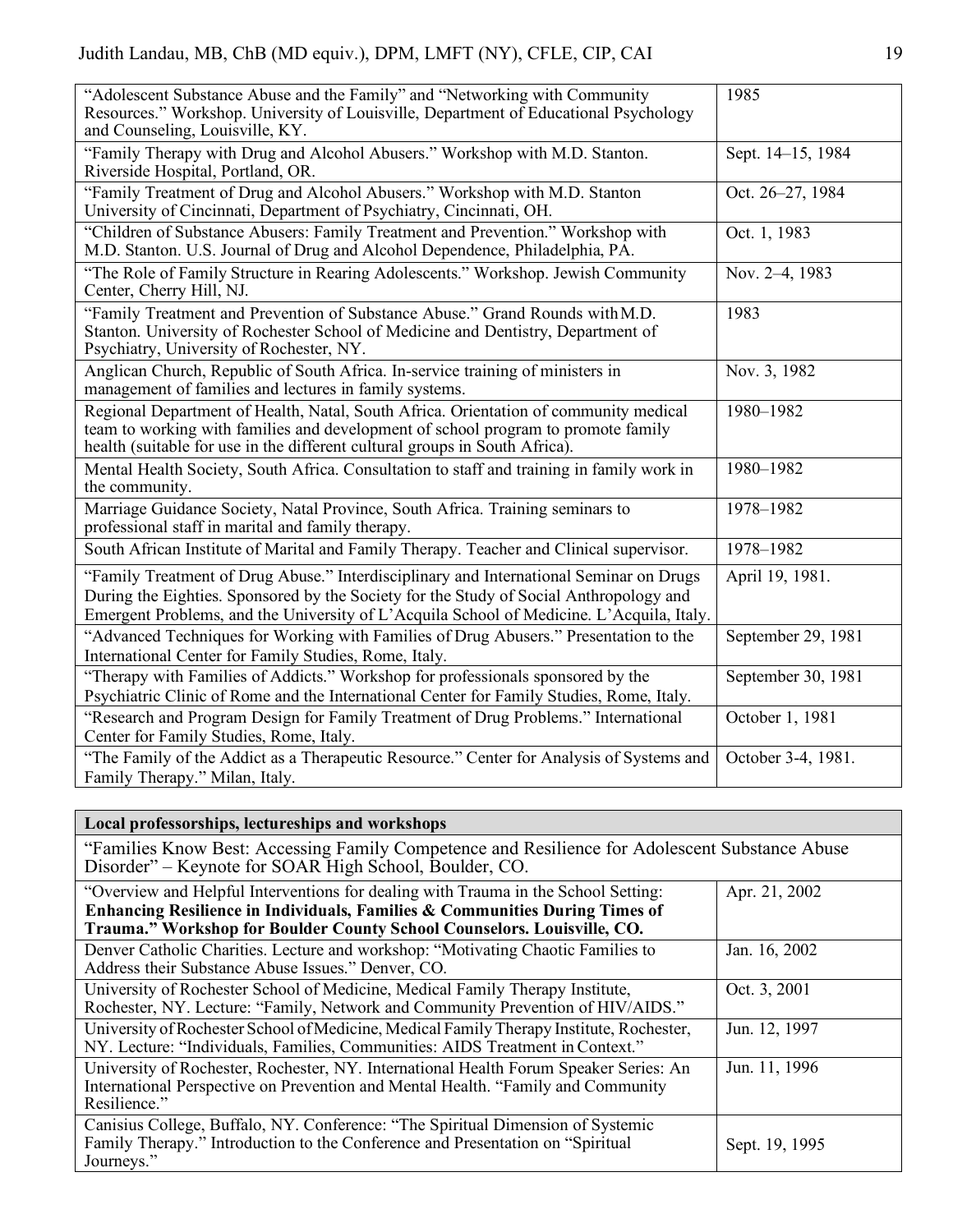| University of Rochester School of Medicine, Medical Family Therapy Institute,<br>Rochester, NY. Lecture: "Medical Family Therapy with Individuals, Families and<br>Communities facing AIDS."             |                                                         | Sept. 22, 1995                |  |
|----------------------------------------------------------------------------------------------------------------------------------------------------------------------------------------------------------|---------------------------------------------------------|-------------------------------|--|
| University of Rochester School of Medicine, Medical Family Therapy Institute,<br>Rochester, NY. Lecture: "AIDS, Families and Communities."                                                               |                                                         | Jun. 15, 1995                 |  |
| University of Rochester School of Medicine, Department of Family Medicine Conference<br>(Grand Rounds), Rochester, NY. "Therapy with Families in Cultural Transition."                                   |                                                         | Jun. 9, 1994                  |  |
| Physicians Forum, Coordinating Office for Drug and Alcohol Abuse Programs, City of<br>Philadelphia. Lecture: "Treating Families with a Teenage Drug Abuser."                                             |                                                         | 1987                          |  |
| Family Institute of Philadelphia. Workshop: "Therapy with Families in Cultural<br>Transition."                                                                                                           |                                                         | 1983                          |  |
| Therapeutic Center at Fox Chase: The Bridge, Philadelphia. Workshop: "Integrating the<br>Systems Approach to Treatment of Adolescents in a Therapeutic Community."                                       |                                                         | 1983                          |  |
| Philadelphia Psychiatric Center. Workshop: "The Use of Transitional Therapy Technique<br>in Treating Families."                                                                                          |                                                         | May 19-20, 1983               |  |
| Philadelphia Child Guidance Clinic, University of Pennsylvania, Philadelphia,<br>Pennsylvania. Senior Supervisor and Consultant to Family Therapy Training Center,<br>Inpatient and Outpatient Services. |                                                         | 1982-1983                     |  |
| Department of Psychiatry, University of Cape Town, Cape Town, South Africa.<br>Weekly family therapy consultation and supervision.                                                                       |                                                         | 1974-1976                     |  |
| Barkly House Training College (for pre-primary teachers). Preventive discussion group<br>program with staff, teachers in training, parents.                                                              |                                                         | 1972-1977                     |  |
|                                                                                                                                                                                                          |                                                         |                               |  |
| <b>MEMBERSHIPS IN ACADEMIC AND PROFESSIONAL ORGANIZATIONS</b>                                                                                                                                            |                                                         |                               |  |
| <b>National and International Organizations</b>                                                                                                                                                          | <b>Roles</b>                                            | Year(s)                       |  |
| <b>Global Women's CEO Association</b>                                                                                                                                                                    | Member                                                  | 2014-present                  |  |
| <b>4 Winds Indigenous Healers</b>                                                                                                                                                                        | <b>Executive Committee</b>                              | 2012-present                  |  |
| <b>APA-American Psychological Association</b>                                                                                                                                                            | Member, the Society for Addiction                       | 2010-present                  |  |
|                                                                                                                                                                                                          | Psychology                                              |                               |  |
| <b>AGLP-Association of Gay and Lesbian</b><br>Psychiatrists                                                                                                                                              | Member                                                  | 2008-present                  |  |
| NII-Network of Independent Interventionists                                                                                                                                                              | Chair, Bylaws Committee<br><b>Board of Directors</b>    | 2008-present<br>2010-2016     |  |
| <b>AACP-American Association of Community</b><br>Psychiatrists                                                                                                                                           | Member                                                  | 2008-present                  |  |
| <b>AIS-Association of Intervention Specialists</b>                                                                                                                                                       | <b>Clinical Member</b>                                  | 2006-present                  |  |
|                                                                                                                                                                                                          | Participant, Intervention Specialist<br>Item<br>Writing | 2012-present                  |  |
| <b>ISSSEEM-International Society for the Study</b><br>of Subtle Energies and Energy Medicine                                                                                                             | Member                                                  | 2001-2008                     |  |
| <b>AFSP-Academy of Family Systems</b><br>Psychiatrists                                                                                                                                                   | Member                                                  | 1999-present                  |  |
| <b>CCF-Council on Contemporary Families</b>                                                                                                                                                              | Member                                                  | 1997–present                  |  |
| <b>CFHCC-Collaborative Family Health Care</b><br>Coalition                                                                                                                                               | Member                                                  | 1994–present                  |  |
| <b>STFM-The Society of Teachers of Family</b><br>Medicine                                                                                                                                                | Member                                                  | 1993-2002                     |  |
| <b>ICAAT-International Center for Addiction and</b>                                                                                                                                                      | Member                                                  | 1992-1998                     |  |
| <b>AIDS</b> Training                                                                                                                                                                                     | Consultant                                              | 1995-1999                     |  |
|                                                                                                                                                                                                          | Vice-President                                          | 1994-1995                     |  |
|                                                                                                                                                                                                          | <b>Board Member</b>                                     | 1992-1994                     |  |
| ASIBA-Asociación Sistémica de Buenos Aires,<br>Argentina<br><b>WPA-World Psychiatric Association</b>                                                                                                     | Honorary Life Member                                    | 1992-life<br>1990-1994, 2002- |  |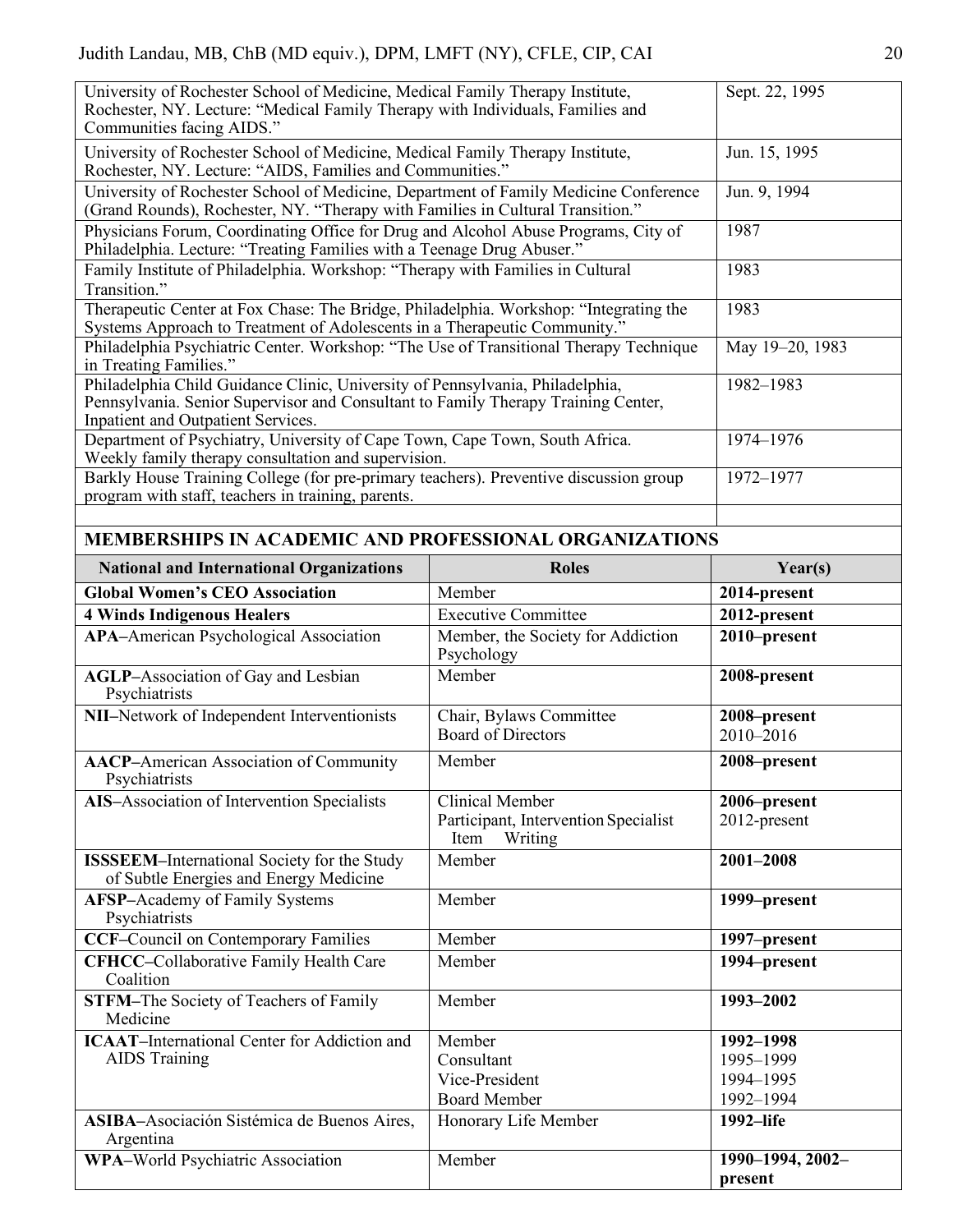| <b>IARRT-International Association for</b><br>Regression Research and Therapies<br>(formerly APLRT-Association for Past Life<br>Research and Therapies) | Member                                             | 1990-2014                 |
|---------------------------------------------------------------------------------------------------------------------------------------------------------|----------------------------------------------------|---------------------------|
| <b>IFTA-International Family Therapy</b><br>Association                                                                                                 | Member<br>Past President                           | 1987-present<br>2009-2011 |
|                                                                                                                                                         | Chair, Elections Committee                         | 2009-2011                 |
|                                                                                                                                                         | President                                          | 2007-2009                 |
|                                                                                                                                                         | Chair, Membership Committee                        | 2005-2007                 |
|                                                                                                                                                         | President Elect                                    | 2005-2007                 |
|                                                                                                                                                         | <b>Executive Committee</b>                         | 2005-2011                 |
|                                                                                                                                                         | Chair of Congresses                                | 2004-2005                 |
|                                                                                                                                                         | <b>Advisory Board Subcommittee</b>                 | 2003-present              |
|                                                                                                                                                         | <b>Congress Committee</b>                          | 2003-2011                 |
|                                                                                                                                                         | <b>Education Committee</b>                         | 2003-2007                 |
|                                                                                                                                                         | <b>Strategic Planning Committee</b>                | 2003-2005                 |
|                                                                                                                                                         | <b>Executive Committee for Congresses</b>          | 2003-2005                 |
|                                                                                                                                                         | IFTA Research Forum (IRF)                          | 1996-2000                 |
|                                                                                                                                                         | Chair, Membership                                  | 1994-1999                 |
|                                                                                                                                                         | Regional Coordinator, USA                          | 1994-1999                 |
|                                                                                                                                                         | <b>Board of Directors</b>                          | 1987-1990,                |
|                                                                                                                                                         |                                                    | 1994-1999, 2002-2011      |
| <b>WAP-World Federation for Mental Health</b>                                                                                                           | Member                                             | 1987-1992                 |
| <b>GAP-Group for the Advancement of Psychiatry</b>                                                                                                      | Committee on the Family                            | 1985-1998                 |
| <b>NCFR-National Council on Family Relations</b>                                                                                                        | Member                                             | 1982-present              |
|                                                                                                                                                         | Certified Family Life Educator                     | 2001-2009                 |
|                                                                                                                                                         | <b>Charter Fellow</b>                              | 1998–present              |
| Groves-Groves Academy on the Family                                                                                                                     | Member                                             | 1982-present              |
|                                                                                                                                                         | Conference Committee                               | 1995-1996                 |
| <b>AOA-American Orthopsychiatric Association</b>                                                                                                        | Member                                             | 1982-present              |
|                                                                                                                                                         | <b>Executive Committee</b>                         | 2004-2006                 |
|                                                                                                                                                         | <b>Board of Directors</b>                          | 2004-2007                 |
|                                                                                                                                                         | Fellow                                             | 1987-present              |
| <b>AFTA-American Family Therapy Academy</b>                                                                                                             | Member                                             | 1982-present              |
|                                                                                                                                                         | Nominating Committee                               | 2012-2013                 |
|                                                                                                                                                         | <b>Next Generation Initiative Task Force</b>       | 2010-2012                 |
|                                                                                                                                                         | <b>Board of Directors</b>                          | 2005-2011                 |
|                                                                                                                                                         | Nominating Committee                               | 2003-2004                 |
|                                                                                                                                                         | Human Rights Committee                             | 1998-2005                 |
|                                                                                                                                                         | Kosova Family Program Educational<br>Collaborative | 2000-2008                 |
|                                                                                                                                                         | <b>Research Committee</b>                          | 1998-2003                 |
|                                                                                                                                                         | Conference Program Committee                       | 1998-1999,                |
|                                                                                                                                                         |                                                    | 2004-2005,                |
|                                                                                                                                                         |                                                    | 2009-2010                 |
|                                                                                                                                                         | Chair, Live Supervision Interest Group             | 1986-1991                 |
| <b>ASAP-American Society for Adolescent</b>                                                                                                             | Member                                             | 1982-1983                 |
| Psychiatry                                                                                                                                              |                                                    |                           |
| <b>INFT-International Network of Family</b><br>Therapy                                                                                                  | Founding Member                                    | 1980-1987                 |
| <b>AAMFT-American Association for Marriage</b>                                                                                                          | <b>Clinical Member</b>                             | 1978–present              |
| and Family Therapy                                                                                                                                      | <b>Foundation Steering Committee</b>               | 2012–present              |
|                                                                                                                                                         | Core Competencies Task Force                       | 2003-2006                 |
|                                                                                                                                                         | Task Force on Health and                           | 2003-2006                 |
|                                                                                                                                                         | Relationships                                      | 1988-1989                 |
|                                                                                                                                                         | Chair, Commission on Supervision                   | 1986-1989                 |
|                                                                                                                                                         |                                                    |                           |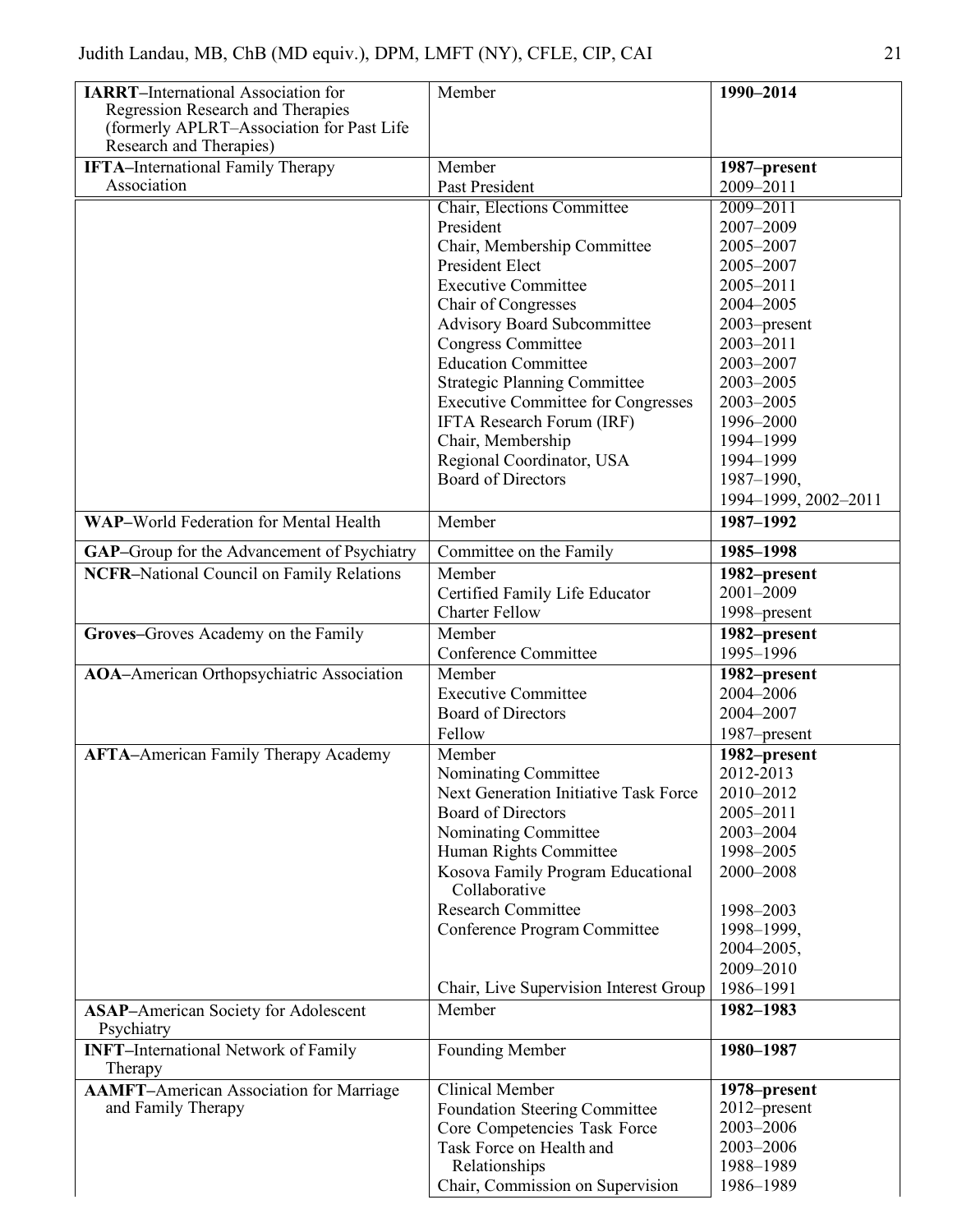|                                                                                                                         | Commission on Supervision                                     | 1984–present           |
|-------------------------------------------------------------------------------------------------------------------------|---------------------------------------------------------------|------------------------|
|                                                                                                                         | Fellow                                                        | 1978–present           |
|                                                                                                                         | Approved Supervisor                                           | 2013-present           |
|                                                                                                                         | Advisory Committee - Educational and                          |                        |
|                                                                                                                         | <b>Research Foundation</b>                                    |                        |
| <b>SAMFT-South African Association of Marital</b>                                                                       | Member                                                        | 1977-1982              |
| and Family Therapy                                                                                                      | Honorary Life Member<br><b>First National President</b>       | 1982-life              |
|                                                                                                                         | Founder and Chair, National                                   | 1981-1982<br>1979-1981 |
|                                                                                                                         | <b>Executive Steering Committee</b>                           |                        |
| <b>MASA-Medical Association of South Africa</b>                                                                         | Member                                                        | 1970-1982              |
|                                                                                                                         | Psychiatric Program Committee,<br>General Medicine Conference | <b>July 1979</b>       |
| <b>MASA-Medical Association of South Africa,</b><br>South African Society of Medical Women                              | Member                                                        | 1966-1982              |
| <b>MASA-Medical Association of South Africa,</b>                                                                        | Member                                                        | 1966-1982              |
| South African Society of Psychiatrists                                                                                  | <b>International Conference Committee</b>                     | 1978-1979              |
|                                                                                                                         | Full Member                                                   | 1971-1982              |
|                                                                                                                         | Associate Member                                              | 1966-1971              |
| <b>Local and State Organizations</b>                                                                                    | <b>Roles</b>                                                  | Year(s)                |
| <b>CAH-Colorado Association of Hypnotherapists</b>                                                                      | Member                                                        | 2000-present           |
| <b>CAMFT-Colorado Association for Marriage</b><br>and Family Therapy                                                    | Member                                                        | 1998-present           |
| <b>CAP-Colorado Association of Psychotherapists</b>                                                                     | Member                                                        | 1998-present           |
| Family Research Consortium                                                                                              | Member                                                        | 1995-1998              |
| Women's Research Group                                                                                                  | Member                                                        | 1998-1998              |
| Collaborative Family Health Care Coalition,<br>Rochester Chapter                                                        | Member                                                        | 1994-1998              |
| Genesee Valley Chapter of Association for                                                                               | Member                                                        | 1993-1998              |
| Marital and Family Therapy                                                                                              | Nominating Committee                                          | 1994-1998              |
| Association of Women Psychiatrists of<br>Rochester                                                                      | Member                                                        | 1990-1998              |
| The Organization for Women Faculty                                                                                      | Member                                                        | 1985-1998              |
| <b>NYAMFT-New York State Association for</b>                                                                            | Member                                                        | 1983-1998              |
| Marriage and Family Therapy                                                                                             | Co-chair, Minority Affairs                                    | 1994-1998              |
| <b>NCFR-National Council on Family Relations</b>                                                                        | Member, Pennsylvania                                          | 1982-1983              |
|                                                                                                                         | Member, New York                                              | 1983-1998              |
| Physicians Forum, Coordinating Office for Drug<br>and Alcohol Abuse Programs, Philadelphia                              | Member                                                        | 1982-1983              |
| Regional Council of Child Psychiatry                                                                                    | Member                                                        | 1982-1983              |
| Philadelphia Society for Adolescent Psychiatry                                                                          | Member                                                        | 1982-1983              |
| Province of Natal work group coordinating<br>child care services (medical, psychological,<br>educational, recreational) | Founding Member, Representative for<br>child psychiatry       | 1980-1982              |
| South African Institute of Marital and Family                                                                           |                                                               |                        |
|                                                                                                                         | Member                                                        | 1977-1982              |
| Therapy, Natal Branch                                                                                                   | Chair                                                         | 1978-1980              |
| <b>MASA-Medical Association of South Africa,</b>                                                                        | <b>Executive Committee</b><br>Member                          | 1977-1982<br>1977-1982 |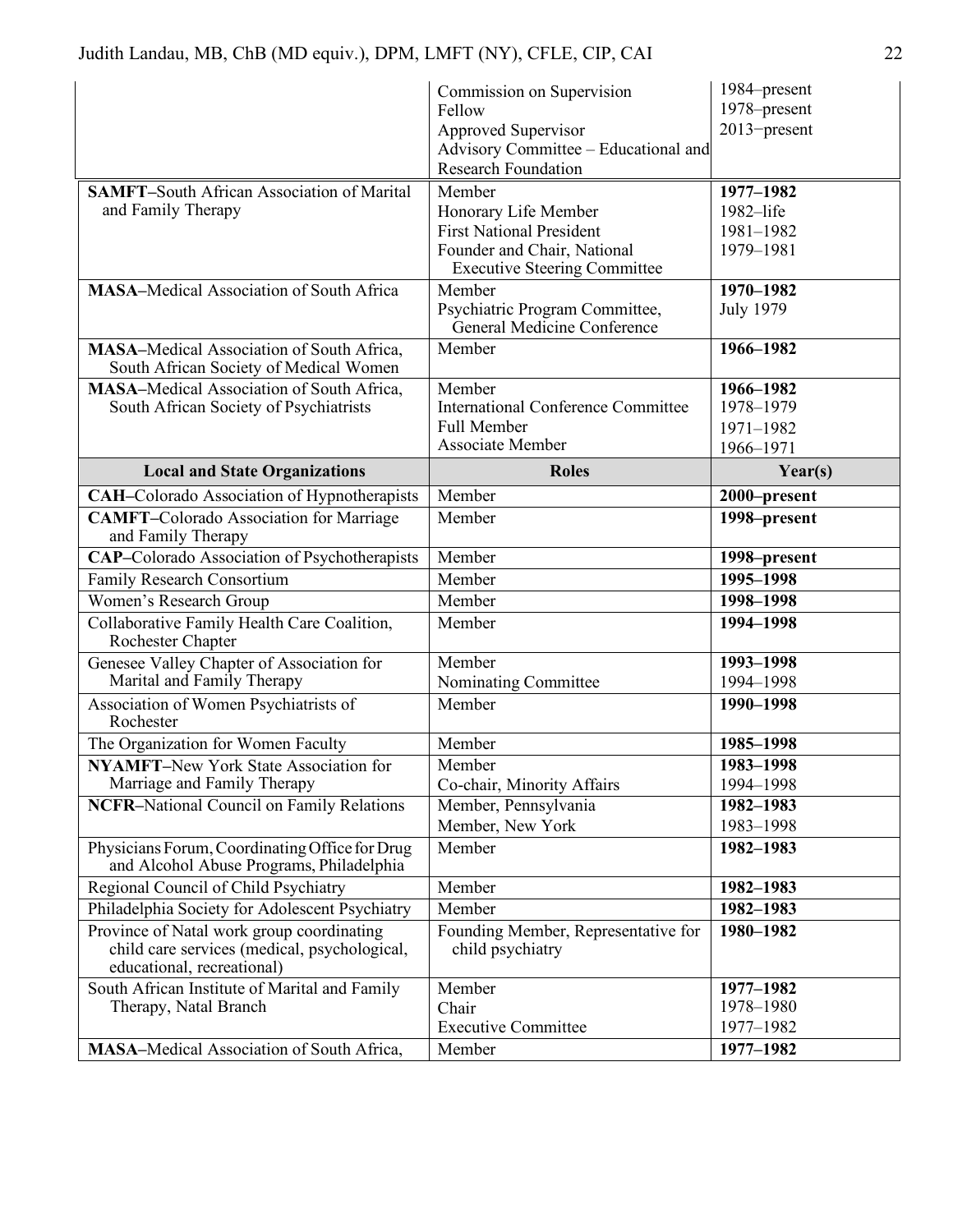| South African Society of Psychiatrists–Natal<br>Subgroup                                                    | Chair<br><b>Executive Committee</b>                                                            | 1980-1982<br>1977-1982                                        |
|-------------------------------------------------------------------------------------------------------------|------------------------------------------------------------------------------------------------|---------------------------------------------------------------|
| <b>MASA-Medical Association of South Africa,</b><br>South African Society of Psychiatrists–Cape<br>Subgroup | Member<br>Chair<br><b>Executive Committee</b><br><b>Full Member</b><br><b>Associate Member</b> | 1966-1977<br>1975-1977<br>1973-1977<br>1971-1977<br>1966-1971 |
| South African Institute of Marital and Family<br>Therapy–Cape Branch                                        | Founding Member                                                                                | 1975-1977                                                     |

| <b>MEMBERSHIPS IN BUSINESS ORGANIZATIONS</b> |                        |              |
|----------------------------------------------|------------------------|--------------|
| <b>State and Local Organization</b>          | $\text{Role}(s)$       | Year(s)      |
| <b>CXO-Colorado Branch</b>                   | <b>Honorary Member</b> | 2008-present |

| <b>MEMBERSHIP IN COMMUNITY SERVICE ORGANIZATIONS</b>                                                                                         |                                                                                                                                               |                        |
|----------------------------------------------------------------------------------------------------------------------------------------------|-----------------------------------------------------------------------------------------------------------------------------------------------|------------------------|
| <b>State and Local Organization</b>                                                                                                          | $\text{Role}(s)$                                                                                                                              | Year(s)                |
| Last Call-Eagle County, CO                                                                                                                   | <b>Board Member</b>                                                                                                                           | 2008-present           |
| Trauma Healing Community Network/Boulder<br>Trauma Response Network                                                                          | Co-coordinator                                                                                                                                | 2001-2004              |
| American Cancer Society, Monroe County                                                                                                       | Member                                                                                                                                        | 1991-1998              |
| Chapter                                                                                                                                      | Medical Advisory Committee                                                                                                                    | 1991-1997              |
| American Cancer Society, NY State Division                                                                                                   | Member                                                                                                                                        | 1989-1998              |
|                                                                                                                                              | Chair, AIDS Task Force                                                                                                                        | 1989-1995              |
|                                                                                                                                              | <b>Board Member</b>                                                                                                                           | 1988-1995              |
|                                                                                                                                              | Chair, Medical Affairs Committee                                                                                                              | 1988-1999              |
|                                                                                                                                              | Medical Affairs Committee, Subcommittee<br>on Unproven Methods                                                                                | 1988-1991              |
|                                                                                                                                              | Medical Affairs Committee, Subcommittee<br>on Reorganization                                                                                  | 1988-1991              |
|                                                                                                                                              | Medical Affairs Committee                                                                                                                     | 1986-1991              |
| <b>SHARE Advisory Board-Federally funded</b><br>through Refugee and Resettlement and<br>Services Project of Genesee Ecumenical<br>Ministries | Member                                                                                                                                        | 1988-1990              |
| Rochester Association for Family Life Educators                                                                                              | Founding Member                                                                                                                               | 1984-1998              |
| Family Therapy Workshops Consortium                                                                                                          | Founding Member, Family Therapy<br>Training Program, Hillside Children's<br>Center, Family Services of Rochester<br><b>Steering Committee</b> | 1984-1985<br>1984-1998 |
| Civil Defense, Westville                                                                                                                     | Director of Medical Services (designed<br>program)                                                                                            | 1979-1982              |
| Natal Association for Gifted Children                                                                                                        | Member                                                                                                                                        | 1978-1982              |
|                                                                                                                                              | Psychiatric consultant                                                                                                                        | 1978-1982              |
| South African Inherited Disorders Association                                                                                                | Member                                                                                                                                        | 1976-1977              |
|                                                                                                                                              | <b>Steering Committee</b>                                                                                                                     | 1976-1977              |
|                                                                                                                                              | Medical Advisory Panel                                                                                                                        | 1976-1977              |
| South African Cancer Association                                                                                                             | Honorary Psychiatrist                                                                                                                         | 1974-1982              |
|                                                                                                                                              | Participant in authorship of information<br>booklets for cancer patients                                                                      | 1974-1982              |
|                                                                                                                                              | Group therapy with staff and patients                                                                                                         | 1974-1982              |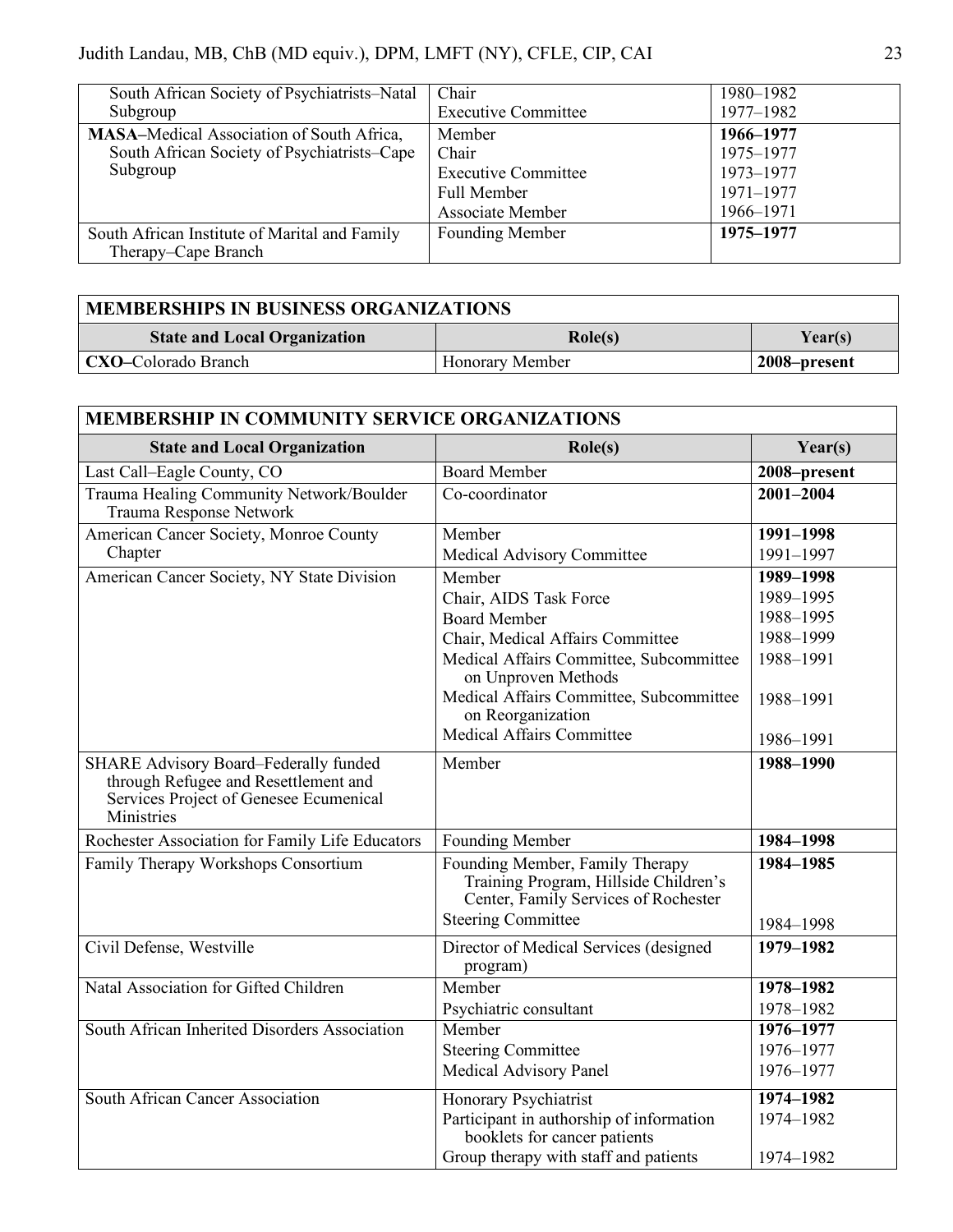| Mother of Twins Association                                   | <b>Consultant Psychiatrist</b>                                                                         | 1974–1982 |
|---------------------------------------------------------------|--------------------------------------------------------------------------------------------------------|-----------|
| <b>SANCA-South African National Council for</b><br>Alcoholism | Participant, group therapy preventative<br>program with teachers and parents of<br>school-age children | 1967–1974 |

## **PUBLICATIONS**

#### **Original (Scientific, Peer-reviewed) Articles**

- Mittal, M., Thevenet-Morrison, K., Landau, J., Cai, X., Gibson, J., Schroeder, A., Chaize, J. and Carey, MP. An Integrated HIV Risk Reduction Intervention for Women with a History of Intimate Partner Violence: Pilot Test Results. *AIDS and Behavior,* May, 2016.
- Landau, J. (2011). The ARISE Intervention and Continuum of Care: Engaging substance abusers and their families in treatment and long-term recovery. *Familiendynamik, 36,* 2-11*.*
- Landau, J. (2010). Communities that care for families: The LINC Model for enhancing individual, family and community resilience. *American Journal of Orthopsychiatry, 80*(4), 516-524.
- Agani, F., Landau, J., & Agani, N. (2010). Community-Building Before, During, and After Times of Trauma: The Application of the LINC Model of Community Resilience in Kosovo. *American Journal of Orthopsychiatry, 80*(1), 143-149*.*
- Landau, J., Garrett, J., & Webb, R. (2008). Assisting a concerned person to motivate someone experiencing cybersex into treatment––Application of Invitational Intervention: The ARISE Model to cybersex. *Journal of Marriage and Family Therapy (Special Section on MFT and Cyberspace), 34*(4), 498-511.
- Translated and republished in (2010) Assistindo uma Pessoa Interessada em Motivar Alguém Vivenciando Sexo Virtual a Entrar em Tratamento–Applicação da Intervençãio por Convite: O Modelo ARISE de Sexo Virtual. *Pensando Familias 13*(2), 59-81.
- Landau, J. & Hissett, J.L. (2008). Mild Traumatic Brain Injury: Impact on identity and ambiguous loss in the family*. Family Systems and Health, 26*(1), pp. 69-85*.*
- Landau, J., Mittal, M., & Wieling, E. (2008). Linking Human Systems: Strengthening individuals, families, and communities in the wake of mass trauma. *Journal of Marriage and Family Therapy*, *34*(2), 193-209.
- Landau, J., & Garrett, J. (2008). Invitational Intervention: The ARISE model for engaging reluctant alcohol and other drug abusers in treatment. [By invitation for special issue of Evidence-Based, Best-Practice Methods] *Alcoholism Treatment Quarterly, 26 (*1/2) 147-168.
- Landau, J., & Garrett, J. (2008). Neurobiology and addiction: Assisting the family and support system to get resistant loved ones into treatment. *AFTA Monograph Series Neuroscience and family therapy: Integrations and applications* [Monograph]. American Family Therapy Academy, Winter 2008, 29-37.
- Landau, J., & Garrett, J. (2008). Neurobiology and addiction: Assisting the family and support system to get resistant loved ones into treatment. Republished in (2014): Thorana Nelson and Hinda Winaver (Eds.), *Critical topics in family Therapy – AFTA Monograph Series Highlights*. AFTA/Springer, 2014, 93-102.
- Landau, J. (2007). Enhancing resilience: Families and communities as agents for change*. Family Process, 46*(3) 351- 365.
- Garrett, J. & Landau, J. (2007). Family Motivation to Change: A major factor in engaging alcoholics in treatment. *Alcoholism Treatment Quarterly*, *25*(1/2) 65-83.

Landau, J., & Weaver, A. M. (2006). The LINC Model of Family and Community Resilience: New approaches to disaster response*. Journal of Family & Consumer Sciences, 98*(2) 11-14.

- Weine, S., Ukshini, S., Griffith, J., Agani, F., Pulleyblank-Coffey, E., Ulaj, J., Landau, J……Weingarten, K. (2005). A family approach to severe mental illness in post-war Kosovo. *Psychiatry, 68*(1) 17-27.
- Landau, J. (2005). The "Place of Joy": A collaborative method of induction in Past Life Regression. *The International Journal of Healing and Caring, 5*(3).
- Landau, J. (2004). El modelo LINC: una estrategia colaborativa para la resiliencia comunitaria. *Sistemas Familiares, 20*(3), 87-102 (Argentina).
- Landau, J., Stanton, M.D., Brinkman-Sull, D., Ikle, D., McCormick, D., Garrett, J….. Wamboldt, F. (2004). Outcomes with the *ARISE* approach to engaging reluctant drug- and alcohol-dependent individuals in treatment. *American Journal of Drug & Alcohol Abuse, 30*(4) 711-748.
- Tuttle, J., Landau, J., Stanton, M.D., King, K., & Frodi, A. (2004). Intergenerational Family Relations and Sexual Risk Behavior In Young Women. *The American Journal of Maternal Child Nursing, 29*(1) 2-7.

Garrett, J., & Landau, J. (2001). Addiction relapse prevention during traumatic times – Parts 1-5 on The Holistic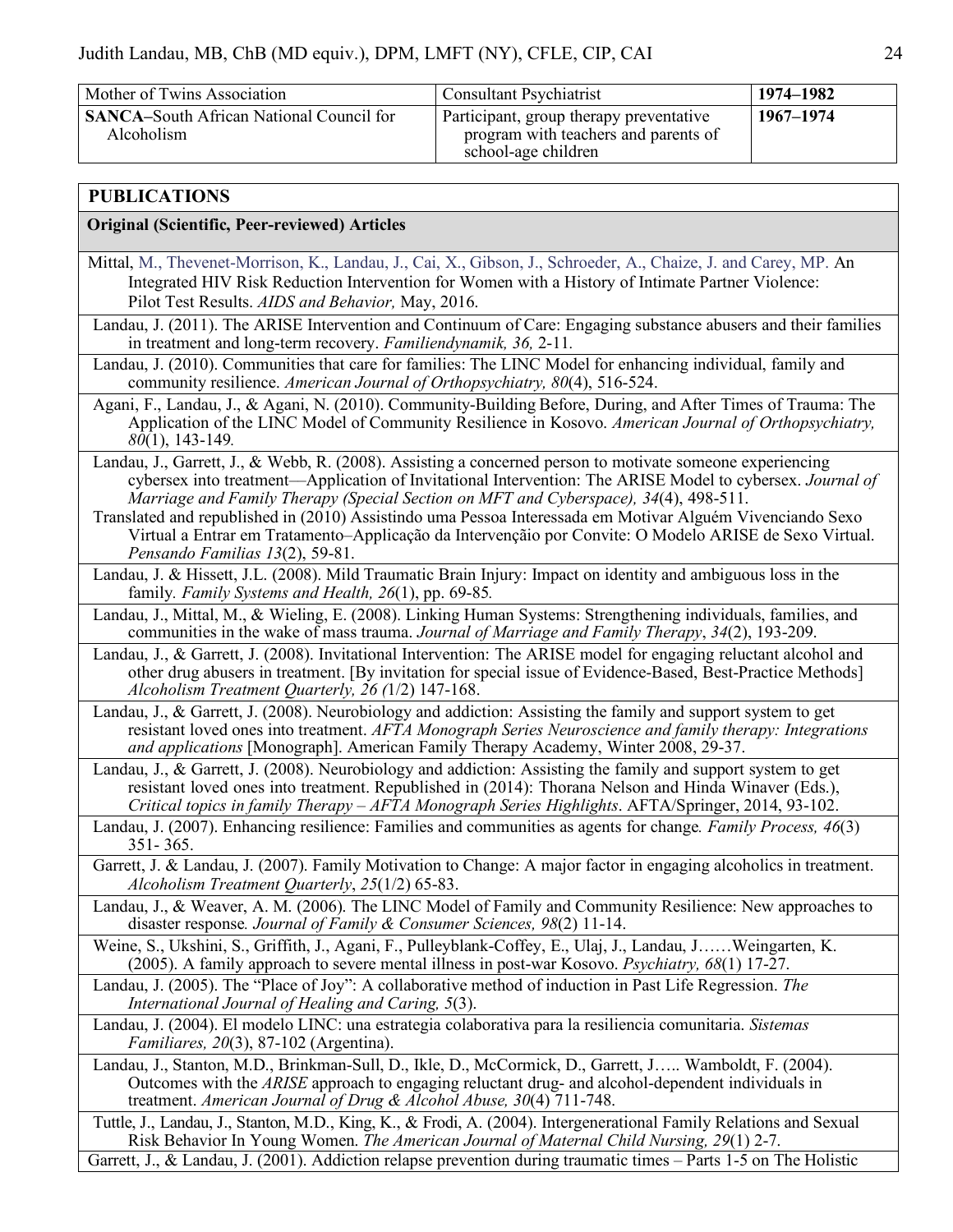Internet Community

- Landau, J., Cole, R., Tuttle, J., Clements, C.D. & Stanton, M.D. (2000). Family connectedness and women's sexual risk behaviors: Implications for the prevention/intervention of STD/HIV infection. *Family Process, 39*(4), 461- 475.
- Landau, J., Garrett, J., Shea, R., Stanton, M.D., Brinkman-Sull, D., & Baciewicz, G. (2000). Strength in Numbers: The ARISE method for mobilizing family and networks to engage substance abusers in treatment. *American Journal of Drug and Alcohol Abuse, 26*(3), 379-398.
- Translated and reprinted in (2002). A força nos números: O método ARISE para mobilizar familía e redes para engajar abusadores de substância no tratamento*. Pensando Famílias, 4*(4) 56-78 (Brazil).
- Garrett, J., Stanton, M.D., Landau, J., Baciewicz, G., Brinkman-Sull, D., & Shea, R. (1999). The "Concerned Other" call: Using family links and networks to overcome resistance to addiction treatment. *Substance Use and Misuse, 34*(3), 363-382.
- Suddaby, K., & Landau, J. (1998). Positive and negative timelines: A technique for restorying. *Family Process, 37*(3), 287-298, 475.
- Garrett, J., Landau, J., Shea, R, Stanton, M.D., Baciewicz, G., & Brinkman-Sull, D. (1998). The ARISE Intervention: Using family and network links to engage addicted persons in treatment. *Journal of Substance Abuse Treatment, 15*(4), 333-343.
- Garrett, J., Landau-Stanton, J., Stanton, M.D., Stellato-Kabat, J., & Stellato-Kabat, D. (1997). ARISE: A method for engaging reluctant alcohol- and drug-dependent individuals in treatment. *Journal of Substance Abuse Treatment, 14*(3), 235-248.
	- Translated and reprinted in (1998). ARISE: Un método para promover el tratamiento de alcohólicos y drogadictos. *Sistemas Familiares*, *14*(3), 43-63 (Argentina).
	- And in (2001). ARISE: A kezelésre gyengén motivált drog- és alkoholfügg'k kezelésbe vonásának egyik módszere. In G. Kelemen, B. Márta Erd's (Eds.), *Az addiktológia horizontja*. (pp. 83-110). Pécsi Orvostudományi Egyetem, Eü. F'iskolai Kar, Pécs (Hungary).
	- And in *Pensando Familias*, *4*(4), 56-78 (Brazil)
- Committee on the Family, Group for the Advancement of Psychiatry. (1996). Global Assessment of Relational Functioning scale (GARF) 1. Background and Rationale. *Family Process, 35*(2) 155-170.
- Committee on the Family, Group for the Advancement of Psychiatry. (1995). A model for the classification and diagnosis of relational disorders. *Psychiatric Services, 46*(9) 926-931.
- McDaniel, S. & Landau-Stanton, J. (1991). Family-of-Origin work and family therapy skills training: Both/And. *Family Process, 30*(4), 459-471.
- Translated and reprinted in (1996). El trabajo con la familia de origen y el desarrolts de habilodades en la formacion de terapeutas familiars: Un modelo integrator. *Sistemas Familiares, 12*(1), 37-52 (Argentina).
- Seaburn, D., Landau-Stanton, J., and Horwitz, S. (1995). Core Techniques in Family Therapy. In R.H. Mikesell, D-D. Lusterman, and S.H. McDaniel (Eds.) *Integrating Family Therapy: Handbook of Family Psychology and Systems Theory* (pp. 5-26). Washington, DC: American Psychological Association.
- Stanton, M.D., & Landau-Stanton, J. (1987). Family and systems therapy for suicidal adolescents Part I: Overview. *Family Therapy Today, 2*(10), 1-5.
- Landau-Stanton, J., & Stanton, M.D. (1987). Family and systems therapy for suicidal adolescents Part II: Treatment techniques. *Family Therapy Today, 2*(11), 1-3.
- Stanton, M.D., & Landau, J. (1983). A wholistic family perspective. *Focus on Family and Chemical Dependency, 6*(6) 31, 44.
- Landau, J., & Stanton, M.D. (1983). Aspects of supervision with the "Pick-a-Dali Circus" model. *Journal of Strategic and Systemic Therapies, 2*(2), 31-39.
	- Translated and reprinted in (1984). Live-Supervision im Rahmen des "Pick-a-Dali-Zirkus" Modells. *Zeitschrift fur Systemische Therapie*, *2*(6), 93-102 (West Germany).
	- And in (1989, Spring). *South African Marital and Family Therapy Newsletter*, South African Insitute of Marital and Family Therapy (South Africa).
	- And in *Sistemas Familiares* (Argentina).
- Landau, J., & Stanton, M.D. (1983). Therapeutic intervention: Families with adolescent substance abusers. *Focus on Alcohol and Drug Issues, 6*(3), 2-3, 20.
- Republished in (1985). In P. Houston, G.K. Leigh, I.R. Loewen, & D.M. McNulty (Eds.), *Adolescents and Families*. Iowa City, IA: University of Iowa Press.

Landau, J., Griffiths, J.A., & Mason, J. (1981). The extended family in transition. *Psychotherapeia, 7*(4). Landau, J., & Griffiths, J.A. (1981). The South African family in transition: Training and therapeutic implications.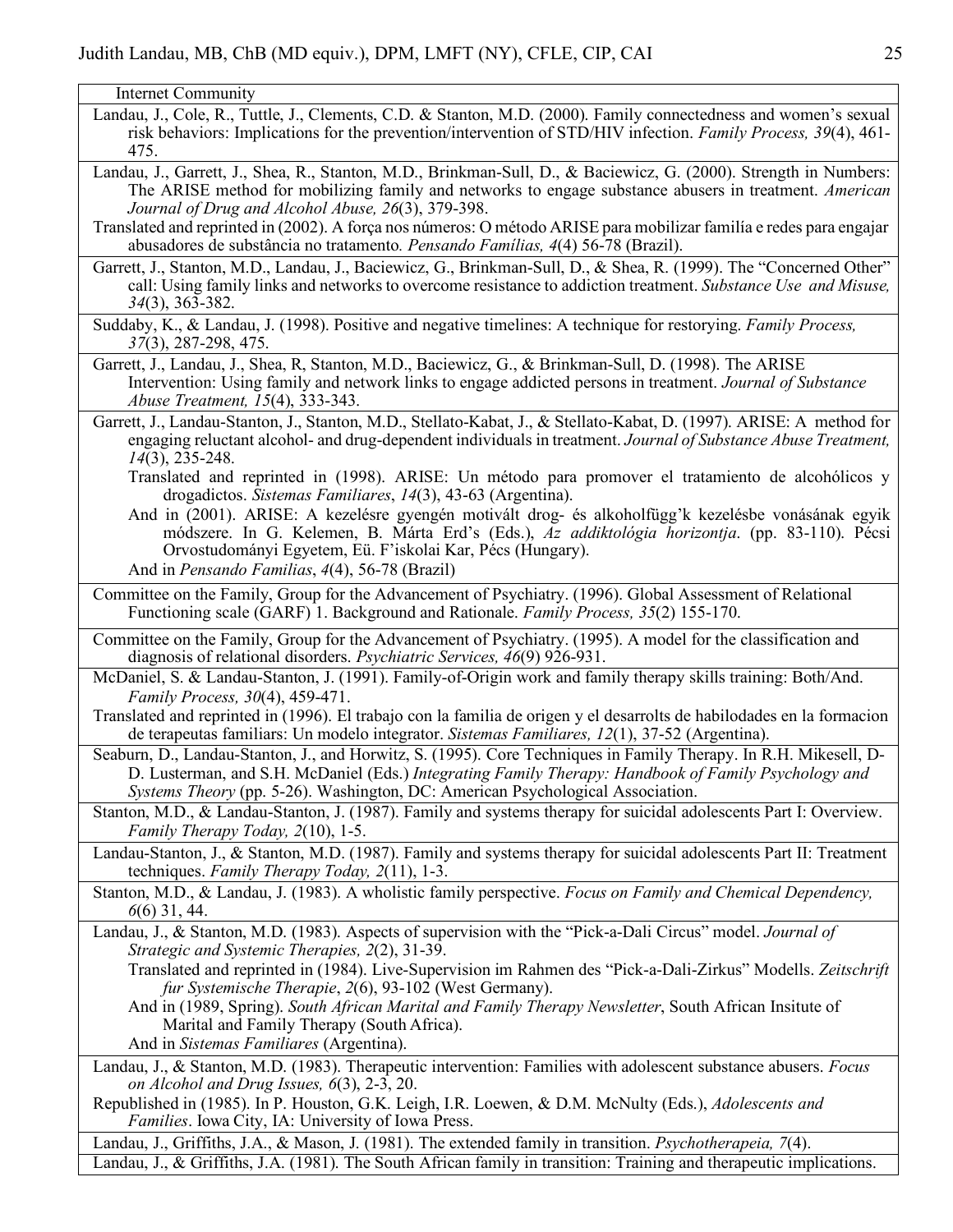*Journal of Marital and Family Therapy* [Special International Issue]*, 7*(3), 339-344.

Translated and reprinted in (1981, July). *Terapia Familiare* (Italy), and in *Terapia Familiar* (Argentina).

| Landau, J. (1981). "Link Therapy" as a family therapy technique for transitional extended families. Psychotherapeia, |  |  |  |
|----------------------------------------------------------------------------------------------------------------------|--|--|--|
| $7(4)$ .                                                                                                             |  |  |  |

Landau, J., Naudé, J. H., & Griffiths, J.A. (1981). Female bladder problems–a case for psychotherapy. *South African Medical Journal, 59*(27), 986-987.

#### **Unpublished Manuscripts**

- Stanton, M. D., Adams, E., Landau, J., & Black, G. S., (1997). *Names as "scripts" in the family transmission of drug and alcohol abuse patterns: Results from a national survey.* Unpublished manuscript, University of Rochester and the Gordon S. Black Corporation.
- Stanton, M.D. & Landau, J. (1996). *The ancestry: Its role in normality, nonshared environments and dysfunction*. Unpublished Manuscript, University of Rochester.
- Landau, J. & Stanton, M.D. (1996) *Alcoholism and Addiction Within the Family: Intergenerational Genesis, Transmission, Maintenance of Symptoms, Therapeutic Implications.* Unpublished manuscript.
- Stanton, M.D., Landau, J., & Yaria, J. *Evaluation of a systems-based intervention design for substance abuse/AIDS prevention throughout the Province of Buenos Aires: A Three-year study.* Unpublished Manuscript, University of Rochester and Department of Health, Buenos Aires, Argentina.
- Landau, J. *Linking Human Systems: A collaborative approach for individual, family and community health and healing.* Unpublished manuscript.
- Gabriel, A., & Landau, J. (1986). *Refugees and the human experience: The paradox of binaries – A theoretical approach.* Unpublished manuscript, University of Rochester.

Landau, J., Horsley, G., Stanton, M.D. & Watson, W. Church and family: *A network/consultation/link approach to integrating religious organizations with therapy.* Unpublished Manuscript, University of Rochester.

Landau, J., & Watt, T. *Addressing self-destructive behaviors through forgiveness.* Unpublished Manuscript, University of Rochester.

#### **Books and Monographs**

- Landau, J. (2015). *ARISE: Intervention & Continuing Care, Evidence-Based, Best Practice Intervention Certification Training Manual*. Boulder, CO: Linking Human Systems, LLC.
- Mittal M. & Landau, J. (2012). PROJECT SUPPORT: SUPporting Positive and healthy RelaTionships, Rochester, NY: Department of Preventive Medicine.
- Landau, J. (2010). *ARISE: Intervention & Continuing Care, Evidence-Based, Best Practice Intervention Certification Training Manual*. Boulder, CO: Linking Human Systems, LLC.
- Landau, J. (2007). *ARISE: Intervention & Continuing Care, Evidence-Based, Best Practice Intervention Certification Training Manual*. Boulder, CO: Linking Human Systems, LLC.
- Landau, J. & Garrett, J. (2006*). Invitational Intervention: A Step-by-Step Guide for Clinicians Helping Families Engage Resistant Substance Abusers in Treatment* (1<sup>st</sup> Ed). BookSurgePublishing.com.
- Briggs K., Denton, W., Johnson, S., Landau, J., Morris, J., Schnarch, D., & Serovich, J. (2005). *Relationships, Health, and Marriage: Final Report of the Task Force*. Report prepared for the American Association for Marriage & Family Therapy Board of Directors.
- Weine, S., Landau, J., Agani, F., Arenliue, A., Brisson, A., Cala, G., McKay, M.M., & Ramadani, J. (2004). *Kosovar Families Addressing Risk in Youth. Training Manual*. University of Illinois, Chicago.
- Landau, J., Stanton, M.D., Garrett, J., Brinkman-Sull, Baciewicz, G., Shea, D.,Wamboldt, F. (2003). *Levels of Intervention for Engaging Cocaine Abusers: Final Report 1995-1999*. Report prepared for National Institute on Drug Abuse (NIDA) (DA 09402).
- Garrett, J. & Landau, J. (1999). *ARISE: A Relational Intervention Sequence for Engagement – Training Manual for Certified ARISE Interventionists*. Boulder, CO: Linking Human Systems, LLC.

Landau, J. & Garrett, J. (1998). *Transitional family therapy treatment manual for use with adolescent alcohol abuse and dependence*. Boulder, CO: Linking Human Systems, LLC.

Landau, J. & Garrett, J. (1998). *ARISE: A Relational Intervention Sequence for Engagement – Training Manual for Supervisors and Trainers.* Boulder, CO: Linking Human Systems, LLC.

Landau, J., Finetti, JC., Jaffe, R., Specie, J., Tuttle, J., & Espaillat, E. (1996). *Manual for the Link-Individual Family Empowerment to Reduce Risk of HIV/AIDS and Other Sexually Transmitted Diseases.* Rochester, NY:

Landau, J., & Griffiths, J.A. (1980). Family therapy in South Africa. *Journal of Marital and Family Therapy, 6*(1), 83-84.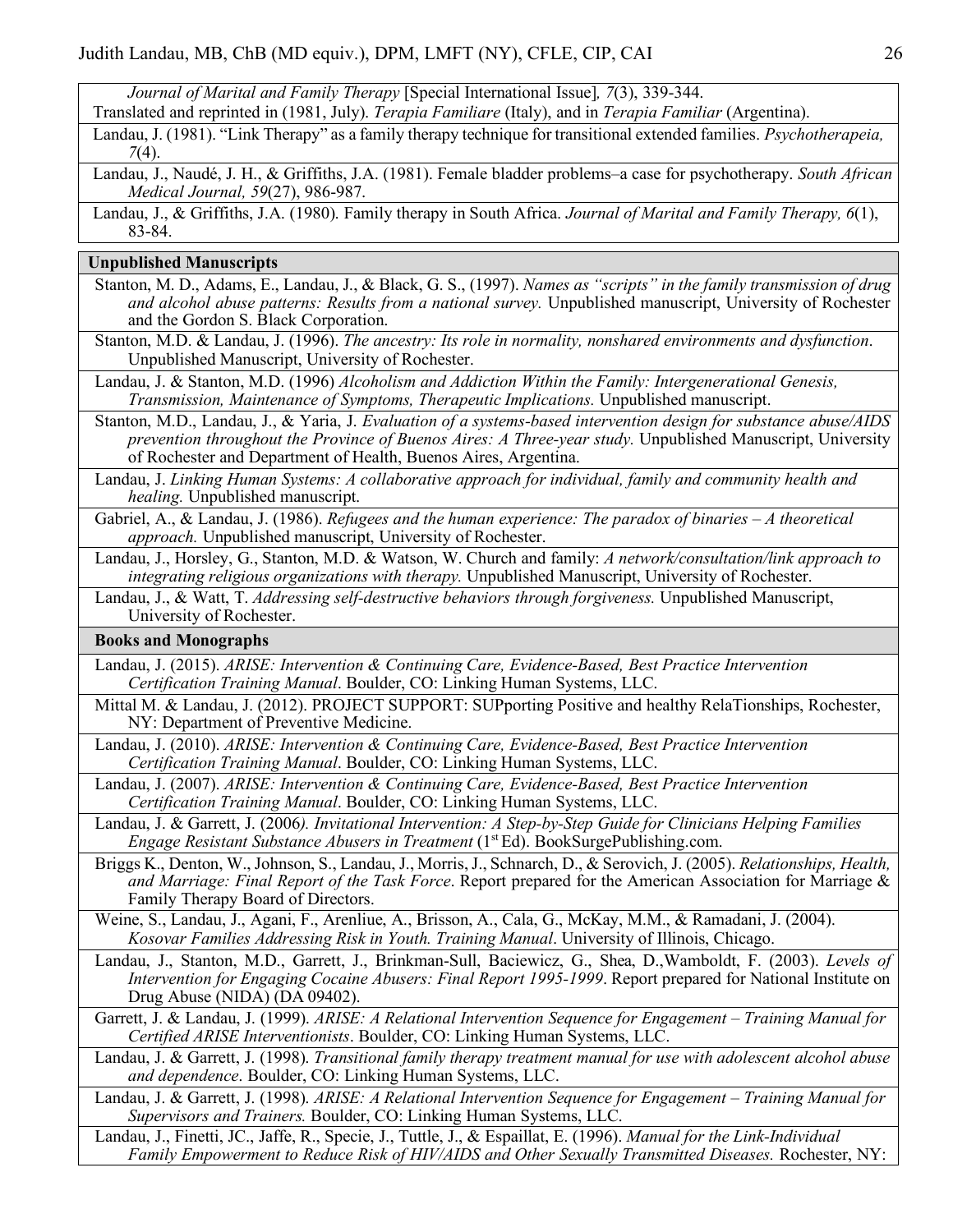University of Rochester School of Medicine and Dentistry.

- Garrett, J., Landau-Stanton, J., Shea, R., Stanton, M.D., Baciewicz, G., & Brinkman-Sull, D. (1996). *Base Manual for A Relational Interventional Sequence for Engagement (ARISE).* Rochester, NY: University of Rochester School of Medicine and Dentistry.
- Landau-Stanton, J., Garrett, J., Horwitz, S., Kabat-Stellato, D., Smith, M., Stanton, M.D., & Stellato-Kabat, J. (1994). *The International Center for Addiction and AIDS Training (ICAAT) Approach to Chemical Dependency Training: Final Report 1992-1994*. Report prepared for the SOROS Foundation.
- Landau-Stanton, J., & Clements, C. (1993). *AIDS, Health and Mental Health: A Primary Sourcebook.* New York: Brunner/Mazel. *(A Selection of the Month by the Behavioral Science Book Service, and designated an "Outstanding Academic Book of 1993" by* Choice*).*
- Garrett, J., Horwitz, S., Kabat-Stellato, D., Landau-Stanton, J., Smith, M., Stanton, M.D., & Stellato-Kabat, J. (1992). *Base Manual of the International Center for Addiction and AIDS Training's (ICAAT) Approach to Chemical Dependency Training*. Rochester, NY: University of Rochester.
- Landau-Stanton, J., Clements, C., Cole, R., & Epstein, R. (1992). *Physician Training Program for HIV/AIDS: Final Report 1991-1992.* Report prepared for New York State Department of Health, AIDS Institute (No. C- 009655).
- Landau-Stanton, J., Clements, C., Cole, R., Valenti, W., & Zettelmaier, A. (1991). *Base Manual for Physician Training Program for HIV/AIDS.*
- Landau-Stanton, J., Clements, C., Cole, R., Valenti, W., & Zettelmaier, A. (1991). *Training for Health Care Providers to Address Acquired Immune Deficiency Syndrome (AIDS): Final Report 1988-1991*. Report prepared for the National Institute of Mental Health (No. 278-88-0008).
- Landau-Stanton, J., Clements, C., Cole, R., Valenti, W., & Zettelmaier, A. (1991). *Training for Health Care Providers to Address Acquired Immune Deficiency Syndrome (AIDS): Collation and Analysis of National Evaluation.* Report of extension grant prepared for the National Institute of Mental Health (No. 278-88-0008).
- Landau-Stanton, J., Clements, C., Cole, R., Valenti, W., & Zettelmaier, A. (1991). *Overview of HIV Infection and AIDS, and HIV Counselor Training: Final Report 1991.* Report of grant prepared for the New York State Department of Health, AIDS Institute (No. C-008512).
- Landau-Stanton, J., Clements, C., Cole, R., Valenti, W., & Zettelmaier, A. (1991). *Overview of HIV Infection and AIDS, and HIV Counselor Training: Final Report of Extension Grant 1991-1992.* Report of grant prepared for the New York State Department of Health, AIDS Institute (No. C-009669).

Landau-Stanton, J., Clements, C., Cole, R., Zettelmaier, A., Valenti, W., Nudd, J.,…Rivera, E. (1988). *Health Care and AIDS: A Training Manual*. AIDS Training Project, University of Rochester, Rochester, NY.

### **Book Chapters and Review Articles**

- Landau J.L. (2018) Transitional Family Therapy. In: Lebow J., Chambers A., Breunlin D. (eds) Encyclopedia of Couple and Family Therapy. Springer, Cham
- Landau, J. (2013). Facilitación de la Resiliencia de la Familia y de la Comunidad en respuesta a los desastres graves. In A. Roizblatt (Ed.), *Terapia familiar y de pareja* (Rev. ed.). Santiago, Chile: Mediterráneo.
- Landau, J. (2012). Family and Community Resilience relative to the experience of mass trauma: Connectedness to Family- and Culture-of-Origin as the core components of healing. In D.S. Becvar (Ed.), *Handbook of Family Resilience* (pp. 459-480)*.* New York, NY: Springer Publishing Company.
- Landau, J. & Garrett, J. (2008). Invitational Intervention: The ARISE model for engaging reluctant alcohol and other drug abusers in treatment. In Eds. O.J. Morgan & C.H. Litzke (Eds.), *Family Intervention in Substance Abuse: Current Best Practices* (pp. 147-168). Philadelphia, PA: Haworth Press.
- Garrett, J. & Landau, J. (2007). J.L. Fischer, M. Muslow, & A.W. Korinek (Eds.), *Familial responses to alcohol problems* (pp. 65-83). Philadelphia, PA: Haworth Press.
- Landau, J. & Saul, J. (2004). Facilitating Family and Community Resilience in response major disaster. In F. Walsh & M. McGoldrick (Eds.), *Living beyond loss: Death in the family* (2nd Ed.) (pp. 285-309). New York, NY: W. W. Norton.
	- Translated and reprinted in (2004). Facilitando a Resiliência da Família e da Comunidade em resposta a grandes desastres. *Pensando Familias, 6* (7) 35-66 (Brazil).
	- And in (2006). Facilitación de la Resiliencia de la Familia y de la Comunidad en respuesta a los desastres graves. In A. Roizblatt (Ed.), *Terapia familiar y de pareja* (pp. 733-752). Santiago, Chile: Mediterráneo.
- Watson, W., Landau, J., & Lamberti, J.S. (2002). "It's all about the dog." In D.A. Baptiste (Ed.), *Clinical epiphanies in marital and family therapy: A practitioner's casebook of therapeutic insights, perceptions, and breakthroughs* (pp. 391-403). Binghamton, NY: Haworth Press.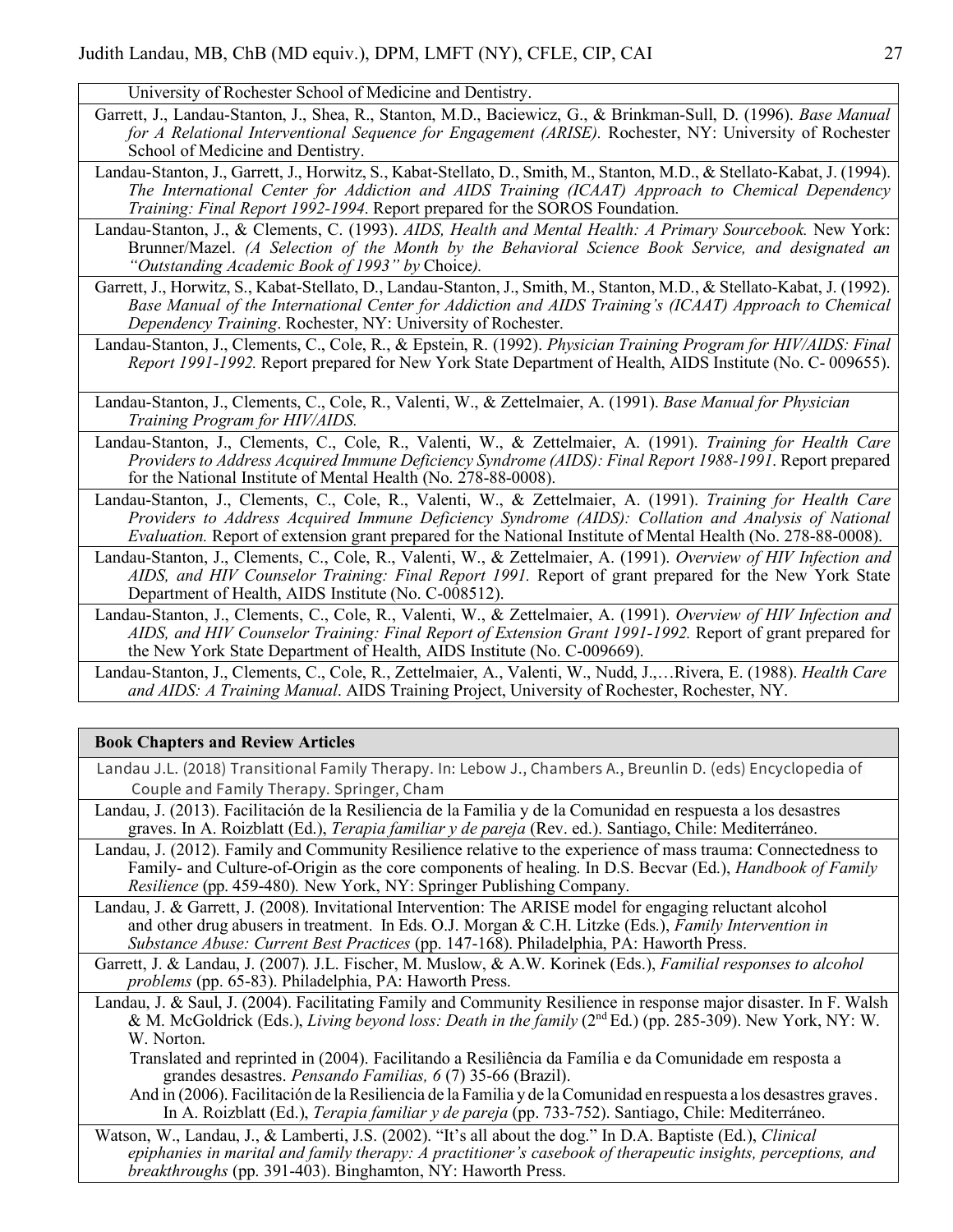- Landau, J. (1997). Whispers of illness: Secrecy versus trust. In S.H. McDaniel, J. Hepworth, & W. Doherty (Eds.), *The shared experience of illness* (pp. 13-22). New York: Basic Books.
- Translated and reprinted in (2005). Sussurros da Doença: Segredo Versus Confiança. *Pensando Familias, 7*(8) 9-20 (Brazil).
- Seaburn, D., Landau-Stanton, J., & Horwitz, S. (1995). Core techniques in family therapy. In R.H. Mikeswell, D.- D. Lusterman, & S.H. McDaniel (Eds.), *Integrating family therapy: Handbook of family psychology and systems theory* (pp. 5-25). Washington, DC: American Psychological Association. Adapted and reprinted in (1995). *The Independent Practitioner: Bulletin of the Division of Independent Practice*, Division 42 of the American Psychological Association. 15(4), 185-189.
- McDaniel, S., & Landau-Stanton, J. (1992). Family therapy. In R. Kreipe, E. McAnarney, & D. Orr (Eds.), *Textbook of adolescent medicine* (pp. 1144-1146). Philadelphia, PA: W.B. Saunders.
- Landau-Stanton, J., le Roux, P., Horwitz, S., Baldwin, S., & McDaniel, S. (1993). Grandma, come help. In T.S. Nelson and T.S. Trepper (Eds.), *101 interventions in family therapy* (pp. 372-379). Binghamton, NY: Haworth Press.
- Stanton, M.D., & Landau-Stanton, J. (1990). Therapy with families of adolescent substance abusers. In H.B. Milkman & L.I. Sederer (Eds.), *Treatment choices for alcoholism and substance abuse* (pp. 329-339). New York: Lexington Books.
	- Translated and reprinted in (1989). Gezinstherapie met drugsverslaafde adolescenten, *Tijdschrift voor alcohol, drugs, en andere psychotrope stoffen, 15*(5), 191-197 (The Netherlands).
	- And in (1991). Terapia con familias de adolescentes drogadictos. *Sistemas Familiares, 7*(2), 61-69 (Argentina). And in (1993). Psychiatria Hungarica (Hungary).
- Landau-Stanton, J. (1990). Issues and methods of treatment for families in cultural transition. In. M.P. Mirkin (Ed.), *The social and political context of family therapy* (pp.251-275). Needham Heights, MA: Allyn and Bacon.
- Landau-Stanton, J., & Stanton, M.D. (1986). Family therapy and systems supervision with the "Pick-a-Dali Circus" model. In F.W. Kaslow (Ed.), *Supervision and training: Models, dilemmas and challenges* (pp. 169-181). Binghamton, NY: Haworth Press.
	- Translated and republished in (1984). Live-Supervision im Rahmen des «Pick-a-Dali-Zirkus» Modells. Zeitschrift fur Systemische Therapie, 2(6), 93-102 (West Germany).
	- And in (1989). South African Marital and Family Therapy Newsletter. South African Institute of Marital and Family Therapy, Spring Issue (South Africa).

And in Sistemas Familiares (Argentina).

- Landau-Stanton, J. (1986). Competence, impermanence, and transitional mapping: A model for systems consultation. In L.C. Wynne, S. McDaniel, & T. Weber (Eds.), *Systems consultations: A new perspective for family therapy* (pp. 253-269). New York: Guilford Press.
	- Translated and reprinted in *Sistemas Familiares* (Argentina), and (1986) *South African Marital and Family Therapy Newsletter,* (South Africa).
- Stanton, M.D., & Landau-Stanton, J. (1985). The family and substance abuse. In S. Henao & N. Grose (Eds.), *Principles of family systems in family medicine* (pp. 195-212). New York: Brunner/Mazel.
- Landau-Stanton, J., & Stanton, M.D. (1985). Treating suicidal adolescents and their families. In M.P. Mirkin & S.L. Koman (Eds.), *Handbook of adolescents and family therapy* (pp. 309-328). New York: Gardner Press. Translated and reprinted in (1988). El tratamiento de adolescentes suicidas y sus familias, 1ª parte. *Sistemas Familiares 4*(2) and (1988). El tratamiento de adolescentes suicidas y sus familias, 2ª parte. *Sistemas Familiares 4*(3). (Argentina).
- Landau-Stanton, J. (1985). Adolescents, families, and cultural transition: A treatment model. In M.P. Mirkin & S.L. Koman (Eds.), *Handbook of adolescents and family therapy* (pp. 363-381). New York: Gardner Press.
- Landau, J., Mason, J., & Griffiths, J.A. (1982). The extended family in transition: Clinical implications. In F. Kaslow (Ed.), *The international book of family therapy* (pp.360-369). New York: Brunner/Mazel.

Landau, J. (1982). Therapy with families in cultural transition. In M. McGoldrick, J.K. Pearce, & J. Giordano (Eds.), *Ethnicity and family therapy* (pp. 552-572). New York: Guilford Press. Translated and reprinted in (1983). Reseaux-Systèmes-Agencements.

### **Letters, Editorials, Short Articles, and Other Contributions**

Miskell, Brad & Landau, J. (2012, April). Can This Marriage Be Saved: She Smokes Pot Every Day But Won't Admit It's a Problem. *Ladies Home Journal*. Retrieved April 1, 2012, from http://www.lhj.com/relationships/can-this-marriage-be-saved/she-smokes-pot-every-day/?page=1.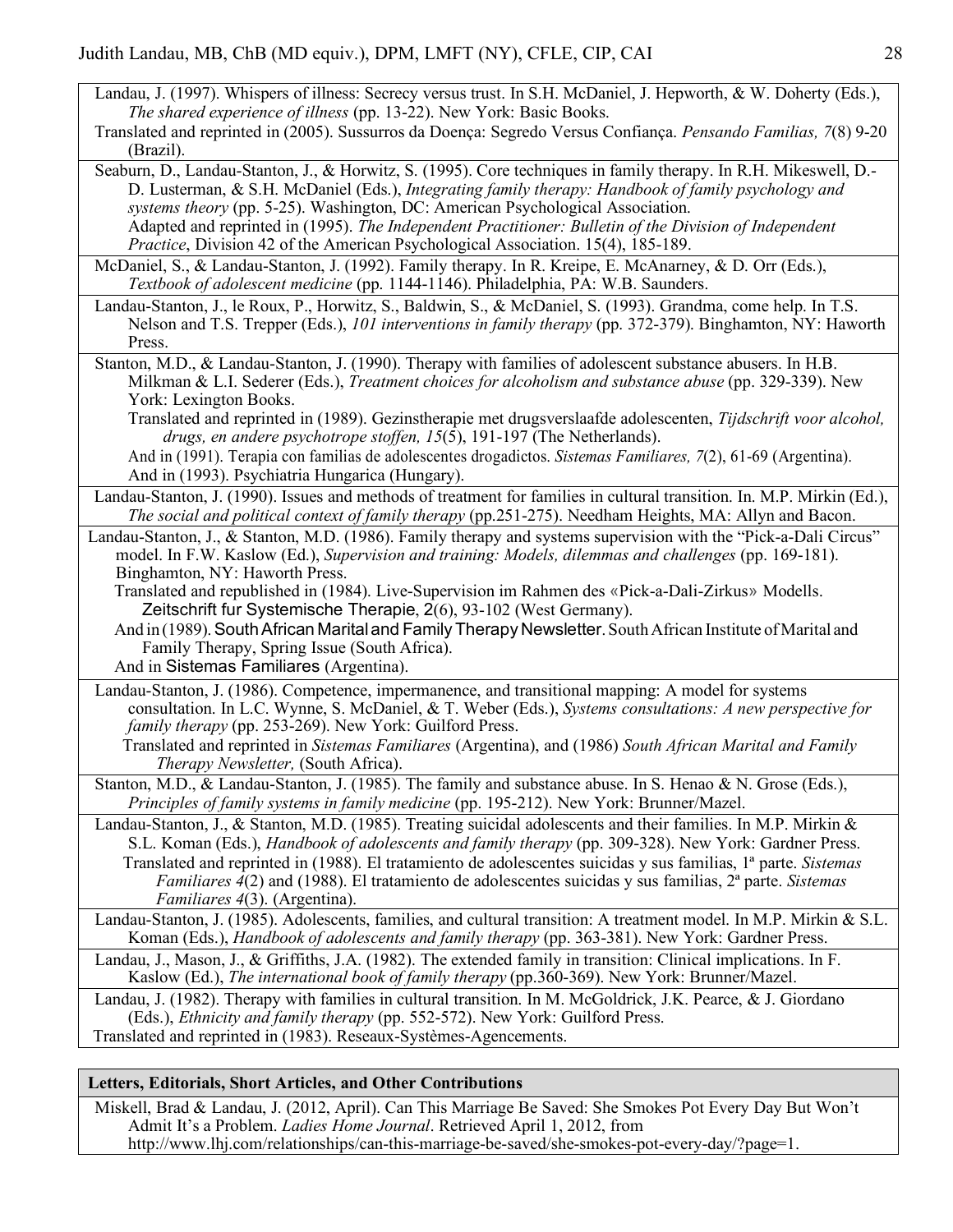- Landau, J. (1981, November). Cross-cultural therapy in South Africa. *American Association of Marriage and Family Therapy Family Therapy News,* 7-11.
- Landau, J. (1983, Winter). [Review of *The Sibling Bond*, by S.P. Bank & M. D. Kahn]. *American Family Therapy Association Newsletter*, *14*, 14.

Landau-Stanton, J. (1986). [Review of *Trauma and its Wake, Volume Two,* by C. Figley].

Group for the Advancement of Psychiatry Committee on the Family. (1989). The challenge of relational diagnoses: Applying the biopsychosocial model in DSM-IV [Editorial]. *American Journal of Psychiatry, 146*(11), 1492-1493.

McDaniel, S., & Landau-Stanton, J. (1992). The University of Rochester Family Therapy Training Program. *The American Journal of Family Therapy, 20*(4).

Landau-Stanton, J. (1996). [Review of *Heart illness and intimacy: How caring relationships aid recovery,* by W. Sotile]. *Families, Systems and Health*, *14*(1), 111-113.

Landau, J. (1996). [Review of *Turmoil to turning points: Building hope for children in crisis placements*, by R. Kagan].

Landau, J. & Clements, C. (1997). AIDS update for family therapists. *American Association of Marriage and Family Therapy Family Therapy News*, 16-17, 26-27.

Landau, J. (1997). Families and Health. AFTA Newsletter. Summer.

Landau, J. (1998). [Review of *Wimpy parents: From toddler to teen, how not to raise a brat*, by K.N. Condrell & L.L. Small.]

Garrett, J. & Landau, J. (1999). Using family members to motivate substance abusers. *Working Together: The Collaborative Family Healthcare Coalition Newsletter, 4*(4), 7.

Shea, R. & Landau, J. (2000, June-July). Family competence: A resource in chemical dependency treatment. *Proceedings of the National Association of Alcohol and Drug Abuse Counselors Annual Conference*. Denver, Colorado.

Landau, J. (2001). Forward in by J. Gagliardi, R. Guise, J. Lapidus, & M. Vickers (Eds.) *Study guide for the marriage & family therapy national licensing examination*. Boston: The Family Solutions Institute.

Garrett, J. & Landau, J. (2001). Addiction relapse prevention during traumatic times Parts 1-5. *The Holistic Internet Community*.

Landau, J. (2002). The loss of innocence. *Family Process, 41*(1), 27-30.

Landau, J. (2001/2002, Winter). Honoring Jim Framo. *American Family Therapy Association Newsletter 84*, 17.

Landau, J. (2002, March-April). Speak Out on Cultural Competence. *American Association for Marriage and Family Therapy Magazine*, 58.

#### **YouTube**

Family Stories, Secrets, and Survival

ARISE® Network. (2015 Sept. 22) "What to Expect When You Call ARISE®" Retrieved from https://youtu.be/l38- BWCDx\_g

ARISE® Network. (2015 Sept. 2) "ARISE® Personal Stories – Sarah" Retrieved from https://youtu.be/MneTrj8Wab8

ARISE® Network. (2015 Sept. 1) "ARISE® Families and Friends Come Together to Heal" Retrieved from https://youtu.be/Vw-ehiyBS-k

ARISE® Network. (2015 Sept. 1) "ARISE® We're Here for You" Retrieved from https://youtu.be/p7avcdJfua8

ARISE® Network. (2015 Sept. 1) "The ARISE® Difference" Retrieved from https://youtu.be/9vZTCSZzxg8

ARISE® Network. (2015 Sept. 1) "ARISE® - What Would You Say to a Family Afraid to Call?" Retrieved from https://youtu.be/oLEb7YP-\_yw

ARISE® Network. (2015 Sept. 1) "ARISE® Why Families Matter" Retrieved from https://youtu.be/K-sqP0xMUE4

ARISE® Network. (2015 Aug. 31) "ARISE® Personal Stories – Peter F." Retrieved from https://youtu.be/zl9fW1Od80A

Changing Lives Foundation. (2008 Apr. 6) "Intervention: Is There a Stranger Living in Your Home?" Retrieved from https://youtu.be/qTRsiqjfIWw

**Internet Courses**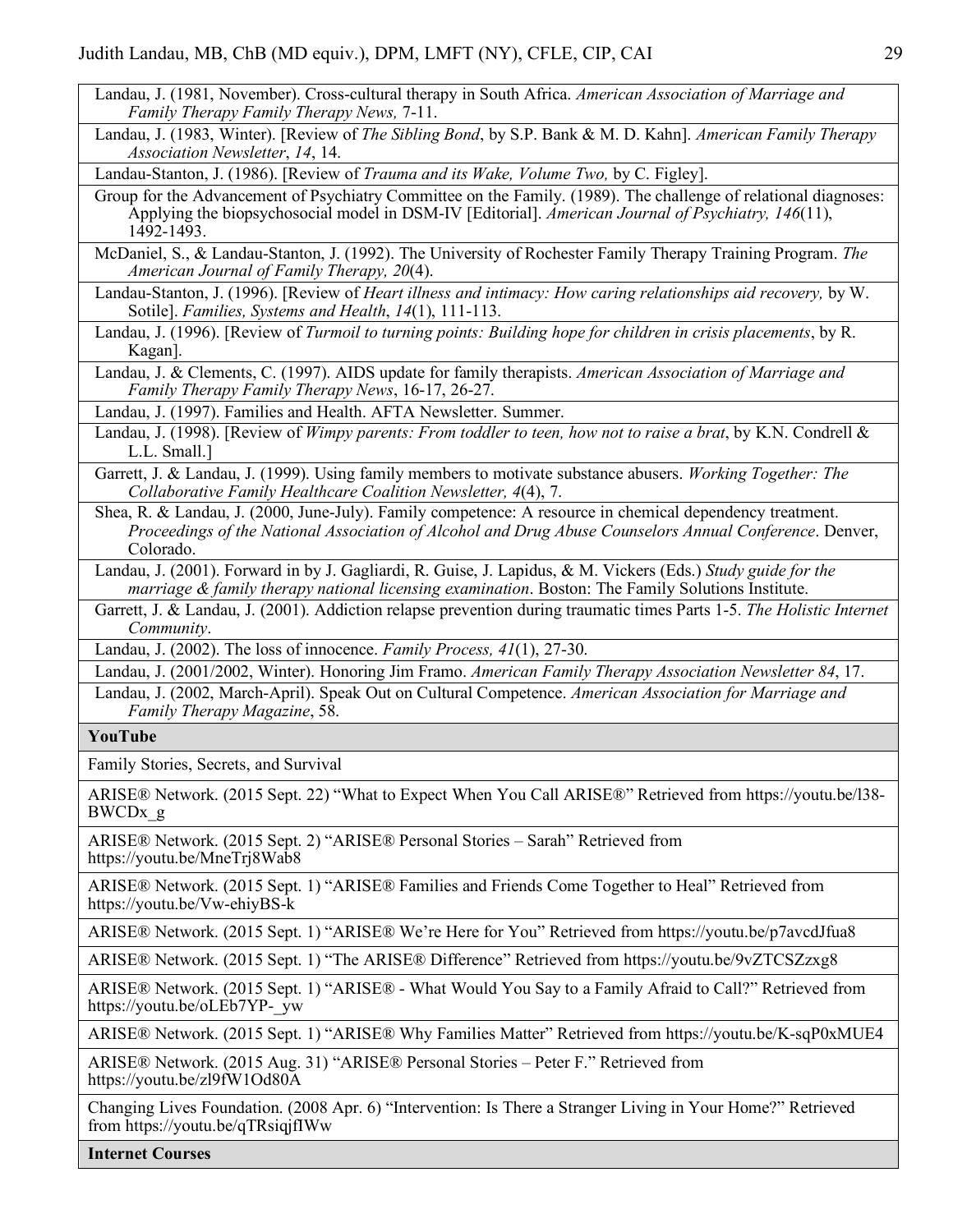Garrett, J. and Landau, J. (2000). Update on Intervention Models for Engaging Resistant Substance Abusers in Treatment. Minneapolis: Formerly: Hazelden Distance Learning Center for Addiction Studies. Now: Distance Learning Center for Addiction Studies – DLCAS.com

Landau, J. and Garrett, J. (2000). The Family as an Untapped Resource in Substance Abuse Treatment: An Overview of Family Systems and Substance Abuse. Hazelden Distance Learning Center for Addiction Studies.

Garrett, J. and Landau, J. (2000). Family of Origin Issues in Substance Abuse Treatment. Minneapolis.

## **Community Video Presentations**

Mississippi Opioid and Drug Summit. (2017 July 11) "Mobilizing Individuals, Family & Community for Early Recognition  $\&$  Engaged Treatment"

iCAAD Events. (2017 May 3) "Building Resilience in Youth, Families and Communities – Dr. Judith Landau" Retrieved from https://vimeo.com/220191331/083b9f936b

Wellness & Prevention Center. San Clemente. (2015 Apr. 6) "Get to 21 Speaker Series: Weeding Through the Myths Speaker Dr. Judith Landau" Retrieved from https://youtu.be/2SL8DEIvfCY

#### **Edited Training Videotapes & DVDs**

Landau, J., Hayes, H.R. (2012). "ARISE First Call"

Landau, J., (December, 2012). TedX talk, "Family Stories, Secrets and Survival."

Landau, J. & Herzanek. (2006). "Are you Living with a Stranger? Invitational Intervention: The ARISE Model. Denver, CO: Recovery Television.

Landau, J. (2004). "Liberian Link Therapists Coach a Community: A Lesson in Accessing Community Resilience after War and Major Disaster."

Landau, J. & Ribe, A. (2003). "Families do Heal: A Recovering Alcoholic Leads her Family into Healing and Recovery."

Landau, J. & Ribe, A. (2003). "A Leap of Faith: Transitional Family Therapy with a Traumatized, Substance Abusing Adolescent."

Landau, J. (2000). "Kids Belong in Their Own Families: An Extended Family Network Approach to Fostering and Adoption of Children from Substance Abusing Families."

Landau, J. (1997). "It Takes a Whole Family: Level II ARISE Intervention."

Garrett, J., Shea, R. & Landau, J. (1996). "ARISE: Strength in Numbers – Working with Intervention Networks to Engage Resistant Substance Abusers in Treatment."

Garrett, J., Shea, R. & Landau, J. (1996). "ARISE: The First Call – Mobilizing Concerned Others to Motivate Resistant Substance Abusers to Enter Treatment."

Landau-Stanton, J. "A Biopsychosocial Integrative Approach to Illness: HIV/AIDS as an Example." Advances in Medical Family Therapy, Family Health Consortium, Washington, DC. Invited plenary presentation. Videotapes in Library of Congress. November, 7 – 8, 1996.

Landau-Stanton, J., Speice, J., Finetti, J. (1996). "Identifying Family Strengths in Families with HIV Positive Women?"

Landau-Stanton, J., Speice, J., Finetti, J. (1996). "What About Dads?"

Landau-Stanton, J. (1995). "Life's a Pattern: A family deals with HIV/AIDS."

Landau-Stanton, J., Clements, C. (1995). "Steel Magnolia Mother: Brief Version"

Landau-Stanton, J., Clements, C. (1994). "Steel Magnolia Mother: Short Version"

Watson, W., Landau-Stanton, J. (1993). "Taming the Hydra."

Watson, W., Landau-Stanton, J. (1993). "Eight is Enough."

Landau-Stanton, J., Clements, C. (1993). "Steel Magnolia Mother: Grandmother, mother and baby deal with AIDS."

Landau-Stanton, J., Griepp, A., Clements, C., Tartaglia, L. and Tocco, R. (1991). "Why Did Nobody Tell Me? A Woman and Her Toddler Face AIDS."

Landau-Stanton, J., Griepp, A. and Clements, C. (1991). "We Still Love You: A Family Faces AIDS."

Landau-Stanton, J., Clements, C., Griepp, A., Nudd, J., Tartaglia, L., Espaillat, E. and Tocco, R. (1990). "AIDS Prevention: An Educational Series.<sup>3</sup>

Landau-Stanton, J., Clements, C., Tartaglia, L., Rivera, E. and Nudd, J. (1989). "Drug Abuse and AIDS: The Story of a Puerto Rican Couple" (In English and Spanish).

Landau-Stanton, J. and Baldwin, S. (1989). "The Graveside Visit: An AIDS Story."

Landau-Stanton, J. (1989). "Twin Anorexia."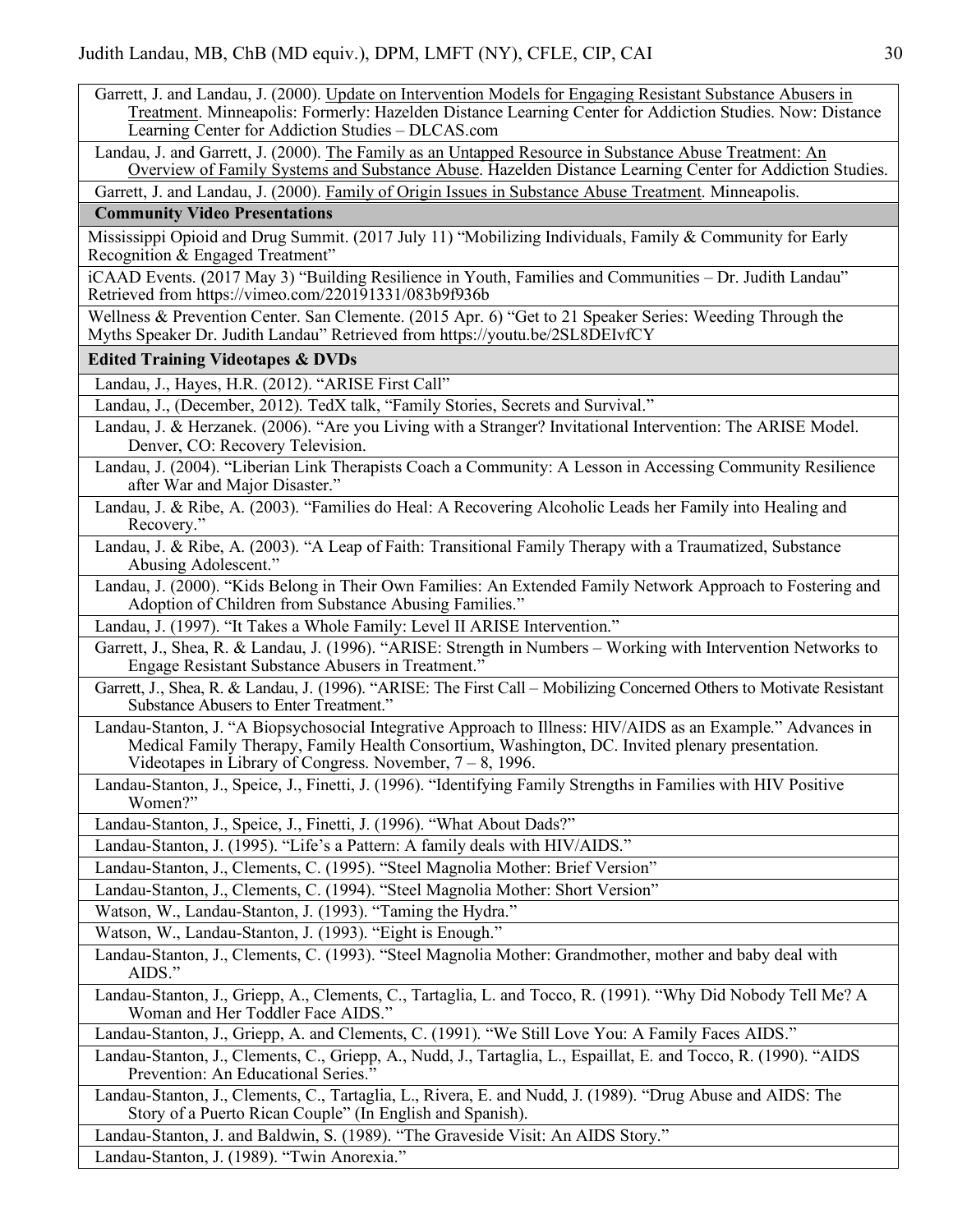| Zettelmaier, A., Landau-Stanton, J., and Clements, C. (1988). "Neuropsychiatry Issues in HIV Infection."                 |
|--------------------------------------------------------------------------------------------------------------------------|
|                                                                                                                          |
| Zettelmaier, A., Landau-Stanton, J. and Clements, C. (1988). "AIDS and Burn Out: An Issue for Health Care<br>Providers." |
| Valenti, W., Clements, C. and Landau-Stanton, J. (1988). "Advanced Virology and Epidemiology of AIDS."                   |
| Landau-Stanton, J., Nudd, J., Tartaglia, L., Rivera, E. and Baldwin, S. (1988). "HIV Infection and the Community:        |
| Family, Cultural and Religious Issues."                                                                                  |
| Landau-Stanton, J., Kowalski, G. and Green, J. (1988). "Understanding the Refugee Experience."                           |
| Landau-Stanton, J. and Horsley, G. (1988). "AIDS and the Family."                                                        |
| Landau-Stanton, J. and Clements, C., and Allan, R. (1988). "The Faces and Voices of AIDS."                               |
| Landau-Stanton, J. (1988). "Hyperactivity as an Expression of Family Grief: A Ten-Year-Old Attempts Suicide."            |
| Landau-Stanton, J. (1988). "A Family Faces Grandmother's Death from Cancer."                                             |
| Dorner, K., Landau-Stanton, J., and Clements, C. (1988). "Basic Virology and Risk Management in AIDS."                   |
| Clements, C., and Landau-Stanton, J. (1988). "Ethics, the Law and AIDS."                                                 |
| Landau-Stanton, J., Del Valle, C. And Zettlelmaier, A. (1986). "Panic Attacks in an Adolescent."                         |
| Landau-Stanton, J. (1986). "Will My Daddy Really Die?: A Father Dies of Cancer."                                         |
| Landau-Stanton, J. (1986). "The Long Arm of the Laos: Link Therapy with a Suicidal Laotian Youth."                       |
| Landau-Stanton, J. (1986). "Structural Family Therapy: Role Plays."                                                      |
| Landau-Stanton, J. (1986). "One of the Best: Helping Families Deal with Cancer."                                         |
| Landau-Stanton, J. (1986). "Carefully Staged First Family Session."                                                      |
| Landau-Stanton, J. and Shea, R. (1985). "Who Buys the Toothpaste?"                                                       |
| Landau-Stanton, J. and Lamberti, S. (1985). "There's a Little Child Inside Me: Managing Incest." 1985.                   |
| Landau-Stanton, J. (1985). "Family Competence: Teaching Families to be Their Own Therapists."                            |
| Horwitz, S. and Landau-Stanton, J. (1985). "Transitional Mapping."                                                       |
| Stanton, M.D. and Landau-Stanton, J. (1984). "Touch and Go."                                                             |
| Stanton, M.D. and Landau-Stanton, J. (1984). "The Suicide Watch."                                                        |
| Stanton, M.D. and Landau-Stanton, J. (1984). "I'll Do It.".                                                              |
| Landau-Stanton, J. and Stanton, M.D. (1984). "Call the Police: Family Treatment of Adolescent Anorexic."                 |
| Landau-Stanton, J. and Heliotis, L. (1984). "Where Have All The Fathers Gone."                                           |
| Landau-Stanton, J. (1984). "You Have to Want to Live."                                                                   |
| Landau-Stanton, J. (1984). "Yo-Yo Kids."                                                                                 |
| Landau-Stanton, J. (1984). "Grandma Power."                                                                              |
| Heliotis, L., and Landau-Stanton, J. (1984). "A Safety Watch."                                                           |
| Landau-Stanton, J. And Costanzo, L. (1983). "The French/English Dilemma."                                                |
| Landau-Stanton, J. (1983). "What's in a Name: Multigenerational Patterns in Substance Abuse."                            |
| Landau, J. (1983). "It's Almost Like Committing Suicide: Family Management of a Diabetic."                               |
| Stanton, M.D., and Landau-Stanton, J. (1982). "The Runaway.".                                                            |
| Landau-Stanton, J., and McCarthy, I. (1982). "Forced Retirement."                                                        |
| Landau-Stanton, J. (1982). "Single Parent Families."                                                                     |
| Landau-Stanton, J. (1982). "Multi-Family Group Therapy in the Treatment of Adolescents."                                 |
| Landau-Stanton, J. (1982). "As Muh Granny Tells Me: Treating Childhood Asthma."                                          |
| Landau-Stanton, J. (1982). "A Leg Up: Multigenerational Treatment of Substance Abuse."                                   |
| Landau, J. (1980). "Use of Transitional Sculpting in Marital Separation."                                                |
| Landau, J. (1980). "The Use of Dual Sculpting in Transgenerational Transitional Conflict."                               |
| Landau, J. (1980). "The Use of a Peripheral Family Member as Link Therapist."                                            |
| Landau, J. (1980). "Link Therapy-the Coaching of a Member of the Extended Family as Co-therapist."                       |

## **PRESENTATIONS AT MAJOR PROFESSIONAL MEETINGS**

#### **International**

International Conferences on Addiction and Associated Disorders (ICAAD). Helping families and communities access resilience to prevent mental illness and addiction following personal and mass trauma. London, UK. May 9, 2018.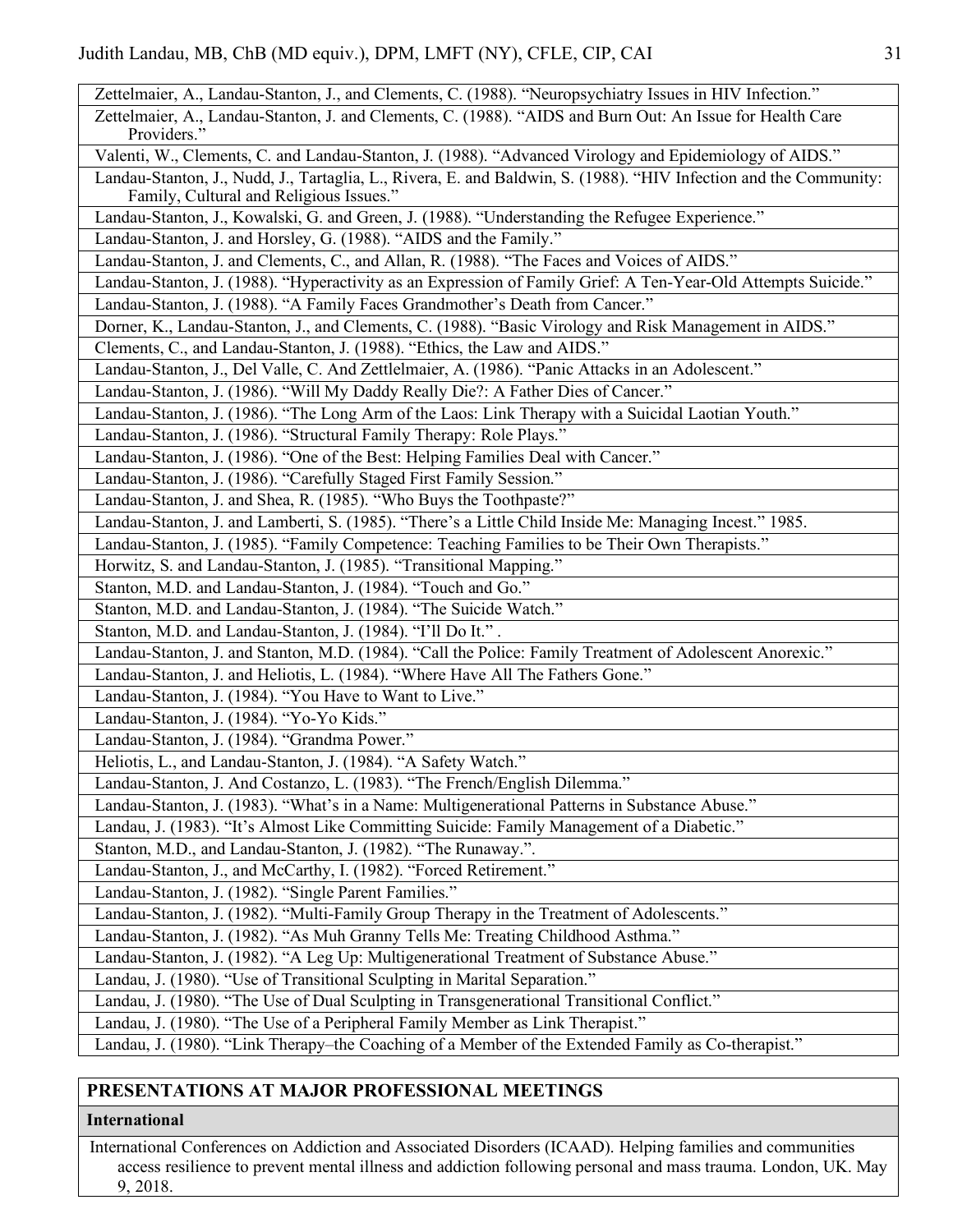- International Conferences on Addiction and Associated Disorders (ICAAD). A Multigenerational Approach for Dealing with Addiction and Mental Health Issues During Times of Trauma and Change. Rome, Italy. April 13, 2018.
- Lee Fitzgerald's 6<sup>th</sup> Annual London Workshop. Keynote: Mobilizing individuals, families and community for longterm recovery. London, UK. November 10-11, 2017.

International Conferences on Addiction and Associated Disorders (ICAAD). Building Resilience in Youth, Families, and Communities, during these Challenging Times. London, UK. May 1, 2017

Caron Treatment Centers Fifth UK International Conference in London: Keynote: Accessing Resilience for Families and Communities of Military Personnel and First Responders. November 4, 2016

Caron Treatment Centers Fifth UK International Conference in London: The ARISE® Model: The Relevance and Role of Families in an Effective Continuum of Care. November 5, 2016

Caron Treatment Centers Second International Conference in Madrid, Spain: Keynote: The ARISE® Model: The Relevance and Role of Families in an Effective Continuum of Care. November 6, 2016. Madrid, Spain.

Virginia Satir 100<sup>th</sup> Birthday International Conference. Keynote: Building Resilience in Young Adults: A Collaborative Approach. June 25, 2015. Vancouver, CA

UK European Symposium on Addictive Disorders. London, UK. The ARISE Model: The relevance and role of families in an effective Continuum of Care. May 5, 2015

IFTA 23rd World Family Therapy Congress: Keynote: The ARISE Model: A Cross-cultural Approach For Enhancing Family Connectedness, Engagement, Prevention, And Treatment In The Face Of Trauma And Addiction. Kuala Lumpur, Malaysia March 10-14, 2015

"The ARISE Model: The relevance and role of families in an effective Continuum of Care" – Keynote. Caron Foundation International Symposium, Madrid, Spain. November 6, 2015.

"The ARISE Model: The relevance and role of families in an effective Continuum of Care" – workshop. United Kingdom Symposium on Addictive Disorders (UKESAD). London, UK. May 5, 2015.

"The ARISE Model: A Cross-cultural Approach For Enhancing Family Connectedness, Engagement, Prevention, And Treatment In The Face Of Trauma And Addiction" – Keynote. International Family Therapy Congress (IFTA). Kuala Lumpur, Malaysia. March 13, 2015

"ARISE Model for Adolescents & Young Adults with Substance Abuse and Mental Health Issues." International Family Therapy Congress (IFTA). Keynote: Panama City, Panama. March 6, 2014

"The ARISE Model – A Multigenerational Approach for Enhancing Family  $\&$  Community Connectedness To Access Resilience In Times Of Trauma"  $-\frac{7}{\mu}$  European Child Hypnosis Congress, Heidelberg, Germany. November 1, 2013

"Understanding the Role of Trauma and Resilience in the Origin of Addiction and Long-term Recovery: Application of Evidence-Based, Best Practice ARISE® Continuum of Care for effective intervention and treatment." UK/European Symposium on Addictive Disorders, London, England. May 11, 2013.

"Intervention and Treatment Strategies for Adolescent and Young-Adult Substance Abusers and Their Parents." Workshop. XXI World IFTA Congress, Orlando, FL. February 23, 2013.

"Reaching Recovery Through Love, Hope and Respect." Keynote. New Zealand Family Therapy Network Conference, Auckland, New Zealand. March 14, 2012.

"The ARISE Intervention: Evidence-Based Practice with Drug/Alcohol and Other Addictions." Pre-conference workshop. New Zealand Family Therapy Network Conference, Auckland, New Zealand. March 12, 2012.

"Mild Traumatic Brain Injury: Impact on Identity and Ambiguous Loss in the Family." Workshop. Deutsch-Nepalesische Ärzte- un Psychologen- Tagung, Pokhara, Nepal. May 10, 2011.

"Family Intervention for Dual-Diagnosis (Addiction and Mental or Physical Illness): LIFE in Recovery." Workshop co-presented with Wayne Raiter. Deutsch-Nepalesische Ärzte- un Psychologen- Tagung, Kathmandu, Nepal. May 3, 2011.

"The Genogram Connection: Context and Transforming Life Narratives." Plenary Chair. Plenary presented by Monica McGoldrick. XIX World IFTA Congress, Noordwijkerhout, The Netherlands. March 30–April 2, 2011.

"Mobilizing Families to Help Addicted Loved Ones Achieve Recovery: The ARISE® Model." Pre-Congress 1-Day Workshop. XIX World IFTA Congress, Noordwijkerhout, The Netherlands. March 30–April 2, 2011.

"Resilience, Coexistence, Reconciliation: An Ongoing Conversation Project." Workshop co-presented with Maire Stedman and Carols Sluzki. XVIII World IFTA Congress, Buenos Aires, Argentina. March 17–20, 2010.

"Invitational Intervention™: The ARISE Model™ to Harness Family Resilience For Engaging Substance Abusers and Other Sufferers of Chronic Health and Mental Health Problems in Treatment and Long-Term Recovery." Subplenary. XVIII World IFTA Congress, Buenos Aires, Argentina. March 17–20, 2010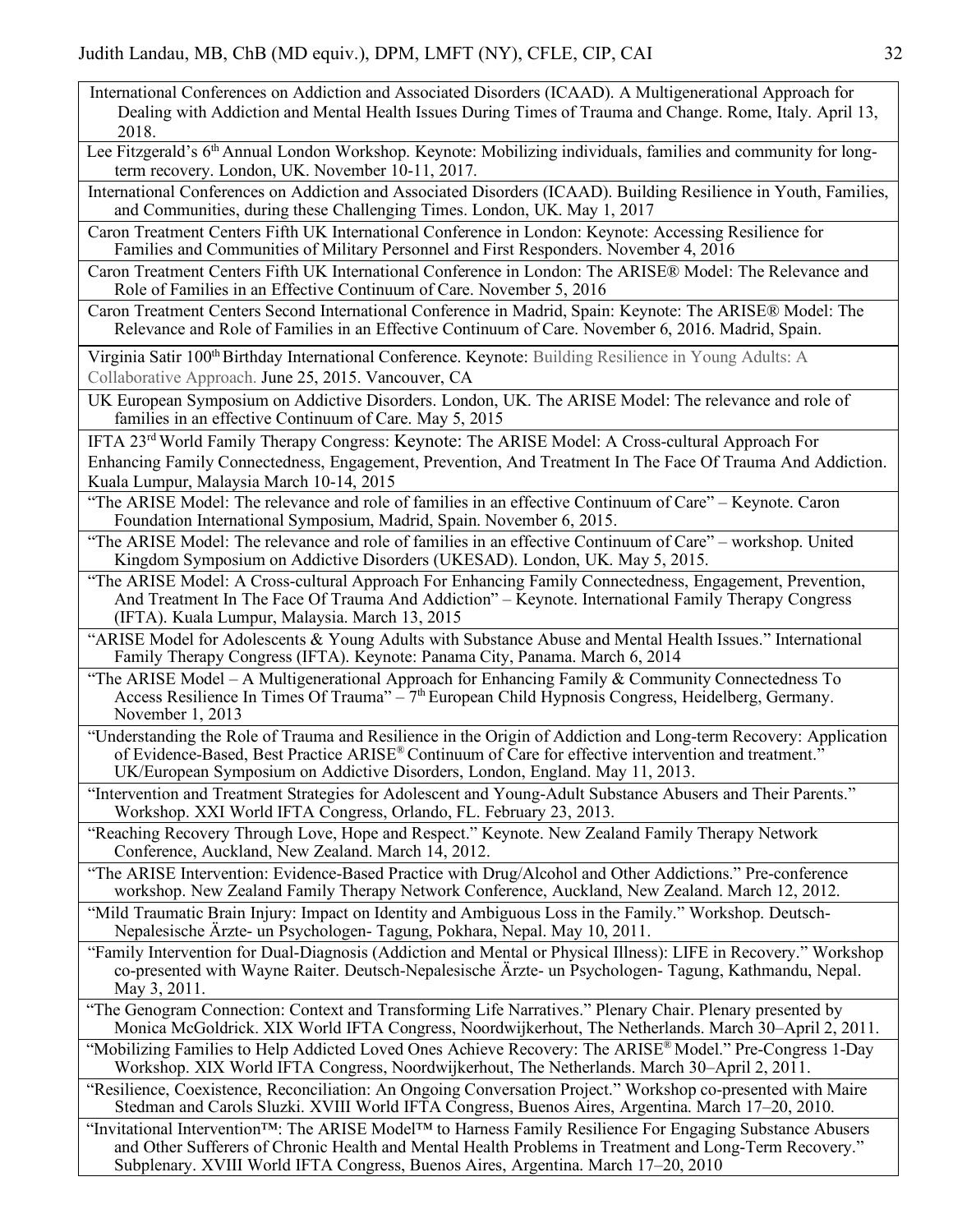- "Linking Systems: Family Therapy for South African Communities." Brief Session co-presented with Charlotte Engelbrecht and Madhu Kasiram. XVIII World IFTA Congress, Buenos Aires, Argentina. March 17–20, 2010.
- "Invitational Intervention: The ARISE Model to Harness Family Resilience for Engaging Resistant Substance Abusers and Those With Chronic Psychiatric or Physical Illness Into Treatment and Long-Term Recovery and Healing." Plenary. XVII World IFTA Congress, Slovenia March 4–7, 2009.

"Resilience, Coexistence, Reconciliation." Workshop co-presented with Carlos E. Sluzki, Maire Steadman, Isobel Reilly. XVII World IFTA Congress, Slovenia March 4–7, 2009.

"The LINC Model of Community Resilience: Harnessing Family and Community Connectedness to Access Hope and Resilience to prevent and treat substance abuse, violence and mental health problems in Women, Children & Adolescents, their Families and their Communities." Plenary. XXIV World Conference of Therapeutic Communities. Lima, Peru. February 6–10, 2009.

"Invitational Intervention: The ARISE Model." Workshop. XXIV World Conference of Therapeutic Communities. Workshop co-presented with Gale Saler. Lima, Peru. February 6–10, 2009.

"The LINC Model of Community Resilience: Harnessing Family & Community Connectedness to Access Hope  $\&$ Resilience in Children, Adolescents, their Families & Communities." Plenary. Asociacion Mexicana de Terapia Familiar National Conference. Queretaro, Mexico. November 11-16, 2008.

"Invitational Intervention: The ARISE Model Mobilizing Families to Motivate Substance Abusers to Enter Treatment." Workshop. Asociacion Mexicana de Terapia Familiar National Conference. Queretaro, Mexico. Nov. 11-16, 2008.

"Invitational Intervention: The ARISE Model Mobilizing Families to Motivate Substance Abusers to Enter Treatment." Three-Day Certificate Training. Moment of Change Conference. Santa Monica, CA. Sept. 29–Oct. 1, 2008.

- "The LINC Model of Community Resilience: Harnessing Family and Community Connectedness to Access Hope and Resilience in Children & Adolescents, their Families and their Communities." Plenary. International Association for Child and Adolescent Psychiatry and Allied Professions International Congress. Istanbul, Turkey. April 30-May 3, 2008.
- "Invitational Intervention: The ARISE Model Using ARISE to Harness Family Motivation to Change for Early Detection and Prevention of Adolescent Substance Abuse Disorder." Workshop. Turkish Association for Child and Adolescent Mental Health. Istanbul, Turkey. April 28-30, 2008.
- "Co-Existence, Resilience and Reconciliation: An Ongoing Conversation Project of Lessons Learned from Past Resolution of Conflict toward Resolving Current Conflict." XVI World IFTA Congress. Porto, Portugal. March 4-7, 2008.

"Invitational Intervention: Using the ARISE Method to harness family resilience for engaging resistant substance abusers in treatment." Workshop. XV World IFTA Congress. Reykjavic, Iceland. October 4-7, 2006.

"The LINC Model of Community Resilience: Harnessing Family and Community Connectedness to Access Hope and Resilience." Plenary. XV World IFTA Congress. Reykjavic, Iceland. October 4-7, 2006.

"Co-Existence, Resilience and Reconciliation: A Conversation Project of Lessons Learned from Past Resolution of Conflict toward Resolving Current Conflict." XV World IFTA Congress. Reykjavic, Iceland. October 4-7, 2006.

"El modelo LINC en la adicción a drogas: Trabajo con Redes y Resiliencia" (Drug Addiction and the LINC Model.) Pre-congress workshop, Santa Fe, Argentina, August 16-17, 2005.

"The LINC Model: A Collaborative Strategy for Resilience." Pre-congress workshop, Santa Fe, Argentina, August 17, 2005.

"Las Crisis Familiares y la Instrumentación de Resiliencias" Opening Plenary. Congress: Family Crisis and Resilience, Santa Fe, Argentina, August 18-21, 2005.

"Accessing Family Resilience to deal with Trauma, Addiction, Depression and Violence Prevention." Workshop**.** Family Therapy Institute, Porto Alegre, Brazil. August 12-13, 2005.

"Resilience, Reconciliation and Coexistence." Workshop. AFTA-IFTA (The American Family Therapy Academy and International Family Therapy Association), Washington, DC, June 22-25, 2005.

"Spiritual Healing Matters: Past Life Regression Hypnosis as a Metaphor for Healing Intergenerational Patterns and Past Trauma." Workshop. AFTA-IFTA (The American Family Therapy Academy and International Family Therapy Association), Washington, DC, June 22-25, 2005.

"The Kosova Substance Abuse Treatment & Training Center: Continuing International Collaboration." Workshop. AFTA-IFTA (The American Family Therapy Academy and International Family Therapy Association), Washington, DC, June 22-25, 2005.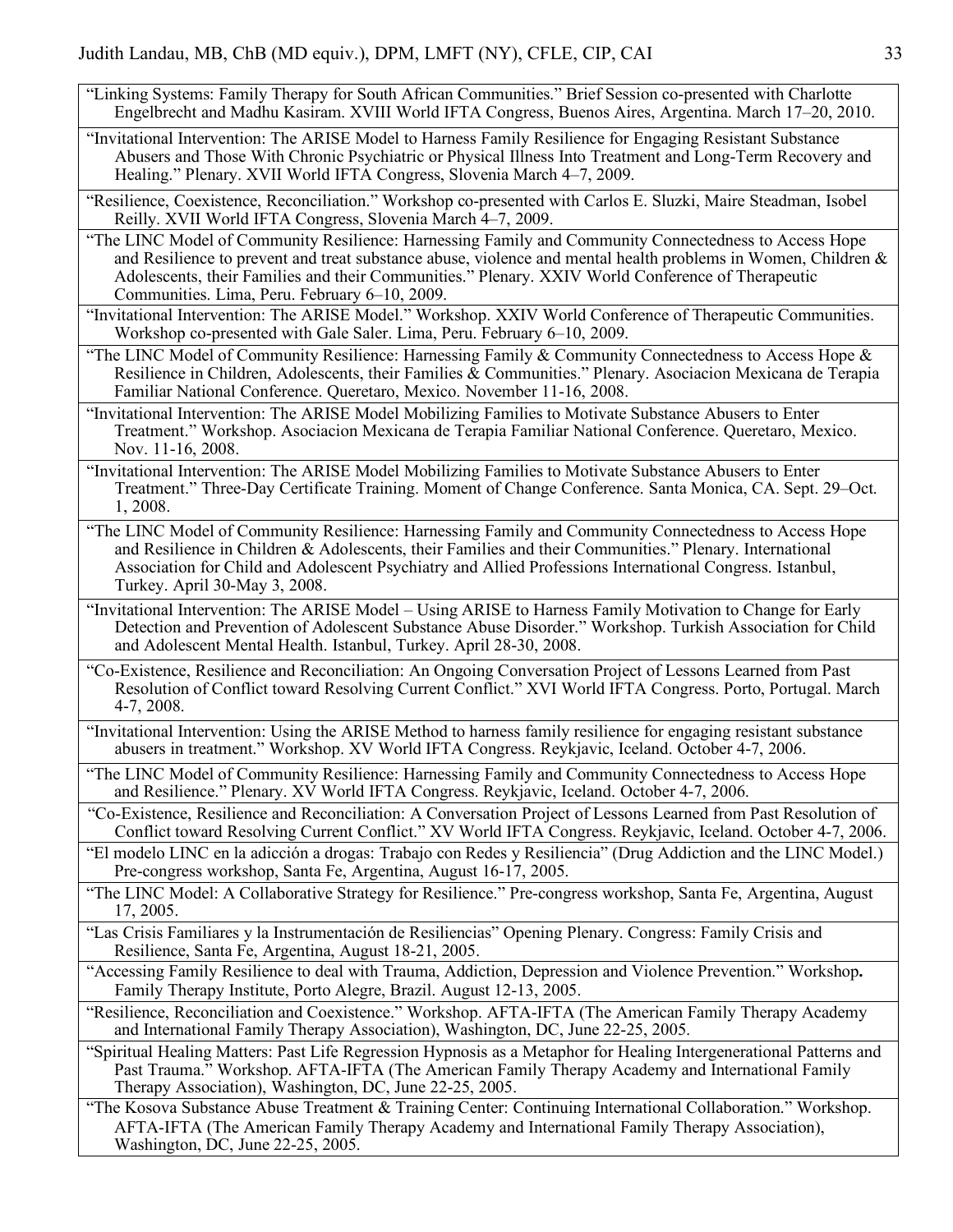- "Helping Families Change: Family Motivation and Invitational Engagement in Substance Abuse Treatment." Workshop. International Family Therapy Association (IFTA) World Conference on Families in Times of Global Crisis, Istanbul, Turkey, March 24-28, 2004.
- "An Exploration of Co-Existence, Resilience and Reconciliation." Workshop co-led by Jack Saul, Ph.D., at the International Family Therapy Association (IFTA) World Conference on Families in Times of Global Crisis, Istanbul, Turkey, March 24-28, 2004.
- "Enhancing Family and Community Connectedness to Access Resilience in Times of Trauma." Plenary presentation at the International Conference on Family Therapy, Resisting Abuse: From Shame to Self-Empowerment. Slovene Society for Family Therapy; University Psychiatric Clinic Ljubljana, International Family Therapy Association (IFTA), Bled, Slovenia. May 8-10, 2003.
- "Helping Families Change: Family Motivation and Engagement in Substance Abuse Treatment." Workshop at the International Conference on Family Therapy, Resisting Abuse: From Shame to Self-Empowerment. Slovene Society for Family Therapy; University Psychiatric Clinic Ljubljana, International Family Therapy Association (IFTA), Bled, Slovenia. May 8-10, 2003.
- "Prevention Of Depression: Enhancing Community Mental Health Through Family and Community Intervention." Keynote address at the First Turkish National Family and Marriage Congress, Istanbul, Turkey. March 7–9, 2002.
- "Enhancing Individual, Family & Community Response to Natural and Man-Made Disasters." Workshop presentation address at the First Turkish National Family and Marriage Congress, Istanbul, Turkey. March 7–9, 2002
- "The Importance of Preventing and Treating Depression in our Time." Opening address at the First Conference of the Taiwan Association Against Depression. Taipei, Taiwan. December 9, 2001.
- "Prevention Of Depression: Enhancing Community Mental Health Through Family And Community Intervention." Opening Keynote presentation at the First Conference of the Taiwan Association Against Depression. Taipei, Taiwan. December 9, 2001.
- "Treating Resistant Substance Abusers: The Power Of Family Resilience And The Passion Of Attachment/Connectedness." Panel presentation: Challenges to the Family in the  $21<sup>st</sup>$  Century – Theory, Prevention and Therapy,. XIIIth International Conference of the International Family Therapy Association. Porto Alegre, Brazil, November 14–17, 2001.
- "Enhancing Family and Community Resilience in the Face of Trauma: Community Outreach and Organization." Special Invited Workshop. Challenges to the Family in the 21<sup>st</sup> Century – Theory, Prevention and Therapy, Porto Alegre, Brazil. XIIIth International Conference of the International Family Therapy Association. November 14– 17, 2001.
- "Family Motivation to Change-Getting Resistant Addicts into Treatment." Workshop. Challenges to the Family in the 21st Century – Theory, Prevention and Therapy, Porto Alegre, Brazil. XIIIth International Conference of the International Family Therapy Association. November 14–17, 2001.
- "A Relational Intervention Sequence (ARISE) for Engaging Resistant Substance Abusers in Treatment." Poster presentation. Challenges to the Family in the 21st Century – Theory, Prevention and Therapy, Porto Alegre, Brazil. XIIIth International Conference of the International Family Therapy Association. November 14–17, 2001.
- "How to Help Families in Situations of Extreme Threats and Insecurity." Special Invited Interactive Workshop. Challenges to the Family in the  $21<sup>st</sup>$  Century – Theory, Prevention and Therapy, Porto Alegre, Brazil. XIIIth International Conference of the International Family Therapy Association. November 14–17, 2001.
- "Treating Resistant Substance Abusers: the Power of Family Resilience and the Passion of Attachment/Connectedness." Plenary: Traveling Through Time and Space. IVth European Family Therapy Association Conference and XVth Hungarian National Conference on Family Therapy. Budapest, Hungary, June 27–30, 2001.
- "Intervention Models for Treating Resistant Substance Abusers: Capitalizing on Family Motivation to Change." Workshop. Traveling Through Time and Space. Budapest, Hungary. IVth European Family Therapy Association Conference and XV<sup>th</sup> Hungarian National Conference on Family Therapy. June 27–30, 2001.
- "A Relational Intervention Sequence (ARISE) For Engaging Resistant Substance Abusers In Treatment." Interactive Poster Session. Landau, J, Stanton, MD, Brinkman-Sull, D; Ikle, D, McCormick, D, Garrett, J, Baciewicz, G, Shea, R, Wamboldt, F. Traveling Through Time and Space. Budapest, Hungary. IVth European Family Therapy Association Conference and  $XV<sup>th</sup>$  Hungarian National Conference on Family Therapy. June 27–30, 2001
- "From Passion to Addiction" Subplenary Co-Chair. Traveling Through Time and Space. Budapest, Hungary. IVth European Family Therapy Association Conference and XV<sup>th</sup> Hungarian National Conference on Family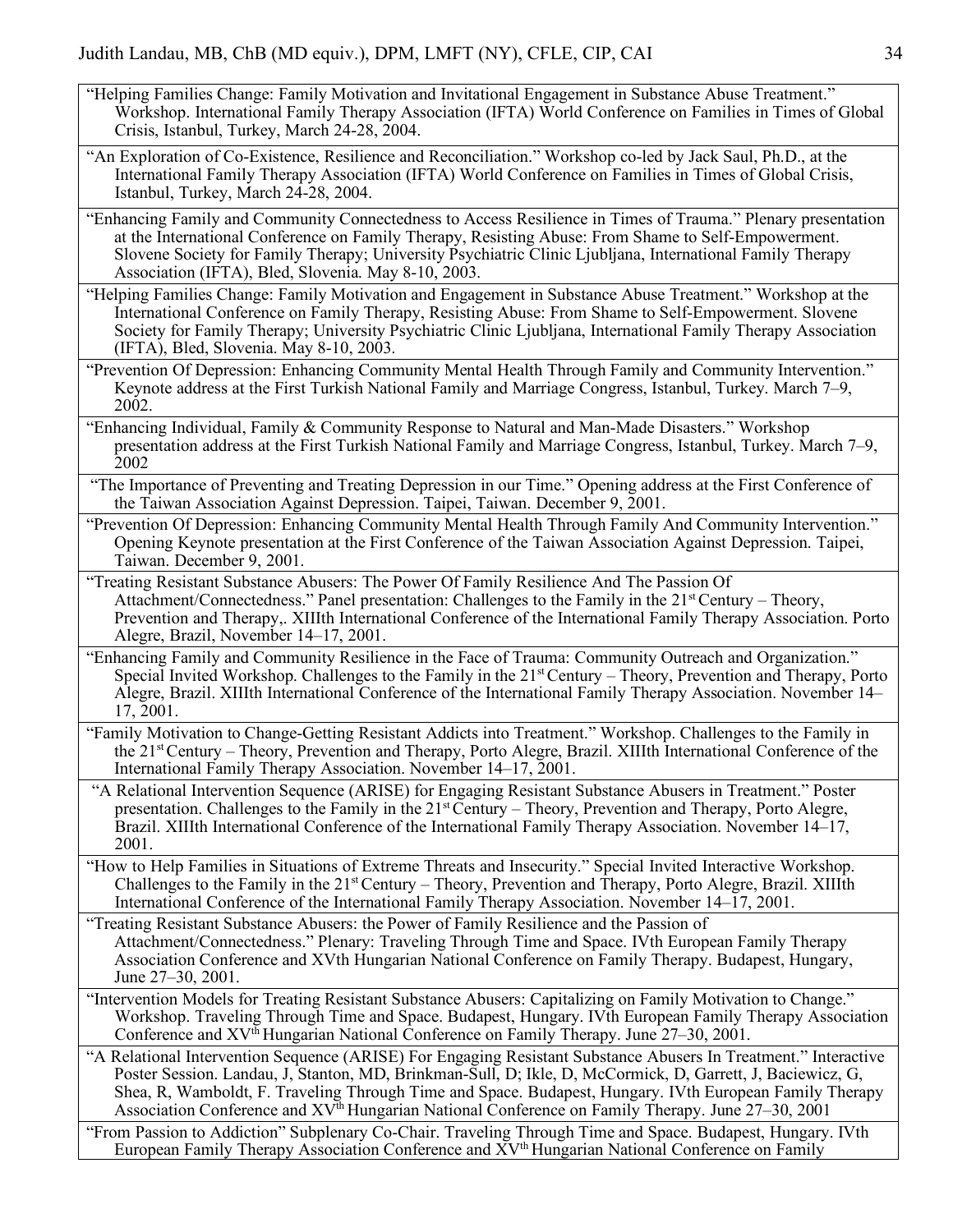Therapy. June 27 – 30, 2001.

- "Natural change agents & their potential to promote family/community connectedness for prevention  $\&$  treatment of substance abuse/HIV/AIDS." Joint workshop presented by James Garrett at the 9th International Conference on Family Therapy, Akron, Ohio, April 12–16, 1999.
- "Family Network Engagement and Treatment of Adolescent Substance Use Disorder." Symposium of US National Institute on Drug Abuse: Panel on Adolescent Drug Abuse – Assessment and Treatment. Paper presented at 14th International Congress of the International Association for Child and Adolescent Psychiatry and Allied Professions: Trauma and Recovery: Care of Children by 21<sup>st</sup> Century Clinicians, Stockholm, Sweden. August 2– 6, 1998.
- "Empowering Families and Communities Dealing with HIV/AIDS: An Application of Transitional Family Therapy." A World Between War and Peace: Towards Healthy People, Families and Societies. Jerusalem, Israel. The 7th International Conference on Family Therapy. Symposium. March 9–13, 1997.
- "Link-Individual Family Empowerment: A Model for Reducing Women's Sexual Risk-Taking." A World Between War and Peace: Towards Healthy People, Families and Societies. Jerusalem, Israel. The 7th International Conference on Family Therapy. Workshop with Joseph Finetti, Richard Jaffe, Jenny Speice, and Jane Tuttle. March 9–13, 1997.
- "Family Empowerment: Developing Innovative Multidisciplinary Clinical Interventions." A World Between War and Peace: Towards Healthy People, Families and Societies. Jerusalem, Israel. The 7th International Conference on Family Therapy. Workshop with Jenny Speice. March 9–13, 1997.
- "An Integrated Model for HIV/AIDS Prevention and Brief Interventions for Individuals, Families, and Communities." NIMH Pre-Conference Satellite: Role of Families in Preventing and Adapting to HIV/AIDS. XI International Conference on AIDS. July, 1996.
- "A Family Therapy Approach with Long Term Patients in INC (Instituo Nacional de Cardiologia)." Moderator. Guadalajara, Mexico. 7th World Family Therapy Congress. October, 1995.
- "Family Therapy Theory and Practice for the 21st Century: Core Techniques and Integrative Therapy." Sub-Plenary. Guadalajara, Mexico. 7th World Family Therapy Congress. October, 1995.
- "Transitional Family Therapy: From Past through Present to Future." Philadelphia Child Guidance Center's Fourth International Conference on Structural Family Therapy, "Weaving the Fabric of the Future from our Past." September, 1995.
- "AIDS and the Family." Two Brief lunch hour presentations at the Philadelphia Child Guidance Center's Fourth International Conference on Structural Family Therapy, "Weaving the Fabric of the Future from our Past." September, 1995.
- "Family Influences on Health Behavior: An Exploratory Study." Society for Adolescent Medicine presented by Jane Tuttle. Vancouver, British Columbia. March, 1995.
- "AIDS, Families and Communities: Applying the Rochester Model." Taipei, Taiwan. 3rd Taipei International AIDS Conference and Taipei Psychiatric Association Annual Meeting. August, 1994.
- "The Contribution of Family and Community in Confronting the AIDS Pandemic." Plenary. Taipei, Taiwan. 3rd Taipei International AIDS Conference. August, 1994.
- "Community-Wide, Systems-Oriented Collaboration: Some Lessons Learned From the Rochester Experience." With Horwitz, S., Shea, R., Watt, T., and Rosica, M. Budapest, Hungary. 6th Family Therapy World Conference: An Event of the International Family Year – Family Therapy at the Edge of Finding Relevance to Communities in Turmoil. August, 1994.
- "ICAAT: An Example of Collaboration and Consultation Across International Boundaries." With Stellato-Kabat, D. and other Hungarian and American members of the ICAAT team. Budapest, Hungary. 6th Family Therapy World Conference: An Event of the International Family Year – Family Therapy at the Edge of Finding Relevance for Communities in Turmoil. August, 1994.
- "Integrating Refugees and Their Families into Communities." With Staff from the Hungarian refugee camps and citizens of the city of Biscke, Hungary. 6th Family Therapy World Conference. Biscke, Hungary. August, 1994.
- "Treating Uprooted Families: The Bridging of Worlds." Plenary. Budapest, Hungary. 6th Family Therapy World Conference: An Event of the International Family Year: Family Therapy at the Edge of Finding Relevance for Communities in Turmoil. August, 1994.
- "Refugees Families and Communities." 6th Family Therapy World Conference. Biscke, Hungary. January, 1994.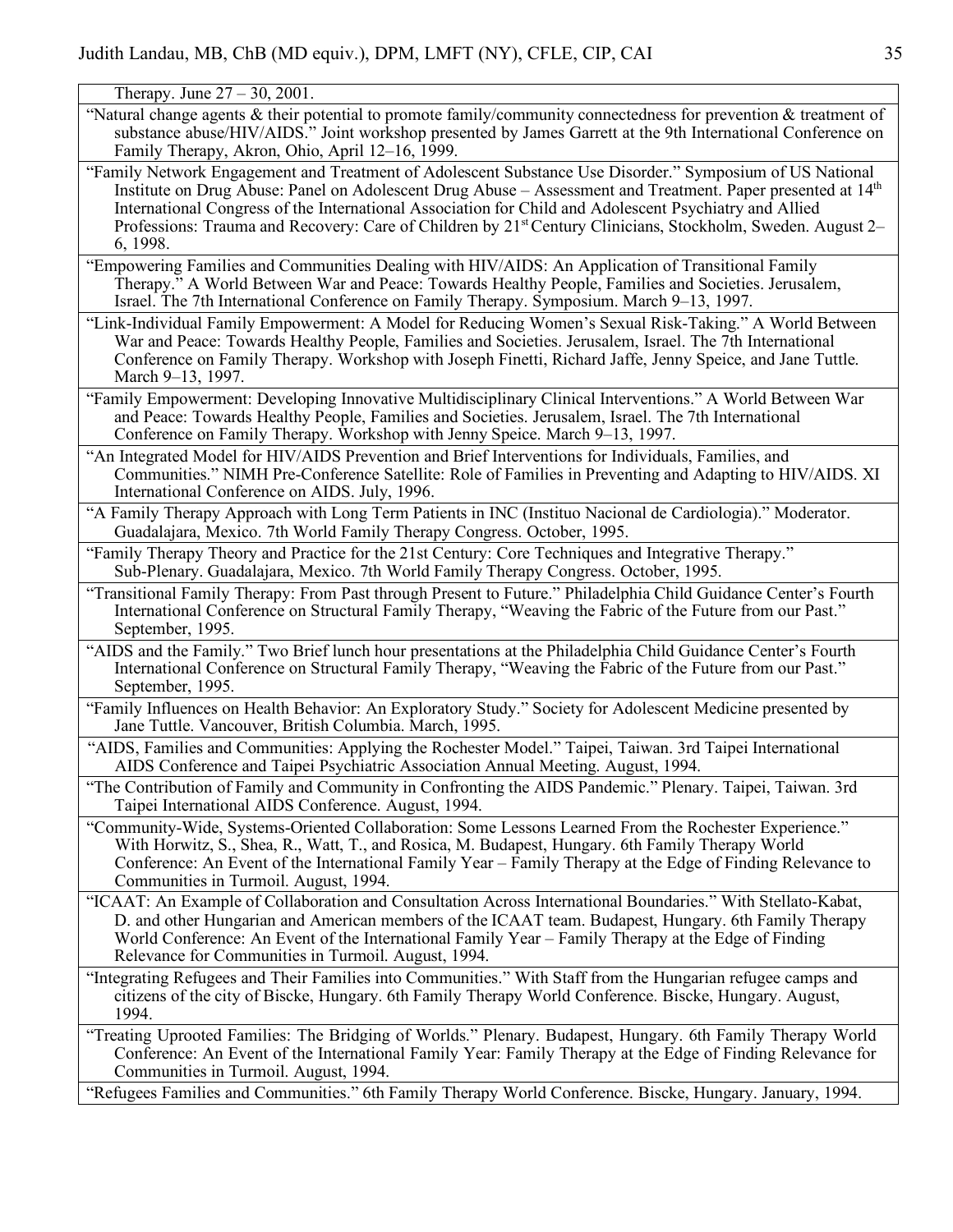"Community Mobilization in the Prevention of Substance Abuse and AIDS." Province of Buenos Aires, Argentina (3 day course for 1400 community members and professionals; held in the soccer stadium of Mar de Plata). October, 1993.

"Medical Family Therapy." Systemic Association of Buenos Aires (1 day workshop). October, 1993.

"Methods for Community Mobilization in the Prevention of Substance Abuse and AIDS." University del Salvador, Buenos Aires, Argentina. (3 day training course for 75 professionals). October, 1993.

"AIDS: Individuals, Families and Communities." Miami Beach, Florida. American Association for Marriage and Family (AAMFT) 50th Anniversary International Conference. October, 1992.

"Actualizacion en terapia sistemica y SIDA." Buenos Aires, Argentina. First Interamerican Congress of Systemic Psychotherapy, "Los diferentes contextos del paradigma sistemico." October, 1991.

- "Bridging Cultures in a Changing Europe." Plenary. Vienna, Austria. The Vienna Academy for the Study of the Future. Conference on "Identity Between Individuality and Globality Concepts for a Multi-Cultural Society and Collective Security." October 24–26, 1990.
- "Families in Transition." Budapest, Hungary. International East/West Bridging Family Therapy Conference. July 12-16, 1989.
- "Family Therapy Supervision." Panel. Budapest, Hungary. International East/West Bridging Family Conference. July 12-16, 1989.
- "Therapy with Uprooted Families." Budapest, Hungary. International East/West Bridging Family Therapy Conference. July 12–16, 1989.

"The Rochester Family Therapy Model." Plenary. Oulu, Finland. The National Scientific Medical Association of Finland and The Family Therapy Association of Finland. May, 1987.

- "Treating Families in Cultural Transition." Prague, Czechoslovakia. International East/West Bridging Congress on Family Therapy (under auspices of the World Federation for Mental Health). May, 1987.
- "Adolescent Suicide." Plenary. Edmonton, Alberta, Canada. Alberta American Association of Marital and Family Therapy Conference (AAMFT). 1985.
- "Expanding the System: An Approach to Getting 'Unstuck.'" New York, New York. American Association for Marriage and Family Therapy, International Conference (AAMFT). 1985.

"Family Therapy Training Evaluation." Plenary Panel (with Haley, Goolishian, Weakland, LaPerriere, Pittman, Colapinto, Liddle, Dammann, Alexander and Kaslow). Washington, D.C. International Conference on Family Therapy Training. 1985.

"International Perspectives." Plenary Moderator. New York, New York. American Association for Marriage and Family Therapy, International Conference (AAMFT). 1985.

"International Perspectives on Family Therapy Training." Plenary Panel (with Haley, Satir, Minuchin, Cecchin and Sluzki). Washington, D.C. International Conference on Family Therapy Training. 1985.

"Training in the 'Pick-a-Dali Circus' Team Approach." (with M.D. Stanton). Washington, D.C. International Family Therapy Training Conference. 1985.

Alberta Association for Marriage and Family Therapy, Alberta, Canada. Keynote Presentation: "Alcohol, Drugs, Families and Treatment." September 19, 1984.

- "Models of Treatment and Models of Training in Family Therapy." Plenary. Brussels, Belgium. Approaches Thérapeutiques et Modèles de Formation en Thérapie Familiale. September, 1983.
- "Training Family Therapists as Consultants to Medical and Social Systems." Seminar. Brussels, Belgium. Approches Thérapeutiques et Modèles de Formation en Thérapie Familiale. September, 1983.
- "Transitional Therapy and Training Across Cultural Boundaries." Workshop. Brussels, Belgium. Approches Thérapeutiques et Modèles de Formation en Thérapie Familiale. September, 1983.

"Closing Panel Discussion." Plenary Panel (With Andolfi, Auerswald, Elkaïm, Sluzki, Stanton). Sun City, Republic of Bophuthatswana. International Conference of Marital and Family Therapy. July, 1983.

"Live Interview." Plenary (With Stanton). Sun City, Republic of Bophuthatswana. International Conference of Marital and Family Therapy. July, 1983.

"Round-table Discussion on Epistemology." Plenary Panel (With Andolfi, Auerswald, Sluzki, Stanton). Sun City, Republic of Bophuthatswana. International Conference of Marital and Family Therapy. July,1983.

Two Clinical Consultations Workshops with Live Families. Sun City, Republic of Bophuthatswana. International Conference of Marital and Family Therapy. July,1983.

Toronto, Canada. First International Conference of the American Association of Marriage and Family Therapy. Plenary Panel: "Family Therapy Today." Workshop: "Link Therapy as a Transitional Family Therapy Technique." 1980.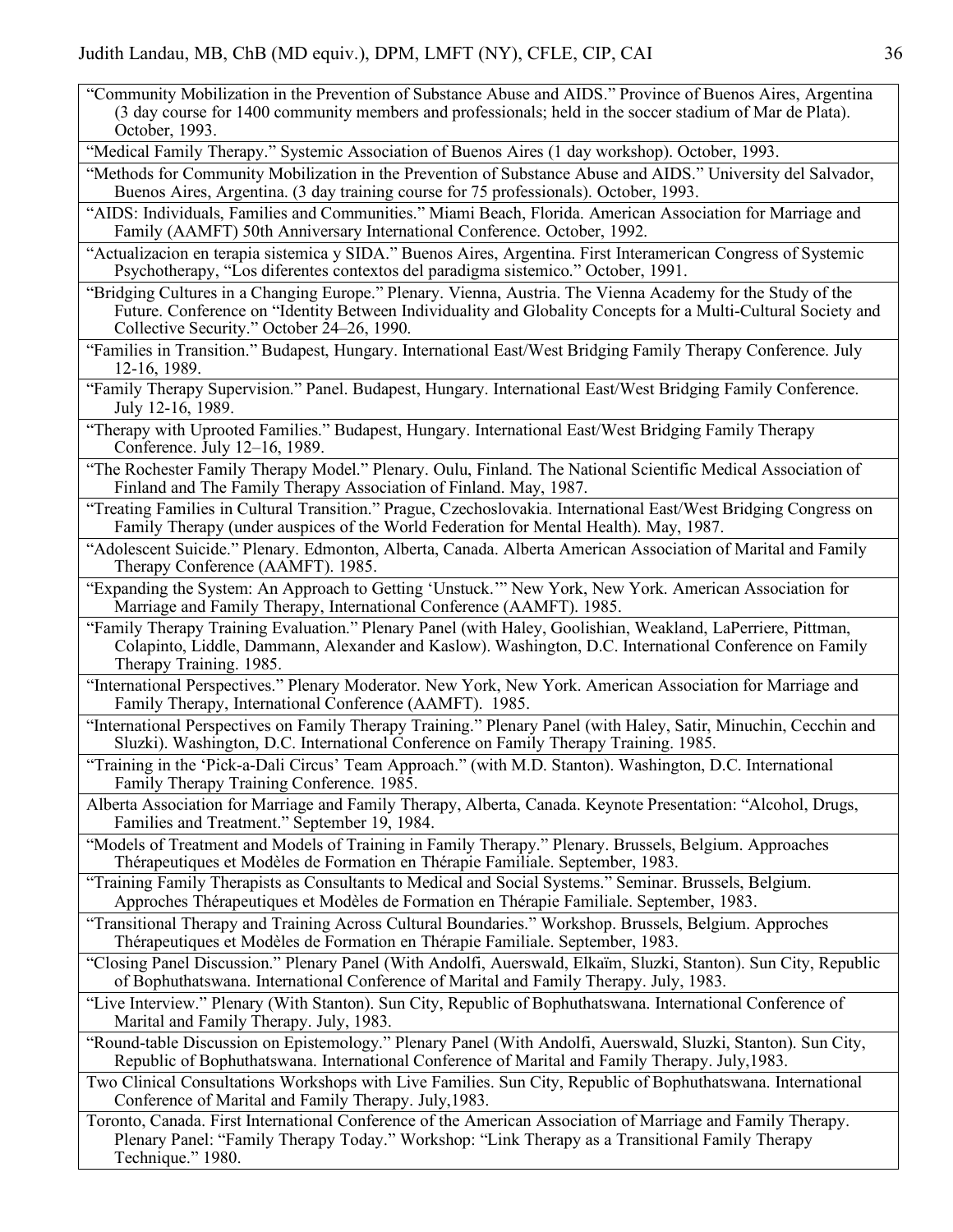"The Black African Family in Transitional Conflict." Tel Aviv, Israel. The International Family Therapy Congress. July,1979.

"Treating Anorexia from a Family Perspective." Plenary Panel on "Treating Anorexia" with H. Bruch and J. Anthony. Jerusalem, Israel. International Conference on Adolescent Psychiatry. July,1975.

## **National**

| Cape Cod Symposium on Addictive Disorders. Panel: "Healing Intergenerational Trauma and Addiction." Hyannis,<br>MA. September 16, 2017.                                                                                                                              |
|----------------------------------------------------------------------------------------------------------------------------------------------------------------------------------------------------------------------------------------------------------------------|
| "Collaboration with families and professionals as the key ingredient of an effective continuum of care." Keynote.<br>National Conference on Addiction Disorders. Baltimore, MD. August 16-20, 2017.                                                                  |
| "Admissions the New Frontier: Clinically supported transitions and continuing Care." Keynote. Admission and<br>Marketing Symposium. Nashville, TN. June 21, 2017.                                                                                                    |
| "ARISE for long term recovery from addiction and dual diagnosis for the individual and family" Keynote.<br>Innovations in Behavioral Healthcare. Nashville, TN. June 20, 2017.                                                                                       |
| "The Role of Resilience: Deconstructing Treatment Barriers For Adolescents, Young Adults, And Their Family<br>Systems." West Coast Symposium on Addictive Disorders. La Quinta, CA. June 3, 2017.                                                                    |
| "A multidisciplinary approach to trauma, resilience and healing." Keynote. Inaugural meeting of Miami Healing<br>Network. May 18, 2017.                                                                                                                              |
| "Family Resilience." Westbridge Dual Diagnosis Treatment, Brooksville, FL. Keynote to families attending<br>"Weekend of Hope." May 5-7, 2017.                                                                                                                        |
| "The key role of families in treatment and long-term prevention of addiction: The application of ARISE®<br>Continuing Care with Intervention." International Family Therapy Congress. Landau and Martinez (presented by<br>Martinez). Malaga, Spain. March 17, 2017. |
| "The role and relevance of families in the origin, prevention and treatment of addiction and co-occurring disorders.<br>Keynote. Partners in Treatment. San Diego, CA. February 10, 2017.                                                                            |
| "The New Admissions Frontier: Clinically Supported Transitions and Continuing Care". Keynote. Admissions and<br>Marketing Symposium. Los Angeles, CA. October 14, 2016                                                                                               |
| "Resiliency in Addictive Family Systems" LifeStar Annual Conference. Salt Lake City, Utah. July 7, 2016                                                                                                                                                              |
| "Building Resilience in Young Adults: A Collaborative Approach" workshop. American Family Therapy Academy<br>Denver, CO. June 23, 2016                                                                                                                               |
| "Building Resilience in Young Adults, Why the Family Matters" - Keynote. Innovations in Recovery. Foundations<br>Recovery Network. April 5, 2016                                                                                                                     |
| "Building Resilience in Young Adults: Why the Family Matters" - workshop. Young Adult Transition Association<br>(YATA). Boulder, CO. October 8, 2015.                                                                                                                |
| "ARISE® Intervention and Continuing Care: For Long-Term Recovery From Obesity and Food Addiction When<br>Abstinence Is Not An Option" – workshop presented by James Ott. (authors, Ott & Landau). Lifestyles<br>Intervention Conf. Las Vegas, NE. October 7, 2015.   |
| "Building Resilience in Young Adults: Why the Family Matters." Workshop. Moments of Change, Foundations<br>Recovery Network. September 28, 2015                                                                                                                      |
| "Long Term Recovery from Process Addictions." Innovations in Behavioral Healthcare: Nashville, TN June 22,<br>2015                                                                                                                                                   |
| West Coast Symposium on Addictive Disorders. Why Are Families Relevant to Addiction - A Deeper Look at<br>Origin, Treatment, and Prevention. La Quinta, CA, June 1, 2015                                                                                             |
| West Coast Symposium on Addictive Disorders. The Integration of Family Medicine and Addiction. La Quinta,<br>CA. June 2, 2015                                                                                                                                        |
| Spectrum Health Systems, Women's Services Conference. The ARISE Model, A Multigenerational Approach to<br>Enhancing Family and Community Connectedness. Westborough, MA April 10, 2015                                                                               |
| Innovations in Recovery Conference, Foundations Recovery Network. San Diego, CA. Building Resilience in<br>Young Adults: Why the Family Matters April 5, 2015                                                                                                        |
| "Building Resilience in Young Adults: Why the Family Matters" – workshop. Moments of Change. Palm Beach,<br>FL. September, 28, 2015.                                                                                                                                 |
| "I ang Term Recovery from Process Addictions" workshop Innovations in Repayioral Healthcare Neglylle TN                                                                                                                                                              |

"Long Term Recovery from Process Addictions" – workshop. Innovations in Behavioral Healthcare. Nashville, TN. June 22, 2015.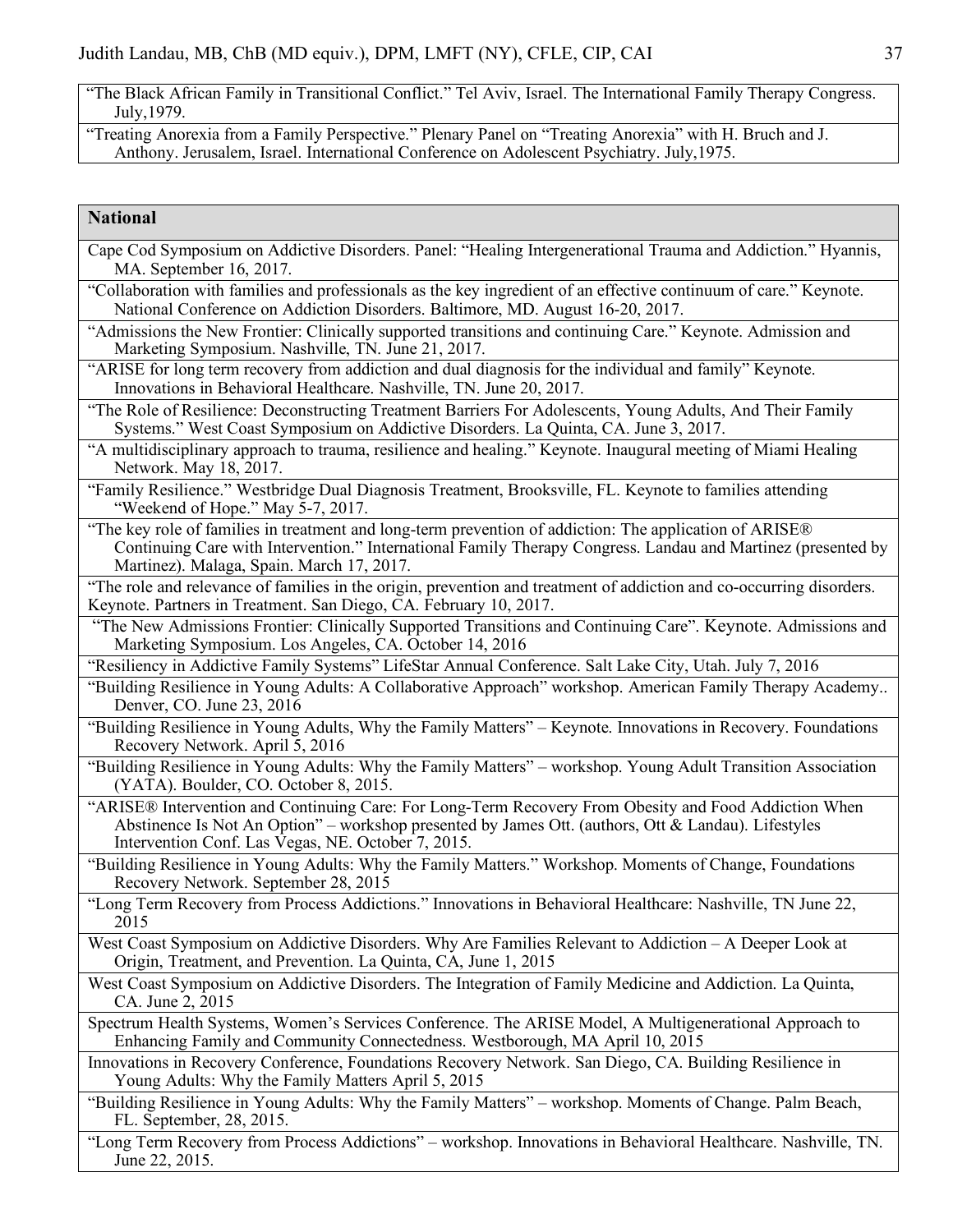- "Why Are Families Relevant To Addiction A Deeper Look at Origin, Treatment, and Prevention" workshop. West Coast Symposium on Addictive Disorders. La Quinta, CA. May 29, 2015.
- "The ARISE® Model: A Multigenerational Approach for Enhancing Family and Community Connectedness in Times of Trauma" – keynote. Spectrum Women's Services Conference: Westborough, MA. April 10, 2015.
- "The ARISE® Intervention and Continuing Care: Long-Term Recovery for the Family and Addicted individual" workshop. Innovations in Recovery. San Diego, CA. March 31, 2015.
- "The ARISE® Intervention and Continuum of Care: For Long-Term Recovery From Process Addictions" Workshop. Lifestyle Intervention Conference, Las Vegas, NV. October 7, 2014.
- "Why Are Families Relevant to Addiction: A Deeper Look at Origin, Treatment and Prevention" Moments of Change Conference, Palm Beach, FL. September 29, 2014.
- "The ARISE Model, A Multigenerational Approach for Enhancing Family & Community Connectedness To Access Resilience In Times Of Trauma" – Presented by Foundations Recovery Network – San Diego, CA. Innovations in Recovery Conference. March 31, 2014.
- "The ARISE Model, A Multigenerational and Cross-Cultural Approach for Enhancing Family & Community Connectedness To Access Resilience In Times Of Trauma" – AAMFT & SAMHSA Minority Fellowship Program Winter Training Institute, Arlington, VA. February 6, 2014.

aXis Addictions Executives Industry Summit. Facilitator. Naples, FL. February 9<sup>th</sup>, 2014.

- "ARISE® Continuum of Care: Focus on Collaborative Care for Dual Diagnosis" Moments of Change Conference, Palm Beach, FL. September 24, 2013.
- "Resilience in International and Cross-Cultural Settings." Opening Plenary Panel. Cape Cod Symposium on Addictive Disorders, La Quinta, CA. September 12, 2013.
- "ARISE Intervention and Continuing Care: Focus on Collaborative Care for Dual Diagnosis." Cape Cod Symposium on Addictive Disorders, La Quinta, CA. Half-day preconference workshop. September 12, 2013.
- "The Struggle to Define Abstinence." C.O.R.E. Conference, Amelia Island, FLA. Plenary Panel. July 21, 2013.
- "ARISE Intervention and Continuing Care: Focus on Collaborative Care for Dual Diagnosis." West Coast Symposium on Addictive Disorders, La Quinta, CA. 1-day preconference workshop. May 30, 2013.
- "The LINC Model of Community Resilience for Families and Communities of Military Personnel and First-Responders." Workshop. Freedom & Recovery Conference, San Diego, CA. April 5, 2013.

"Family Stories, Secrets and Survival." TEDx Talk. Vail, CO. December 5, 2012.

"The ARISE Intervention and Continuum of Care: For Long-term Recovery from Obesity and Food Addiction." Workshop. Lifestyle Intervention Conference, Las Vegas, NV. October 3, 2012.

Interventionist Panel. Lifestyle Intervention Conference, Las Vegas, NV. October 2, 2012.

- "The ARISE Intervention: Overview of the Evidence-Based, Best Practice Intervention Model." Workshop. Lifestyle Intervention Conference, Las Vegas, NV. October 1, 2012.
- "The Next 25 Years of Intervention." Plenary. Cape Cod Symposium on Addictive Disorders, Cape Cod, MA. September 7, 2012.
- "International Round Table A Worlds Eye of Addiction." Plenary. Cape Cod Symposium on Addictive Disorders, Cape Cod, MA. September 6, 2012.
- "Intervention and Treatment Strategies for Adolescent and Young Adult Substance Abusers…And Their Parents." Workshop. Cape Cod Symposium on Addictive Disorders, Cape Cod, MA. September 6, 2012.
- "Intervention and Treatment Strategies for Adolescent and Young Adult Substance Abusers…And Their Parents." Workshop. West Coast Symposium on Addictive Disorders, La Quinta, CA. May 31, 2012.
- "The ARISE Intervention and Continuum of Care: For Long-term Recovery from Obesity and Food Addiction." Workshop. Lifestyle Intervention Conference, Las Vegas, NV. September 30, 2011.
- "The ARISE Intervention and Continuum of Care: Reaching Recovery Through Love, Hope and Respect." Plenary. CAADAC Annual Meeting, Sacramento, CA. September 26, 2011.
- "Multidisciplinary Collaboration on Addiction Treatment: Our Professional Responsibility." Workshop. Cape Cod Symposium on Addictive Disorders, Cape Cod, MA. September 11, 2011.
- "Multidisciplinary Collaboration on Addiction Treatment: Our Professional Responsibility." Plenary. West Coast Symposium on Addictive Disorders, La Quinta, CA. June 5, 2011.
- "The ARISE Intervention: Engaging Adolescents and Young Adults in Treatment and Long-term Recovery." 1-Day Pre-conference Workshop co-presented with Heather Hayes. West Coast Symposium on Addictive Disorders, La Quinta, CA. June 2, 2011.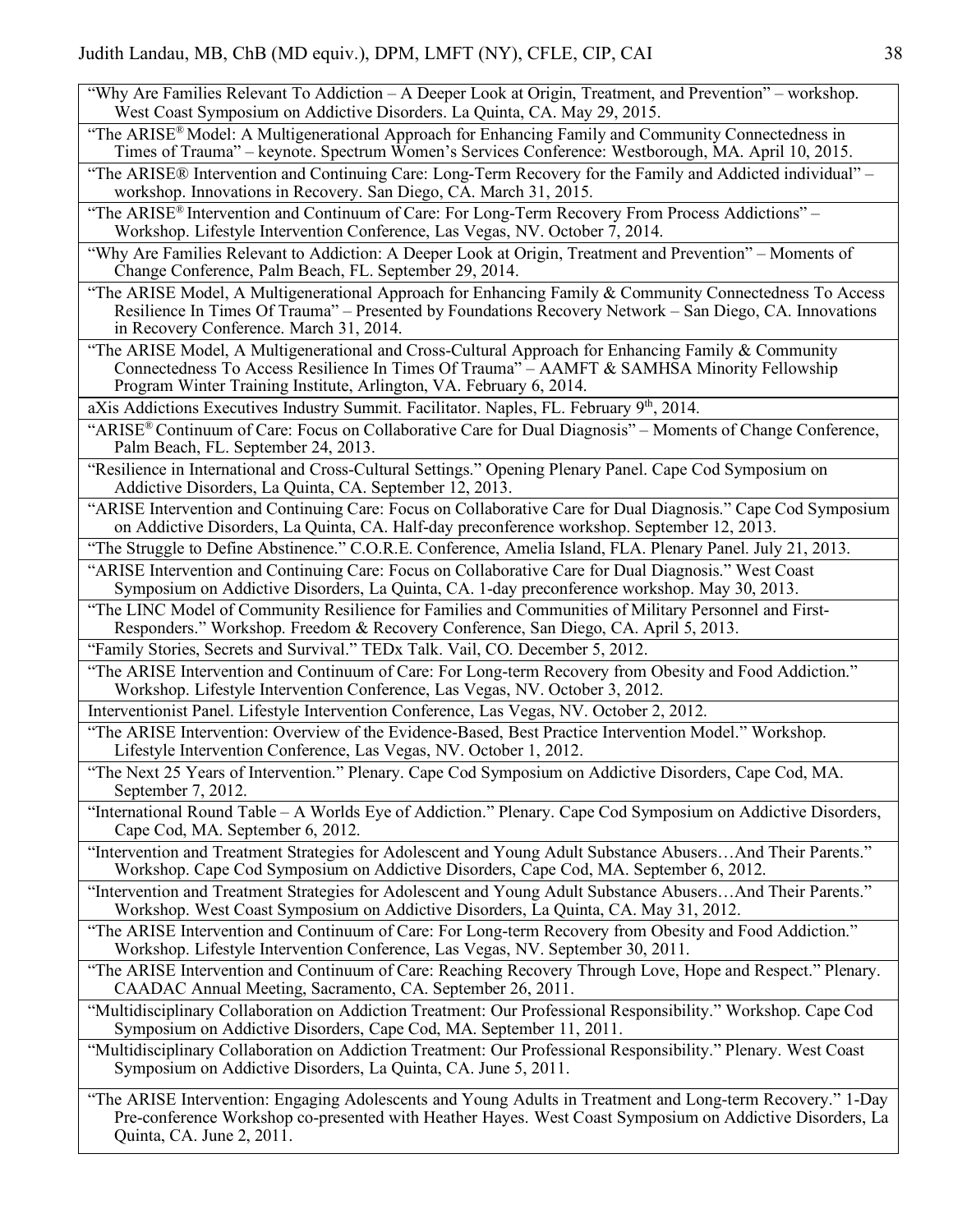- "The ARISE<sup>®</sup> Intervention and Continuum of Care: Mobilizing Families for Long-term Recovery from Multiple Disorders." Workshop. Moments of Change Conference, Palm Desert, CA. April 6–9, 2011.
- "The ARISE Intervention and Continuum of Care to prevent marital breakdown in families struggling with addiction." One-Day Pre-Conference Institute. The American Association for Marriage and Family Therapy (AAMFT) Annual Conference. Atlanta, GA. September 23-26, 2010.
- "The Evidence-Based, Best Practice ARISE Intervention and ARISE Continuum of Care." (with James Garrett). Cape Cod Symposium on Addictive Disorders. September 9-12, 2010.
- "Invitational Intervention: The ARISE Method as a Continuum of Care." (with James Garrett). National Conference on Addiction Disorders. September 8-11, 2010.
- "Addiction and the Family." Interest Group (with Peter Steinglass). American Family Therapy Academy 32nd Annual Meeting. Boulder, CO. June 23–26, 2010.
- "Families Can Successfully Help a Loved One Recover Through Invitational Intervention: The ARISE Model." Brief Presentation. American Family Therapy Academy 32nd Annual Meeting. Boulder, CO. June 23–26, 2010.
- "Communities That Care for Families." Plenary. Second Annual Greenville Family Symposium, Greenville, SC. April 12-14, 2010.
- "War and the Family: Trauma and Resilience." A One-Day Workshop for Mental Health Professionals. New York Association for Marriage and Family Therapy. New York, NY. November 21, 2008.
- "Ethical Intervention: Invitational Intervention: The ARISE Model." One-Day Institute. The American Association for Marriage and Family Therapy Annual Conference. Memphis, TN October 30-November 2, 2008
- "Invitational Intervention: The ARISE Model (A Relational Intervention Sequence for Engagement)." Moment of Change Intervention Conference. Santa Monica, CA. September 29- October 1, 2008.
- "The LINC Model of Community Resilience." The Virginia Satir Global Network International Conference. Denver, CO. August 1-5, 2008.
- "The Current State of Intervention." Panel presentation and discussion. Recovery Summit. Loyola Marymount University, Los Angeles. October 13, 2007.
- "Invitational Intervention: The ARISE Model. Helping Families Resolve Fractured Relationships & Overcome Grief: Motivation and Engagement in Addiction Treatment." The American Association for Marriage and Family Therapy Annual Conference. One-Day Institute. October 11-14, 2007.
- "Invitational Intervention: Families as Partners for Addiction Recovery." The American Association for Marriage and Family Therapy Annual Conference. One-Day Institute. October 19-22, 2006.
- "Invitational Intervention: The ARISE Model (A Relational Intervention Sequence for Engagement) A Continuum of Care." 'Moment of Change Intervention Conference.' West Palm Beach. October 1-3, 2007.
- "ARISE Intervention. An Approach For Families Dealing With Substance Usage." Promising Practices From Around the World. International Conference on Best Practice Empirical Methods. Stanley Street Addiction Rehabilitation Center (SSTAR). September 27-28, 2007.
- "The LINC Model of Community Resilience: Harnessing Family and Community Connectedness by accessing local wisdom, honoring feminist principles and overcoming power and privilege." National Organization for Men Against Sexism (NOMAS). July 5-8, 2007.
- "Invitational Intervention: the ARISE Model. Treatment implications of specific gender-related results." Men's Study Section at National Organization for Men Against Sexism (NOMAS), July 5-8, 2007.
- "Invitational Intervention: Families as Partners for Addiction Recovery." The American Association of Marriage and Family Therapy National Congress. Austin, TX. October 19th, 2006.
- "Family-based Intervention for Addiction and Self-Destructive Behavior: Invitational Intervention––The ARISE Model." The American Association for Marriage and Family Therapy Summer Institute. San Juan, Puerto Rico. July 30-August 3, 2006.
- "Mild Traumatic Brain Injury (MTBI): Impact on Identity and Ambiguous Loss in the Family. Brief Presentation, American Family Therapy Academy 28th Annual Meeting, Chicago, IL June 28–July 1, 2006.
- "Invite Change Through an Invitational Intervention™" Keynote. Foundations Associates, 'Moment of Change' Intervention Conference, Los Angeles, CA, February 19-22, 2006.
- "Family Motivation to Change" Workshop. Foundations Associates, 'Moment of Change' Intervention Conference, Los Angeles, CA, February 19-22, 2006.
- "Family and Therapist Competence: Partners for Addiction Recovery." The American Association for Marriage and Family Therapy Annual Conference. Institute, Atlanta, GA. September 9-12, 2004.
- "Enhancing Family And Community Connectedness To Access Resilience." Keynote address, Groves Conference on the Family. Oklahoma City, Oklahoma. May 27th, 2004.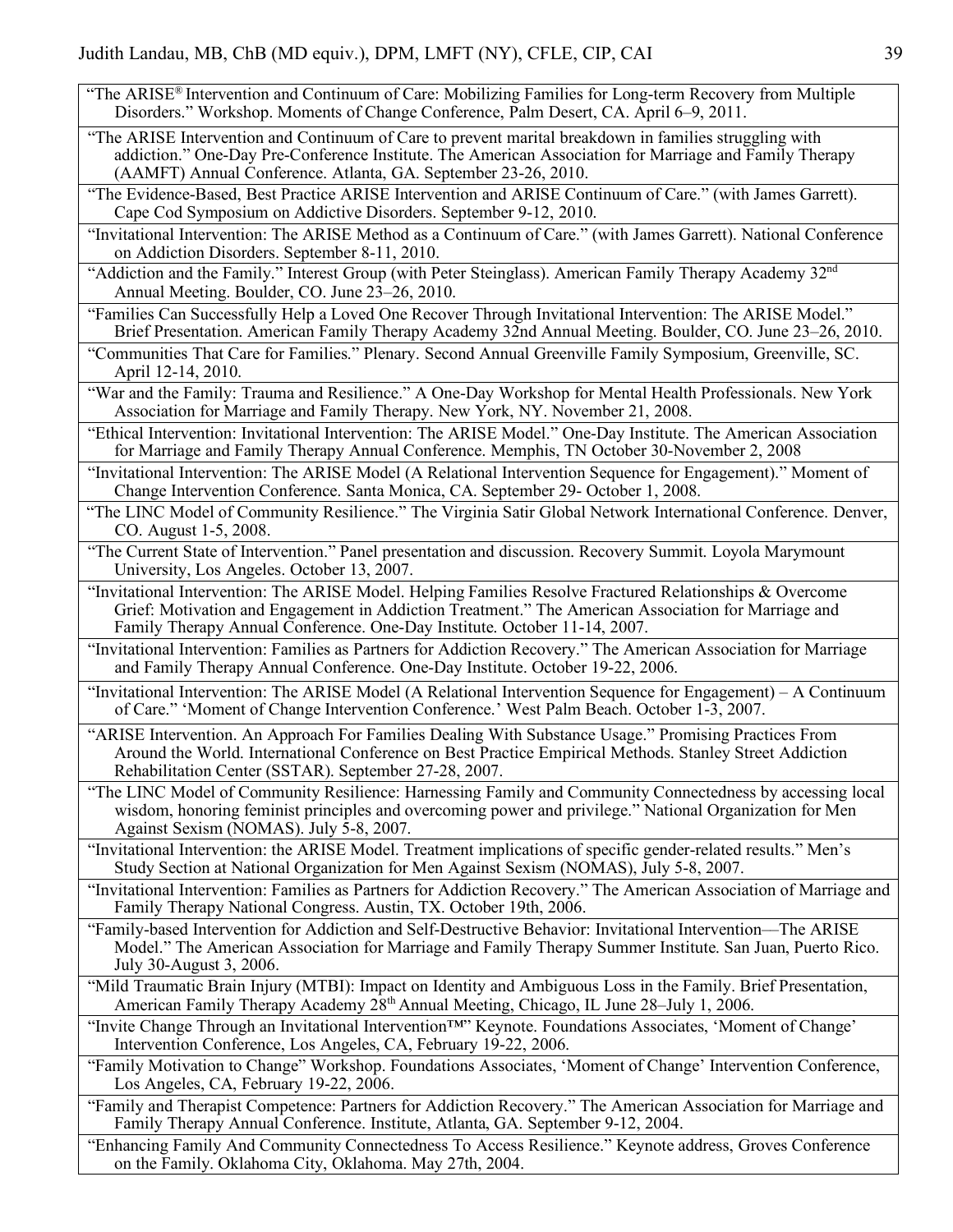- "Enhancing Family and Community Connectedness for Accessing Resilience." Plenary at the New York Association for Marriage and Family Therapy State Conference. New York, New York. December 5-7, 2003
- Applying the Principles of Family and Community Resilience to Working with Traumatized Individuals and Families." Workshop at the New York Association for Marriage and Family Therapy State Conference. New York, New York. December 5-7, 2003
- "Helping Families Change: Motivation and Engagement in Substance Abuse Treatment." The American Association for Marriage and Family Therapy Summer Institute. Honolulu, Hawaii, August 11-14, 2003.
- "Families Can Make A Difference: Family Motivation to Change." The American Association for Marriage and Family Therapy Annual Conference. Workshop, Cincinnati, Ohio. October 24–27, 2002.
- "MFT Research and Funding: Finding and Writing Fundable Grant Proposals." The American Association for Marriage and Family Therapy Annual Conference. Panel presentation. Cincinnati, Ohio. October 24–27, 2002.
- "State of the Art in Family Therapy Research." The American Association for Marriage and Family Therapy Research Meeting. Served as Meeting Moderator. Reno, Nevada. July 18-21, 2002.
- "Enhancing Family, Community & Spiritual Connectedness for Accessing Resilience: Overview of The Linking Human Systems (LINC) Model." The American Family Therapy Academy. Plenary presentation. New York, New York, US. June 26–29, 2002.
- "A Few Hints on Grantwriting." (with S. Stith and F. Piercy). The American Association for Marriage and Family Therapy Annual Conference. Nashville, Tennessee, US. October 17–21, 2001.
- "Identifying Funding Opportunities." Plenary Panel. The American Association for Marriage and Family Therapy Research Conference. Reno, Nevada, US. July 19–22. 2001.
- "Grant Review Process." Breakout Work Group Panel. The American Association for Marriage and Family Therapy Research Conference. Reno, Nevada, US. July 19–22. 2001.
- "Family and Community Resilience in the Face of Change." Presenter and Chair with Dr. A. O. Kowagley. Groves Conference on the Family. Fairbanks and Barrow, Alaska, US. May 20–27, 2001.
- "A Relational Intervention Sequence (ARISE For Engaging Resistant Substance Abusers In Treatment." Landau, J, Stanton, MD, Brinkman-Sull, D; Ikle, D, McCormick, D, Garrett, J, Baciewicz, G, Shea, R, Wamboldt, F. Poster presentation. Groves Conference on the Family and University of Alaska at Fairbanks, Fairbanks, Alaska, US, and Groves Conference on the Family and Ilisagvik University, Barrow, Alaska, US. May 20–27, 2001.
- "ARISE: A Method for Engaging Resistant Substance Abusers in Treatment." "The Family Therapy Millenium Summit," the 58th Annual Conference of the American Association for Marriage and Family Therapy. Denver, Colorado. November 2-5, 2000.
- "Family Competence: A Resource in Chemical Dependency Treatment." (with Shea, R).National Association of Alcohol and Drug Abuse Counselors (NAADAC) Annual Conference. Denver, Colorado. June 27–July 30, 2000.
- "A Collaborative Model for Engaging Substance Abusers." Collaborative Family Healthcare Coalition, Fourth Annual CFHcC Conference, "The Next Phase: Collaborative Family Healthcare Goes Mainstream." Washington, DC. January 27–30, 2000.
- "A Family Intervention for Engaging Resistant Substance Abusers and Alcoholics in Treatment." Landau, J. (presenter), Garrett, J., Stanton, M.D., Wamboldt, F., Brinkman-Sull, D., Iklé, D., McCormick, D., Baciewicz, G., Shea, R. National Council on Family Relations, 61st Annual Conference: Borders, Boundaries and Beacons: Diverse Families in Dynamic Societies. Irvine, California. November 12–15, 1999.

"Individuals, Families and Communities: AIDS Treatment in Context." The State of The Art: Collaborative Family Health Care Coalition Conference. National Institute of Health. Keynote Address. February 6–9, 1997.

- "HIV and the Family Life Cycle: Practice Implications." HIV and Diversity. Yeshiva University, New York. Keynote Address. December 2, 1996.
- "A Biopsychosocial Integrative Approach to Illness: HIV/AIDS as an Example." Advances in Medical Family Therapy, Family Health Consortium, Washington, DC. Plenary presentation. Videotapes in Library of Congress. November, 7–8, 1996.
- "Mental Health Issues Associated with HIV Infection." Tri-State Conference on AIDS. Erie County Medical Center at Chautauqua Institute. October 17–18, 1996.
- "Link Individual Family Empowerment (LIFE): A Model for Reducing Women's Sexual Risk Taking." Conference on Women's Health Research. American Psychological Association (APA). Washington, D.C. September 19– 21, 1996.
- "Empowering Families, Women and Children to Deal with HIV/AIDS." AIDS: Women's Perspective. Southwest Boulevard Family Health Care Center and the Kansas University Medical Center. March 8, 1996.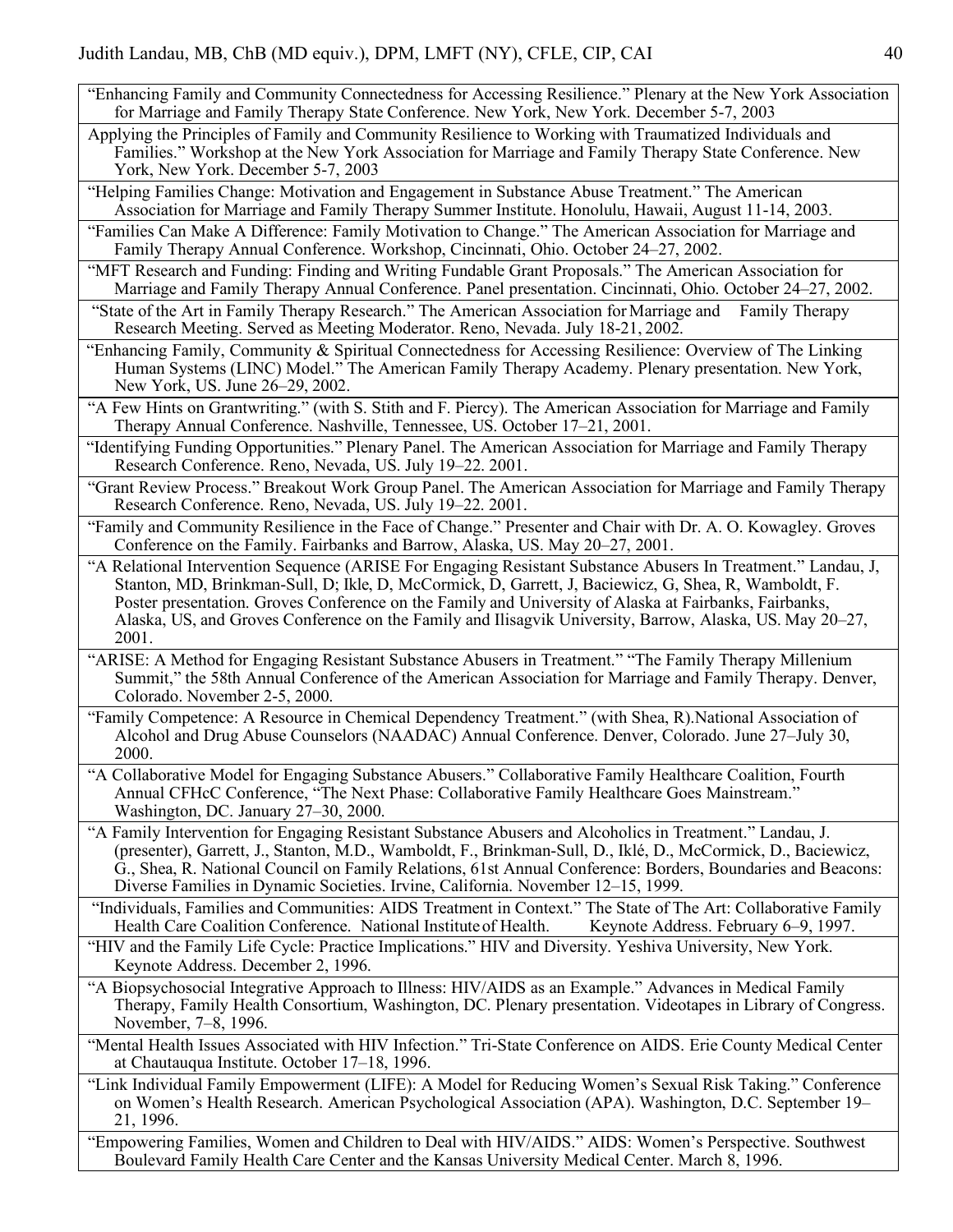- "Empowering Families, Women, and Children to Deal with HIV/AIDS." The Second Decade of AIDS: National Satellite Teleconference. Hatherleigh Press. September, 1995.
- "Transitional Family Therapy: An Illustration of Core Techniques and Integrative Therapy." New York, New York. American Psychological Association's First Miniconvention on Family Therapy. August, 1995.
- "The Efficacy of a Family Theory-based Group Intervention for High Risk Adolescents." National Primary Care Nurse Practitioner Symposium presented by Jane Tuttle. Keystone, Colorado. July, 1995.
- "Intergenerational Connectedness and Women's Sexual Risk Taking." Poster Presentation. Chantilly, Virginia. National Institute of Mental Health Second Annual Conference on Role of Families in Preventing and Adapting to HIV/AIDS. July, 1994.
- "Practical Psychotherapy for Patients and Families Facing AIDS Dementia." Empowering Families: AIDS Impacts Everyone. National conference keynote address. Columbus, Ohio. Hosted by Crittenton Family Services. May, 1994.
- "HIV/AIDS: Psychotherapeutic Interventions With Individuals, Families and Communities Part I and II." Empowering Families: AIDS Impacts Everyone. Columbus, Ohio. Hosted by Crittenton Family Services. May, 1994.
- "Breaking the Cycle: A Family Systems-Network Approach to Preventing the Next Generation of MICA Clients." Keynote address. Albany, New York. The Sidney Albert Institute of Parsons Child and Family Center. March, 1994.
- "How Families Can Help the Breast Cancer Patient." Keynote address. Chicago, Illinois. Y-Me National Conference. July, 1993.
- "Therapy with Substance Abusing Adolescents and Their Families." Plenary. Cleveland, Ohio. Annual Fritz Mayer Symposium, Bellefaire Children's Bureau. April, 1992.
- "Therapy with Families that Cross Cultures." Philadelphia, Pennsylvania. Third International Structural Family Therapy Conference of the Philadelphia Child Guidance Clinic. September, 1991.
- "Live Supervision Research and Evaluation." Chair of Panel. Philadelphia, Pennsylvania. American Family Therapy Association Conference (AFTA). 1990.
- "The Evolving Family: Our Challenge in the 90's." Plenary. St. Simons Island, Georgia. Georgia Association for Marriage and Family Therapy (AAMFT). 1990.
- "Treatment Models." Panel Moderator. Philadelphia, Pennsylvania. American Family Therapy Association Conference (AFTA). 1990.
- "On Refugees and Human Experience: The Parodox of Binaries A Theoretical Approach, with Gabriel, A. presented by A. Gabriel, Ph.D. National Anthropology Conference. 1989.
- "The Referring Person as a Bridge to Change" by Landau-Stanton, J. and Watson, W. San Francisco, California. American Association for Marriage and Family Therapy Conference (AAMFT). (Accepted but not given due to the earthquake.) 1989.
- "Helpful Hints for Becoming an Approved Supervisor." Panel Presentation. New Orleans, Louisiana. American Association for Marital and Family Therapy Conference. 1988.
- "Issues in Family Research" (with J. Schulterbrandt, Ph.D.). New Orleans, Louisiana. Groves Conference on the Family. 1988.
- "Family Therapy with Immigrant Families" (with D. Baptiste). San Antonio, Texas. Groves Conference on the Family. 1987.
- "Theory and Method for Intervention with Families in Cultural Transition." Plenary. San Antonio, Texas. Groves Conference on the Family. 1987.
- "Live Supervision, Evaluation, and Research." Washington, D.C. American Family Therapy Association (AFTA). 1986.
- "Procedure for Becoming an Approved Supervisor." Panel Presentation. Orlando, Florida. American Association for Marriage and Family Therapy Conference (AAMFT). 1986.
- "Survival of the Therapist." Chair, Plenary Panel. Washington, D.C. American Family Therapy Association (AFTA). 1986.
- "Treating Alcohol Problems Without Fear: An Integrated Approach" (with M.D. Stanton). Orlando, Florida. American Association for Marriage and Family Therapy Conference (AAMFT). 1986.
- "Technology in the Home and Families: Communication Patterns and Personal Space" (with F. Steier, Ph.D.). Newport, Rhode Island. Groves Conference on the Family. 1985.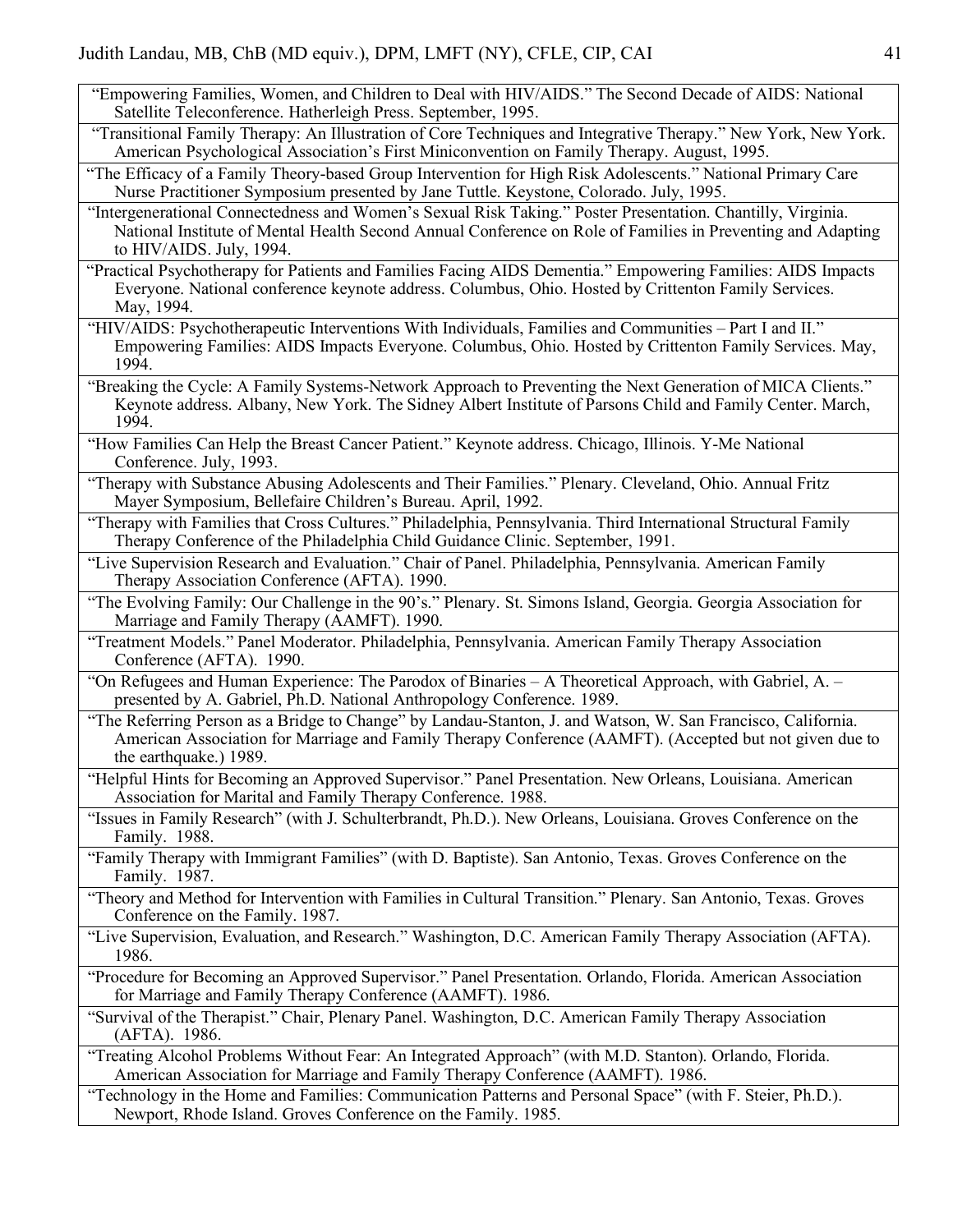## **ADDENDUM OF UNIVERSITY ACTIVITIES**

#### **Educational Contributions–Medical Student**

University of Rochester Department of International Medicine for American Medical Student Association (AMSA) International Fellowship Orientation Program. Lecture: "Culture and Health." October 19, 1995.

International Health Forum Speaker Series: An International Perspective on Prevention and Mental Health. "Family and Community Resilience," September 19, 1995.

Seminar on AIDS Prevention – 88 contact hours per year, 1988 – 1991.

Elective  $-5-20$  hours per year,  $1984 - 1988$ .

#### **Educational Contributions–Graduate Student**

6 per year – Group Supervision (Live supervision of Family and Marital Therapy).

2-4 per year – Individual Supervision of research/therapy/clinical supervision

10–15 per year – Advanced Seminar on Family and Marital and Family Therapy: Rochester Model.

#### **Educational Contributions–Resident**

Coordinator of the Psychosocial Medicine Rotation of the Family Medicine Residency Program. The rotation is in four-month blocks averaging total of 15 residents per year. 1986-1997.

Presentation to Department of Psychiatry Grand Rounds – 3 sessions with AIDS training team on prevention, 1990.

Department of Family Medicine Grand Rounds – "Therapy with Families in Cultural Transition," 1987.

Psychiatry resident supervision – average 1 per year, 1983–1995.

Psychiatry residents participating in Family and Marital therapy elective in Clinical Supervision/courses – average 1–2 per year.

Psychiatry residents participating in Advanced Seminar on Family and Marital Therapy: Rochester Model – average 1–2 per year.

#### **Educational Contributions–Pre- and Postdoctoral Fellows**

Fellows in Family Systems Medicine – clinical supervision in Family Therapy of 1–2 per year.

David Brinkman-Sull, Ph.D. – Post-doctoral fellow, Division of Family Programs. 1995–present.

Joan Meyer, D. Litt et Phil. – Sabbatical Visiting Professor. Department of Psychology, University of Western Cape, Bellville, South Africa. 1996.

Kenneth Suddaby, M.D. – Fellow in Family Psychiatry from University of Western Ontario, Sudbury, Ontario, Canada. Supervisor and Mentor. 1995–present.

Gabor Kelemen, M.D. – Visiting psychiatrist and International Center for Addictions and AIDS Training (ICAAT) Fellow from Hungary. Focus on training and research related to substance abuse and the family. 1995

Juliana Amalia Romeo Martinez, M.S. – Pre-doctoral Fellow from Argentina. Focus in substance abuse, AIDS and prevention. 1995

Juan Yaria, Ph.D. – Visiting psychologist sponsored by the Argentine government. Training focused on community prevention of substance abuse and AIDS. Consultant. 1991–present.

Viktoria Vancsik, Project Coordinator and International Center for Addictions and AIDS Training (ICAAT) Fellow from Hungary. Focus on addiction, AIDS and the family.

Miguel Bianucci, M.D. – Visiting psychiatrist sponsored by the Argentine government. Training focused on community prevention of substance abuse and AIDS. Consultant. 1991–1994.

A. Magwaza, Ph.D. – External doctoral advisor. 1982–1992. Visiting Fellow from University of Durban-Westville, South Africa. 1994.

Michael Sullivan – Social Work intern and family research fellow. Research mentor. 1986–1987.

Dana Shaw – Psychiatric resident and family research fellow. Research mentor. 1993–1994.

Michael Sullivan – Social Work intern and family research fellow. Research mentor. 1986–1987.

Dana Shaw – Psychiatric resident and family research fellow. Research mentor. 1993–1994.

Danuta Dudrak, M.D. – Hubert Humphrey Fellow from Poland. Training and research focused on substance abuse and the family. 1991–92.

Judith Smetana, Ph.D. – Bridging Fellow from the Department of Education and Human Development, University of Rochester. 1991–92.

Pavel Bem, M.D. – Hubert Humphrey Fellow from Czechoslovakia. Training and research focused on substance abuse and the family. 1991–92.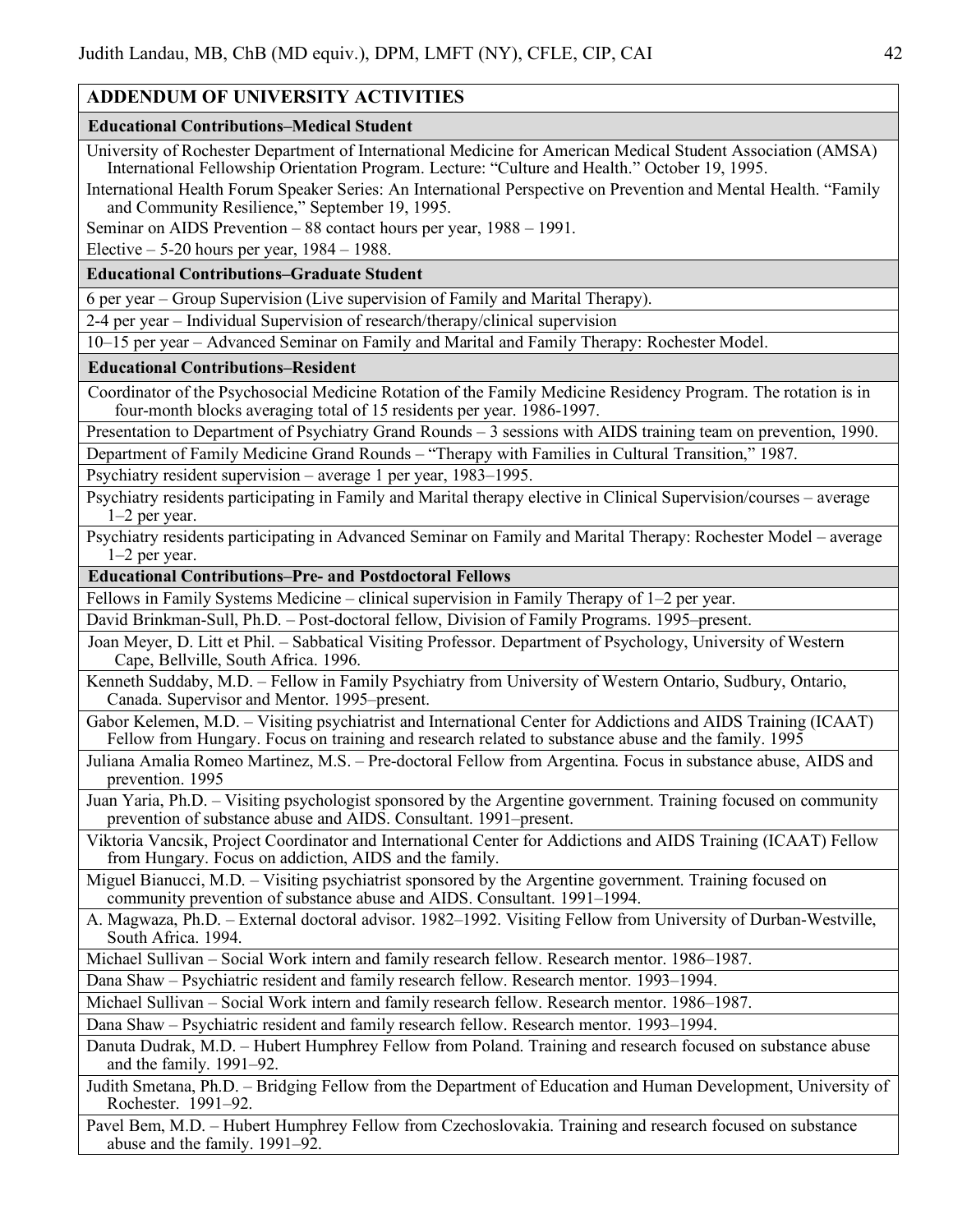Ana Martinez, Ph.D. candidate – Research scholar from Universidad de Deusto, Spain. Training and research focused on health and family dysfunction. June–August, 1991.

Dirk Kotze, B.D., M.A. – Fellow in Family and Marital Therapy from South Africa. Family therapy supervisor and research advisor on families with incest and abuse. 1990–91.

Elmarie Kotze, Ph.D. – Fellow in Family and Marital Therapy from South Africa. Research advisor on families with incest and abuse. 1990–91.

Mila Vukov, M.D./Ph.D. – Family Process Fellow from Belgrade, Yugoslavia. Training and research focused on drug and alcohol abuse. Supervisor and consultant. October, 1990.

M. Elena Goti, Lic. – Fulbright Scholar from Buenos Aires, Argentina. Training and research focused on substance abuse and the family. Supervisor and consultant. January–March, 1990.

David Krojanker, M.D. – Psychiatric Fellow in Family and Marital Therapy. Supervisor and mentor. 1989–90.

Petr Bos, M.D. – Family Process Fellow from Prague, Czechoslovakia. Mentor. October–November, 1989.

Vladimir Stolin, Ph.D. – Family Process Fellow from Moscow, USSR. Mentor. June, 1989.

Ayala Gabriel, Ph.D. – Bridging Fellow from the Department of Anthropology, University of Rochester. Research mentor in cross-cultural family research. 1988–89.

William Watson, Ph.D. – Postdoctoral Fellow in Family and Marital Therapy (Psychology). Supervisor and mentor. 1986–87.

Aleksandra Pecujlic – Masters equivalent, psychology. Predoctoral Fulbright Fellow in Family and Marital Therapy from Belgrade, Yugoslavia. Supervisor and mentor. 1986–87.

Michael Sullivan – Social Work intern and research fellow. Research mentor. 1986–1987.

**COURSES DESIGNED OR TAUGHT AT University of Rochester (SINCE 1983)**

| COURSES DESIGNED OR TAUGHT AT University of Rochester (SINCE 1983) |                                                            |                     |  |  |
|--------------------------------------------------------------------|------------------------------------------------------------|---------------------|--|--|
| Course<br>#                                                        | <b>Topic</b>                                               | <b>Credit Hours</b> |  |  |
| $401 -$                                                            | Seminar on Family Therapy Theory & Techniques              | 3.0                 |  |  |
| 404                                                                |                                                            |                     |  |  |
| $405 -$                                                            | Advanced Seminar on Family Therapy Theory & Techniques     | $1.0 - 2.0$         |  |  |
| 410                                                                |                                                            |                     |  |  |
| 412                                                                | 3.5 Hour Diagnosis and Observation Externship              | 2.5                 |  |  |
| 422                                                                | Integration of Family Therapy Theory and Clinical Practice | 5.0                 |  |  |
| 438                                                                | Family of Origin                                           | 1.5                 |  |  |
| 440                                                                | Consultation and Family of Origin: Advanced                | 2.0                 |  |  |
| 444                                                                | Advanced Family of Origin                                  | 1.0                 |  |  |
| 452                                                                | <b>Individual Supervision</b>                              | 1.5                 |  |  |
| 454                                                                | <b>Individual Supervision: Advanced</b>                    | 2.0                 |  |  |
| 472                                                                | Supervision of Supervision                                 | 3.0                 |  |  |
| 484                                                                | Supervision of Supervision: Advanced                       | 1.5                 |  |  |
| 486                                                                | Family Systems Medicine: Theory in Medical Practice        | 1.5                 |  |  |
| 417/                                                               | Small Group Observer                                       | 1.5                 |  |  |
| 418                                                                |                                                            |                     |  |  |
| 419/                                                               | Family Therapy Diagnosis & Observation                     | 2.5                 |  |  |
| 420                                                                |                                                            |                     |  |  |
| 421                                                                | Integrating the Rochester Model in Theory and Practice     | 5.0                 |  |  |
| 421/                                                               | Intensive Family Therapy Diagnosis & Observation           | 4.5                 |  |  |
| 422                                                                |                                                            |                     |  |  |
| 423/                                                               | Small Group Externship                                     | 2.0                 |  |  |
| 424                                                                |                                                            |                     |  |  |
| 425/<br>426                                                        | Group Supervision                                          | 3.0                 |  |  |
| 427/                                                               | <b>Intensive Group Supervision</b>                         | 6.0                 |  |  |
| 428                                                                |                                                            |                     |  |  |